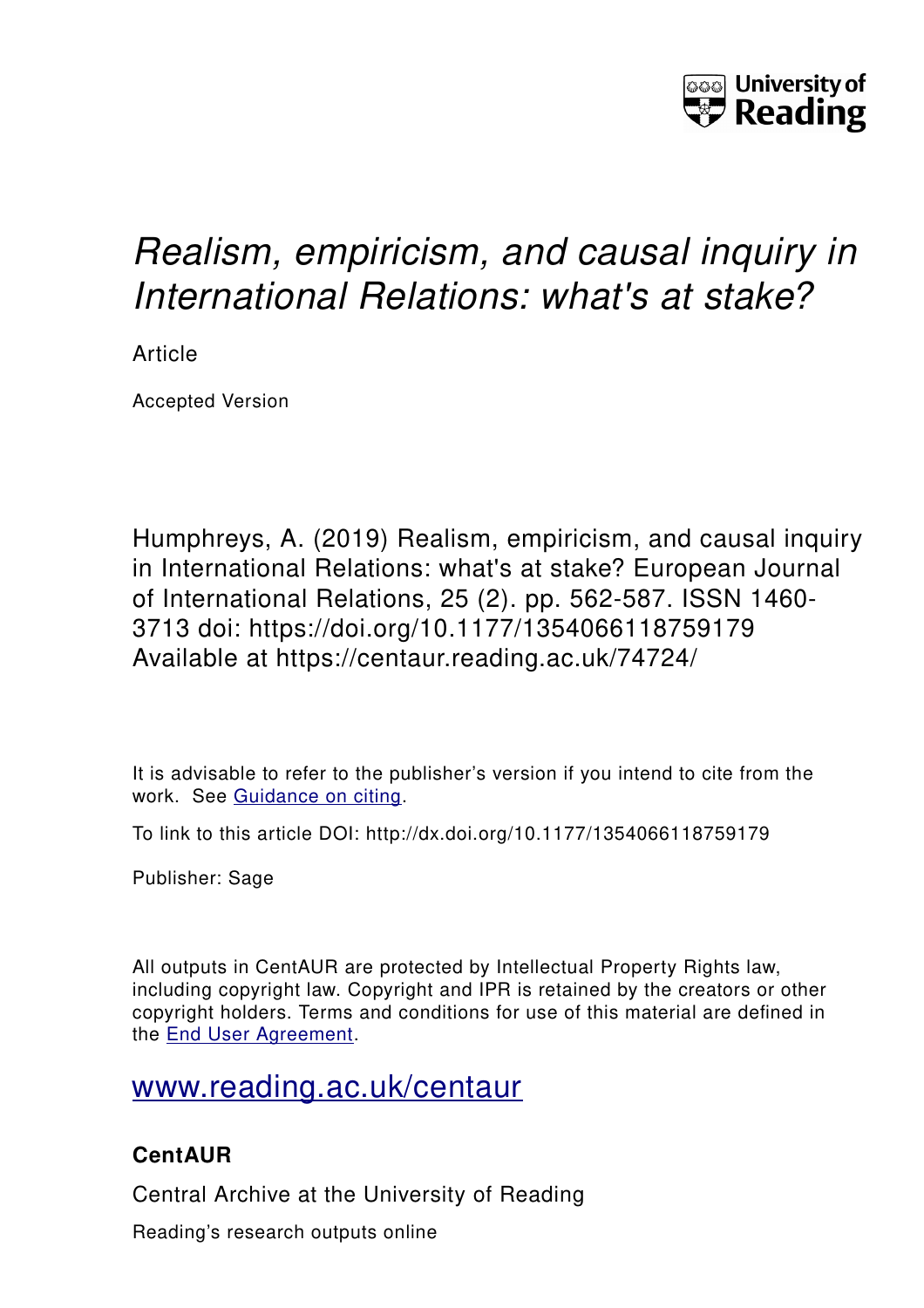# Realism, empiricism, and causal inquiry in International Relations – what's at stake?

Adam R. C. Humphreys (University of Reading)

*European Journal of International* Relations (forthcoming – accepted Jan 2018)

AUTHOR FINAL VERSION

**.** 

Alexander Wendt argued thirty years ago that a commitment to the reality of 'unobservable generative structures' would open up new avenues of causal inquiry in International Relations [IR] (1987: 350). This view has since been further elaborated (see Wendt 1999; Patomäki and Wight 2000; Patomäki 2002; Wight 2006; Kurki 2008; Joseph and Wight 2010; Patomäki 2017) and has recently become quite widespread: the benefits of scientific realism [SR] are now propounded in the methods literature (see Bennett 2013) and even by neorealists (see Mearsheimer and Walt 2013). $1$  In fact, it is increasingly common for discussions of causal inquiry in IR to be framed in terms of a contrast between two competing philosophical positions, each with a putative methodological corollary: empiricism is associated with a search for patterns of cross-case covariation, while SR is associated with a search for causal mechanisms.<sup>2</sup>

According to some more recent advocates, SR complements mainstream approaches to causal inquiry. For example, Andrew Bennett argues that 'common methods in political science – including but not limited to statistical analysis, formal modelling, discourse analysis, and case

 $<sup>1</sup>$  SR has nothing to do with realism in IR theory. The most prominent argument against SR in</sup> IR is Chernoff's (2002).

 $2$  The same contrast is visible in political science (see Marsh and Furlong 2002).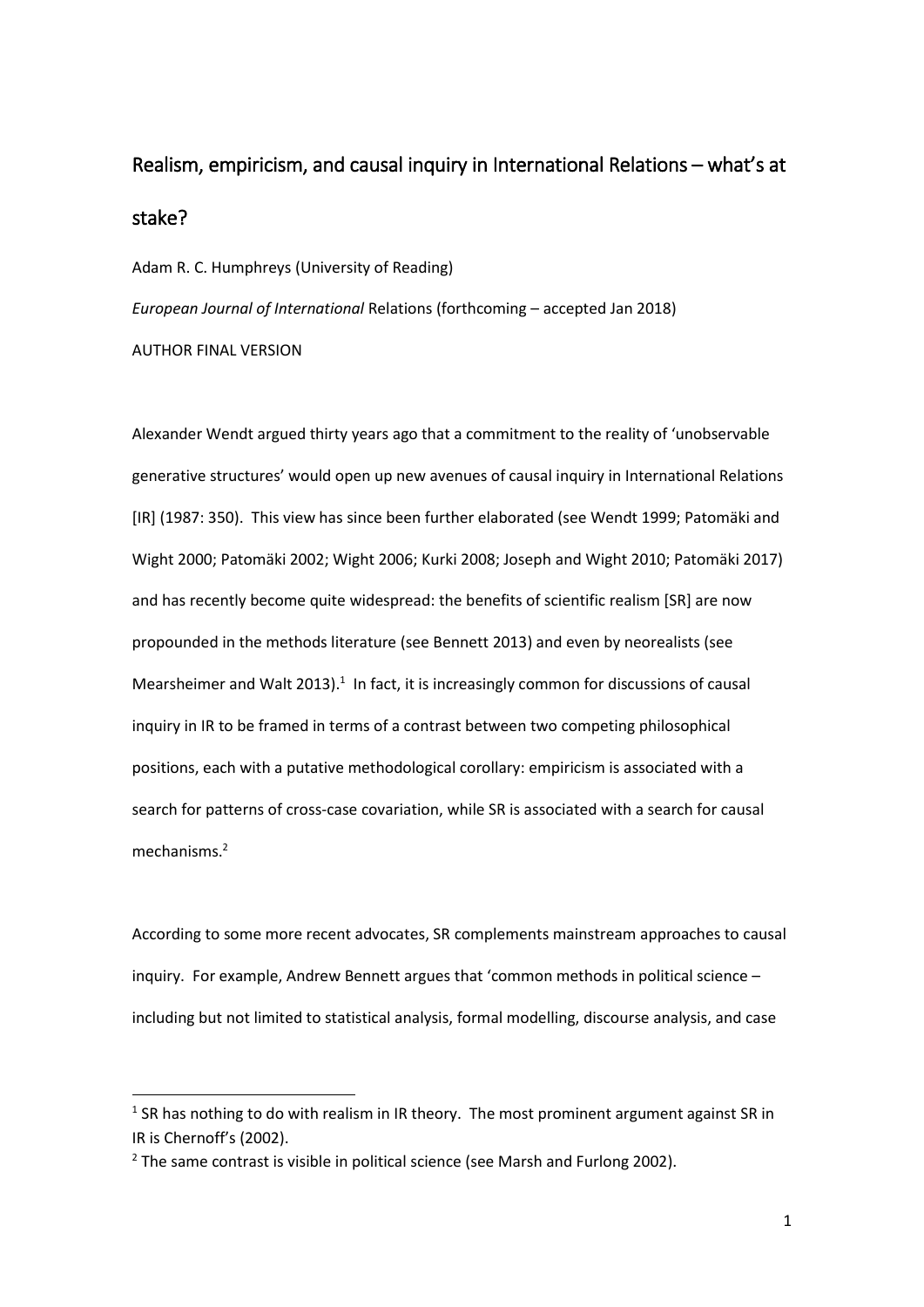studies – can all contribute to the development and testing of theories about causal mechanisms' (2013: 471), while John Mearsheimer and Stephen Walt accept that such theories can be tested by identifying patterns of 'covariation' and applying 'techniques of causal inference' (2013: 434). For critical realists, however, SR (of which critical realism [CR] is a variant) underpins a profound challenge to approaches to causal inquiry organized around 'the study of patterns of *regularities* in the world around us' (Kurki 2008: 6). Critical realists argue that such approaches reflect a misunderstanding of scientific practice. Regularities are significant only when observed under controlled conditions, for example, in experiments, and even then only because they constitute evidence of real underlying 'causal powers' or mechanisms (Kurki 2008: 198). In order to make good on the promise of science, viz. to 'go beyond appearances and provide explanations at a deeper level of understanding' (Wight 2006: 18), it is necessary to organize causal inquiry around identifying these underlying mechanisms.

Although critical realists are forceful advocates of it, the idea that approaches to causal inquiry which focus on identifying patterns of cross-case covariation are unduly restrictive is not specific to SR. It also underpins a number of recent innovations in philosophically-informed discussions of causality in IR which are not rooted in SR. These include Patrick Jackson's demonstration that neopositivism is not the only properly 'scientific' approach to empirical and causal inquiry in IR (2011), Ned Lebow's concept of 'inefficient causation' (2014), and the investigations, in a recent collection on 'Problems of Causation in World Politics' (Humphreys 2017a), into how causal understandings play out in contemporary world politics (see Betts and Pilath 2017; Guzzini 2017; Kurki 2017) and into alternatives to the philosophically discredited covering-law model of explanation (see Humphreys 2017b; Jackson 2017; see also Suganami 2008, Grynaviski 2013). A puzzle therefore emerges. Are critical realists right to contend that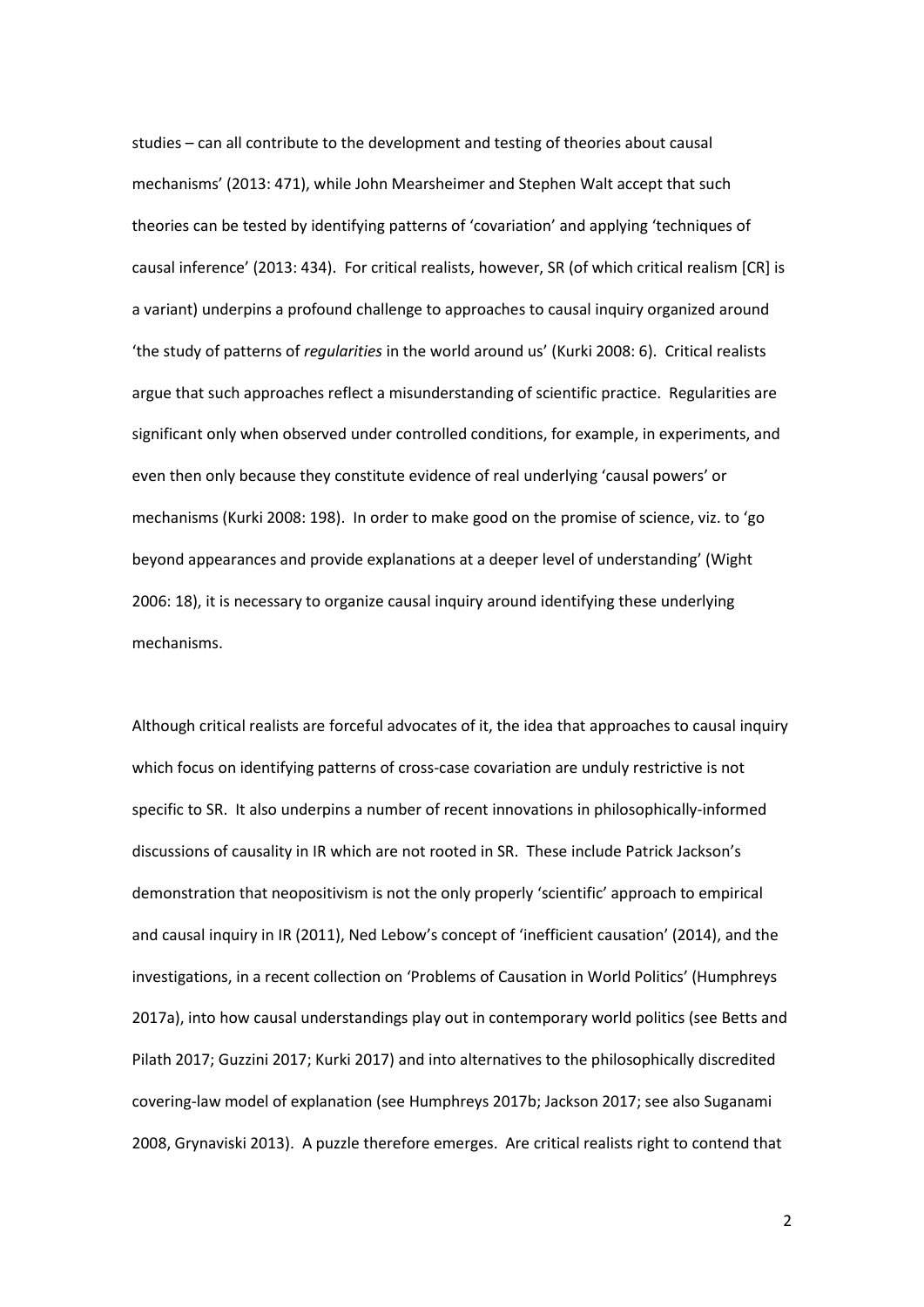moving causal inquiry in IR beyond the search for regularities requires a philosophical revolution involving the widespread adoption of SR (Patomäki and Wight 2000; Kurki 2006)?

I argue that, on this question, critical realists are wrong. They make it appear that such a revolution is required by depicting SR as the principal alternative to a dominant 'positivist, or … empiricist, model of social science' (Kurki 2006: 195). This vision of a binary confrontation between two philosophical systems (SR and empiricism), each with a distinctive methodological corollary, gives a misleading impression of what is at stake for IR in philosophical debates about causation. The issue at stake in IR is not the directly philosophical one of whether individual researchers embrace SR for, as Fred Chernoff has argued, this will not necessarily affect the conduct of inquiry (2002; 2009b). What is at stake is the methodological question of whether causal inquiry in IR must be organized around a focus on regularities (or patterns of cross-case covariation) observable in the world around us, that is, in everyday world politics. And what debates about causal inquiry in IR have so far overlooked is that empiricists need not, and perhaps should not, endorse this focus. As I will show, mainstream approaches look just as problematic from the perspective of contemporary empiricism as they do to scientific realists. Far from endorsing competing methodological visions, empiricist and scientific realist philosophers of science share a common understanding of scientific practice, one from which mainstream approaches to causal inquiry in IR depart significantly.

While empiricism (especially as it is linked to positivism) has often been a target for criticism in IR, most notably in the context of the 'third debate' (see Smith 1996), there continues to be a lack of clarity about what empiricism is and hence about which practices of causal inquiry in IR, if any, are distinctively empiricist. Typically, critics of empiricism employ the term either as a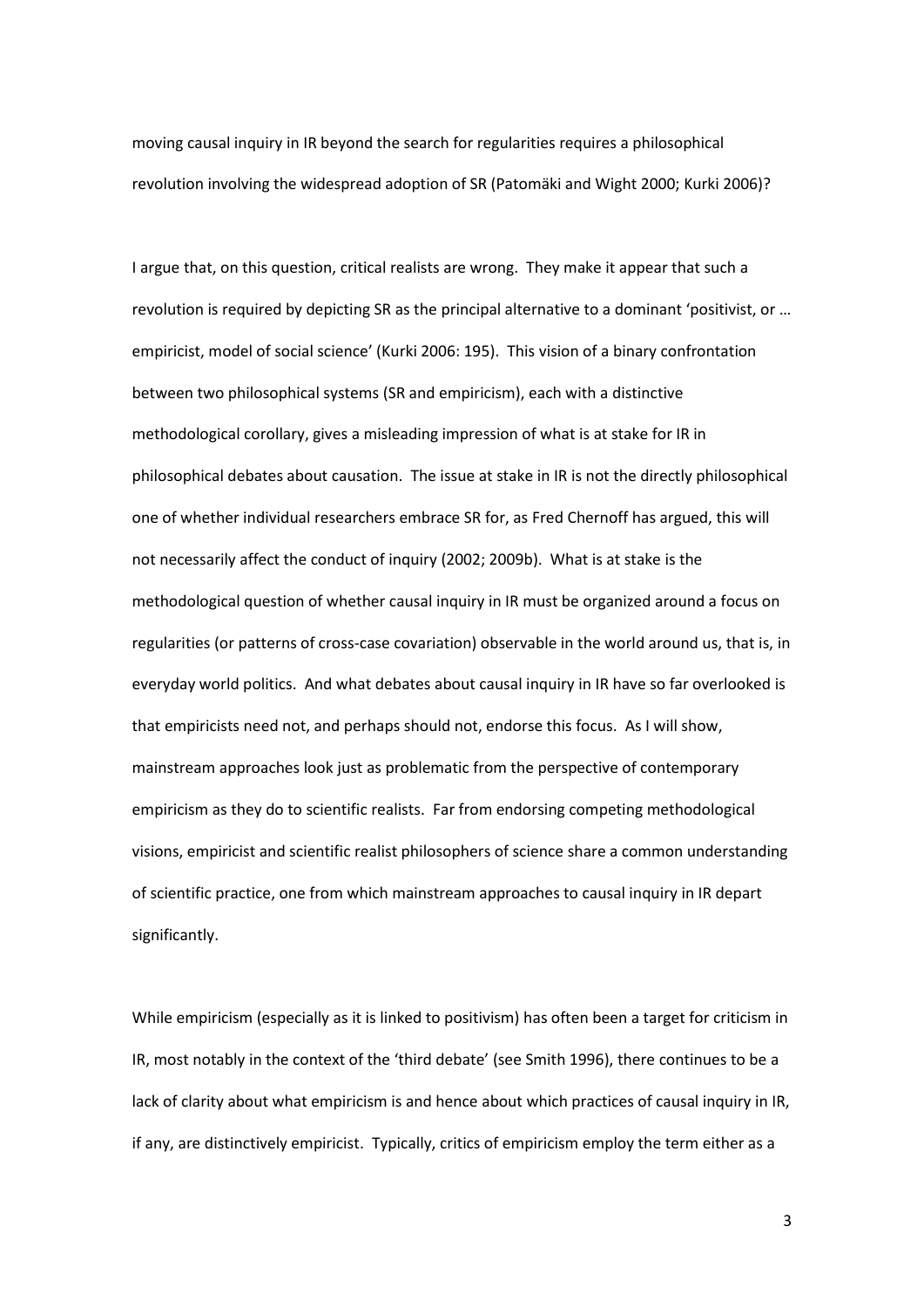catch-all for methodological approaches to which they object (roughly, those which Jackson (2011) terms 'neopositivist') or to denote arguments associated with the logical positivist (and logical empiricist) movement of the early- to mid-twentieth century.<sup>3</sup> The subsequent transformation in empiricist philosophy of science, led by Bas van Fraassen (1980, 1989), has largely been ignored (though Chernoff's work is a notable exception (see especially 2002, 2009b, 2014)). My aim is therefore to develop a fuller account than has previously been provided in IR of Van Fraassen's empiricism and how it differs from SR. In light of that, I consider what is at stake in calls for the reconstitution of causal inquiry in IR along scientific realist, rather than empiricist, lines.<sup>4</sup> I focus particularly on what role the search for regularities may play in causal inquiry, both because this is central to critical realist objections to mainstream approaches in IR, and also because critical realists argue that we can make progress on other questions, such as the relationship between agents and structures (see Wight 2006), or whether reasons can be causes (see Kurki 2008), only once we move beyond a narrow focus on regularities.

I show that whereas critical realists suppose that empiricism entails a problematic 'conception of "scientific methods"' (Kurki 2006: 211), this is not true of Van Fraassen's 'constructive empiricism' (1980) – his rejection of SR does not lead him to advance a competing model of scientific inquiry. Any departure from the model of scientific inquiry employed in natural science is as much a departure from contemporary empiricism as it is from SR. One lesson

**.** 

<sup>&</sup>lt;sup>3</sup> The same is true of 'positivism' (see Johnson 2006: 224-5).

<sup>4</sup> Contemporary empiricist philosophy of science focuses on natural rather than social science. However, scientific realists such as Bhaskar (2008) seek to discredit empiricism as a basis for causal inquiry in the social sciences by showing that it cannot provide a coherent account of natural science. How contemporary empiricist philosophers of science make sense of natural scientific practice is therefore directly relevant to the critical realist case against empiricism in IR.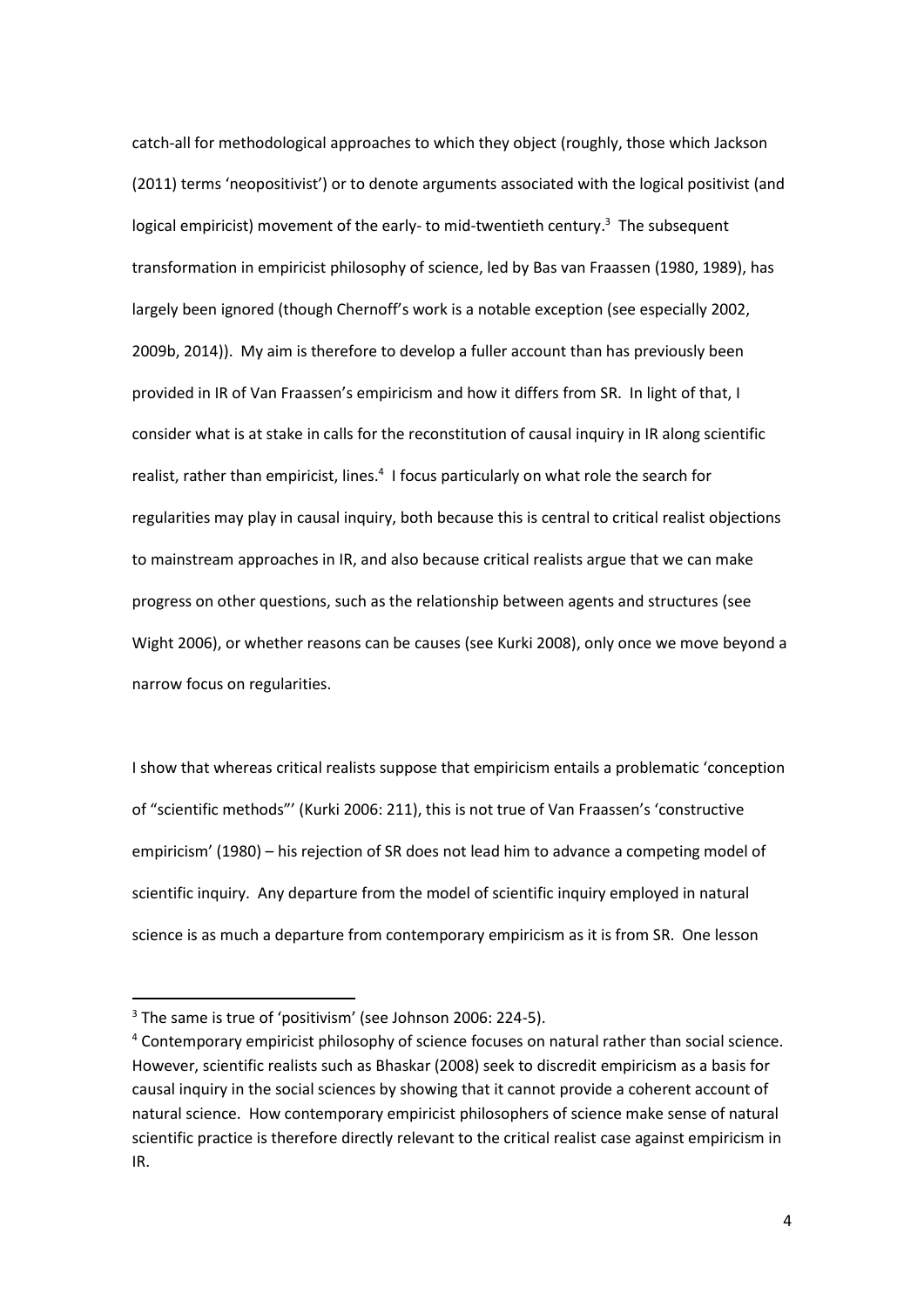which emerges from a closer appreciation of Van Fraassen's empiricism is hence that it is not necessary to embrace SR in order to develop a critique, grounded in contemporary philosophy of science, of the pursuit of covering-law explanations and the associated focus on identifying patterns of cross-case covariation which dominates mainstream IR today (see Jackson 2011). A second lesson, which has not been widely noticed in IR, is that approaches such as those articulated by Gary King, Robert Keohane, and Sidney Verba (1994), Stephen van Evera (1997), and John Gerring (2005), which are widely construed as 'empiricist' (see Kurki 2008: 103; Sil and Katzenstein 2010: 419), are troublingly dislocated from the philosophical position with which they are most often identified.<sup>5</sup>

In developing this argument, I proceed as follows. The first section summarizes the argument for SR and against empiricism which is employed by critical realists in IR, distinguishing its methodological and metaphysical components. The second section shows how critical realists identify empiricism with the neopositivist methodology which dominates mainstream IR. The third section introduces Van Fraassen's 'constructive empiricism', showing that, in contrast to earlier forms of anti-realism, it differs from SR principally on a narrow epistemological issue about whether science requires entity realism, an issue which has no clear methodological corollary. The fourth section explores the further metaphysical disagreement over whether science requires causal realism, questioning whether it has any substantive implications for causal inquiry. The final section considers what is at stake in all this for causal inquiry in IR. It argues that scientific realists in IR have failed to make a compelling case for SR as compared to constructive empiricism. Yet insofar as empiricism has been transformed to meet the scientific realist challenge, this tends to reinforce, rather than to undermine, what I consider the critical

 $\overline{a}$ 

<sup>&</sup>lt;sup>5</sup> Johnson (2006) characterizes such work as employing a 'positivist' methodology. But, as Smith (1996: 17) points out, this is typically interpreted in IR as involving an 'empiricist epistemology'.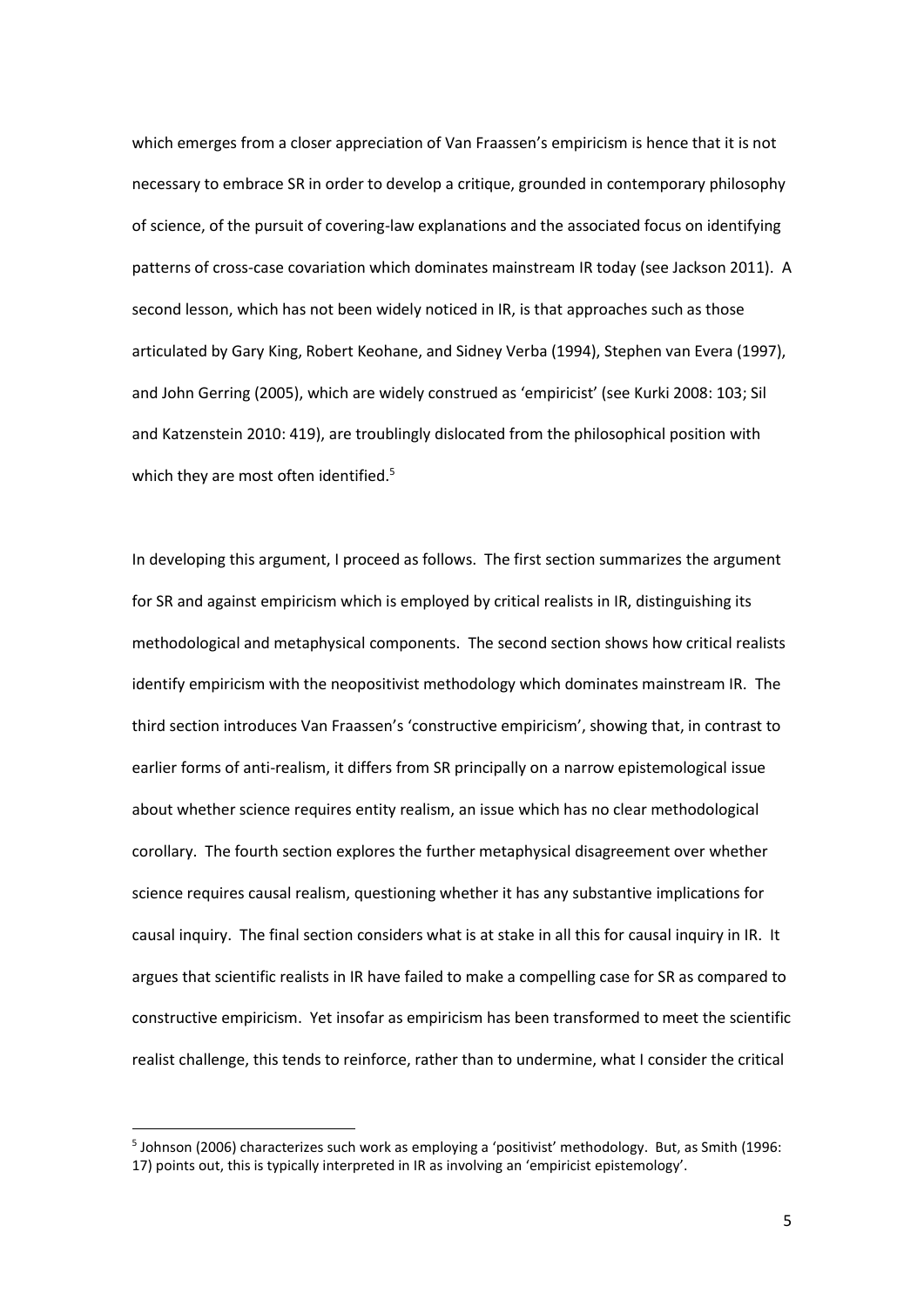realists' most important argument, viz. that the methodological assumptions which appear to underpin most mainstream approaches to causal inquiry in IR lack philosophical support.

### Scientific and Critical Realism

To be a realist about something is to hold that it is real – that it exists (Chakravartty 2011). Most IR theorists are therefore *empirical* or *common-sense* realists (Joseph 2007: 345-6; Chernoff 2009b: 373): they hold that the observable objects encountered in everyday life are real. The same is true of empiricist philosophers – rejecting SR does not mean rejecting this kind of realism (Chernoff 2002: 191). What is at issue between scientific realists and empiricists is the reality of the *unobservable* entities, properties, and relations (including causality) that feature in ordinary scientific discourse (Chernoff 2007: 400). Scientific realists hold that at least some of these are real, though they disagree about which (Chakravartty 2011) – consequently, SR can take a wide variety of forms (Chernoff 2002: 191). Most scientific realists in IR, however, subscribe to both entity realism and causal realism: they endorse realism both about the *unobservable entities* postulated in our best scientific theories and about the putative *causal powers* of observable and unobservable objects.

As Chernoff points out, most scientific realist philosophers of science are (like their empiricist counterparts) concerned with the natural rather than the social sciences. Moreover, acceptance of SR in relation to well-established natural scientific theories does not entail acceptance of SR in the social sciences (2002: 197-8) – indeed, the relative immaturity of IR theories may provide an additional reason to resist realism about their theoretical postulates (2007: 403-4). The most prominent form of SR in IR is, however, CR, which is a variant of SR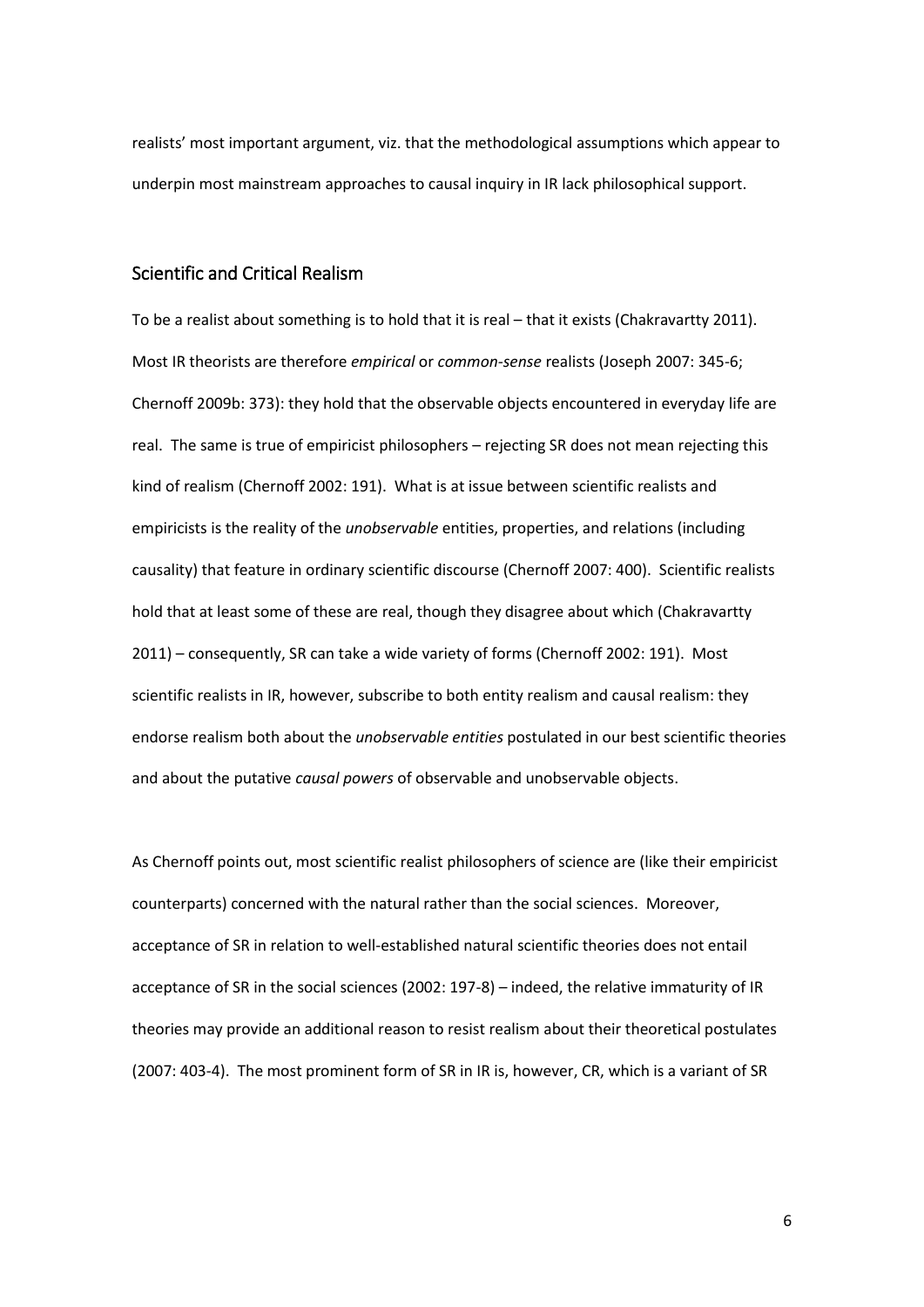expressly developed in and for the social sciences.<sup>6</sup> It originates principally in the work of Roy Bhaskar, who developed his case for SR in contradistinction to what he variously termed 'positivism', 'empiricism', and 'orthodox philosophy of science' (2008: 12, 14, 15). He contended that the empiricist account of the scientific method is badly flawed and that SR provides the solution – scientific practice is intelligible only on the assumption that what it discovers are the 'generative mechanisms of nature', that is real things, with real causal powers (2008: 14).

The fact that most advocates of SR in IR draw on Bhaskar illuminates three features of how they make their case: (i) SR is presented in contradistinction to empiricism (or positivism), which is closely identified with a neopositivist methodology that privileges the search for patterns of cross-case covariation; (ii) SR is presented as the best (or only) means of moving beyond this neopositivist methodology; (iii) SR is presented as involving both entity realism and causal realism. Because my purpose is to examine scientific realist arguments against empiricism *in IR*, I focus in what follows on the case for SR made by critical realists.<sup>7</sup>

Bhaskar's principal criticism of empiricism is that it subscribes to a 'Humean theory of causal laws', according to which 'a constant conjunction of events' is a 'necessary condition for a scientific law' (2008: 12). This theory, he argues, is inadequate not only for the social sciences, but also as an account of natural science. That is because it fails to distinguish between the

**.** 

<sup>&</sup>lt;sup>6</sup> Chernoff notes that presentations of SR in IR often conflate SR and CR, thereby wrongly giving the impression that scientific realist philosophers of (natural) science would endorse the arguments of critical realists in IR (2007: 400).

 $7$  Other arguments for SR are available. One prominent example, which has been discussed in IR (see Wendt 1999: 62-3; Wight 2007: 386-7; see also Chernoff 2002: 193-4), is inference to the best explanation. This is rejected by Van Fraassen (1980: 19-23; see also Ladyman, Douven, Horsten, and Van Fraassen 1997).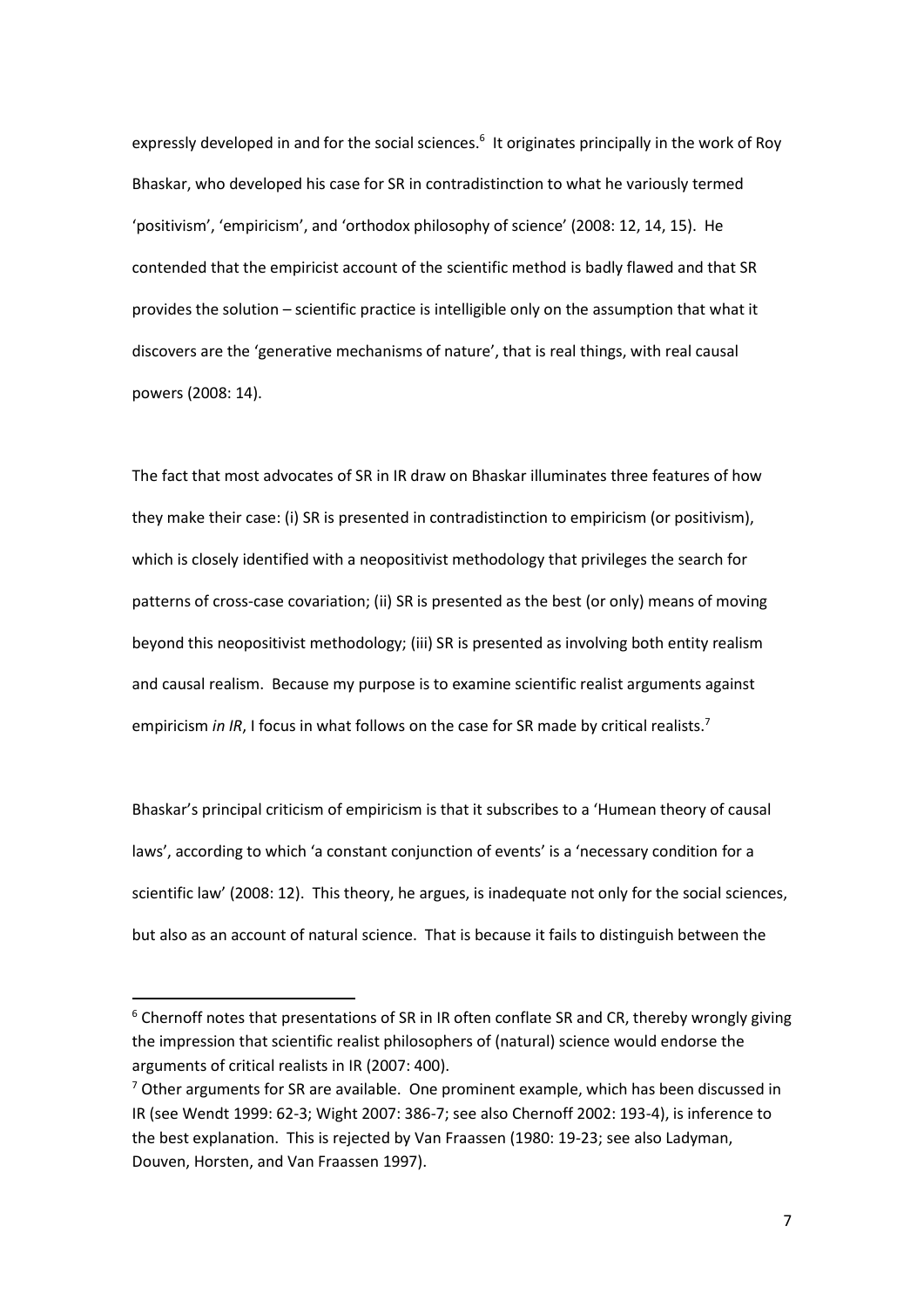'closed systems' in which constant conjunctions are found and 'open systems' in which they are not found; and this distinction is important because the world encountered in everyday experience is not a closed system – in fact, most closed systems are artificially created by scientists in experiments (Bhaskar 2008: 13-14; see also Cartwright 1999: 2-3). Bhaskar's point is that scientists conduct experiments *because* the world around us is mostly open-systemic: 'an experiment is necessary precisely to the extent that the pattern of events forthcoming under experimental conditions would not be forthcoming without it' (2008: 33).

It follows from this simple observation about why scientists conduct experiments that 'universal empirical generalizations' are unlikely to be found (Bhaskar 2008: 15). What Bhaskar terms 'invariances' are only 'scientifically significant' when 'generated under conditions which are artificially produced and controlled' (2008: 20). And it follows from this that the idea, which is widespread in IR (and political science), that social scientists should search for regularities of the form 'if A then always B', or 'if A then sometimes B, with probability X' (Van Evera 1997: 8), must be flawed, at least if such regularities are held to apply both under controlled conditions and also in everyday life.<sup>8</sup> For although we may identify deterministic or probabilistic relationships between particular experimental manipulations and particular outcomes, we do not expect these relationships to hold outside controlled conditions. Consider, for example, the effect of gravity on a falling feather: inside a vacuum chamber, the feather falls at the same rate as a bowling ball but, because of atmospheric resistance, we do not expect this to be replicated in everyday conditions. We could only expect regularities observed under controlled conditions also to hold outside those conditions if the world around us were a closed system – but in that case, it would not be necessary to conduct experiments.

 $8$  Cartwright (1983) argues that while fundamental laws in physics do state universal regularities, in doing so they 'lie'.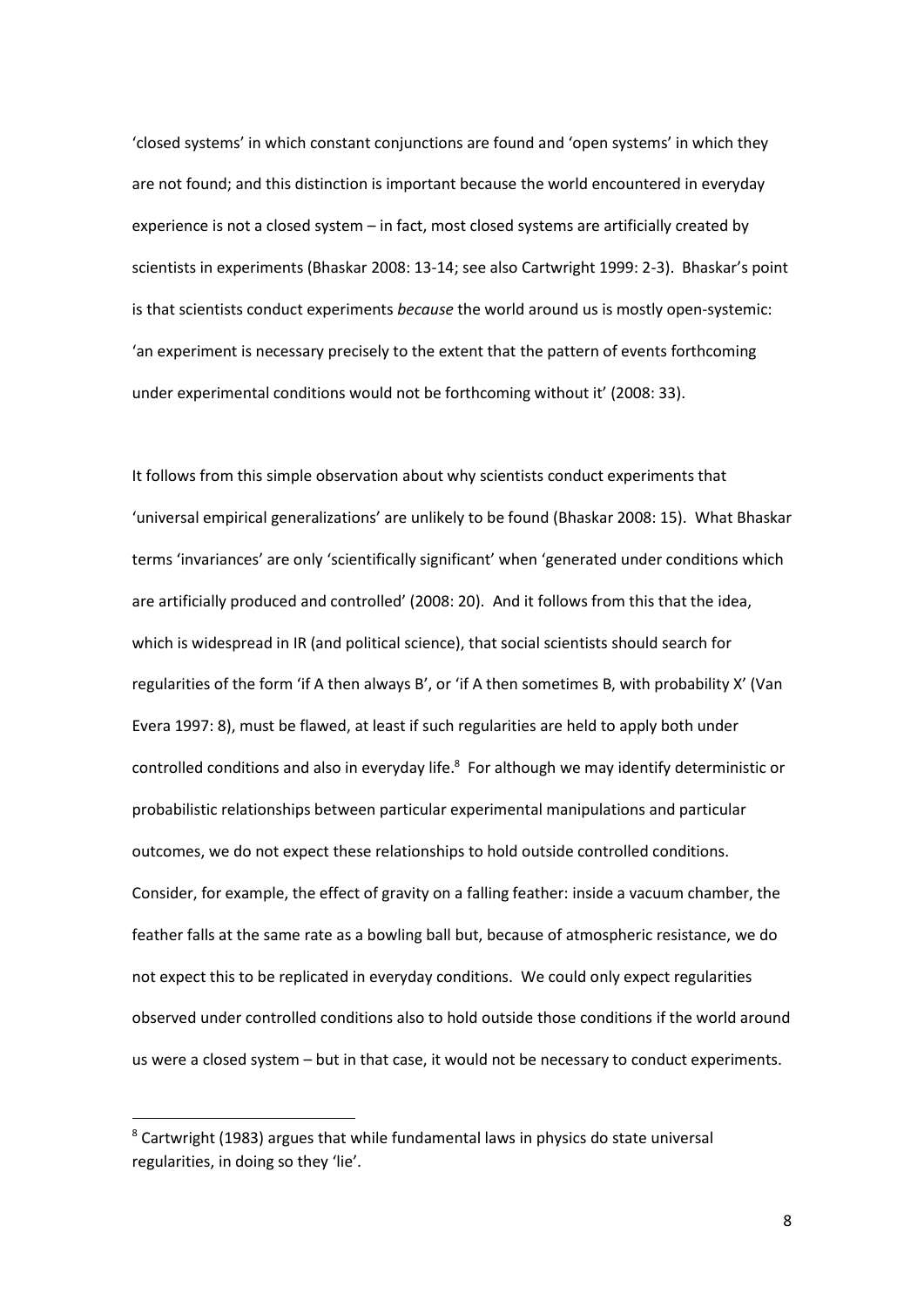As I have presented Bhaskar's position so far, his point is methodological: insofar as empiricism identifies causal inquiry with the search for regularities (or patterns of covariation) that extend outside of controlled conditions, it fails to recognize the crucial role of experimentation within scientific practice. This argument is, however, closely tied to a transcendental argument for SR – Bhaskar holds that the way in which scientists employ experimental results is intelligible only on a scientific realist understanding of what they discover in experiments. In short, his contention that empiricism is methodologically incoherent informs an argument for both entity and causal realism.

He advances this argument by pointing out a commonplace supposition that, he argues, informs scientific practice: that although the precise 'pattern of events' observed under controlled conditions does not extend outside those conditions, the causal relationship of which the pattern is evidence does (2008: 13). Consider, once again, the example of the feather dropped in the vacuum chamber. We do not expect the result observed therein to be replicated in everyday conditions. Yet nor do we infer from this that gravity is only present under experimental conditions. We suppose that gravity is also present in everyday conditions, but recognize that the outcome observed under these conditions will reflect how it contingently combines with precisely those factors, such as atmospheric resistance, that are controlled for in the vacuum chamber.

Bhaskar argues that this supposition (viz. causes continue to exert effects outside of the controlled conditions under which they are identified) is intelligible only if the invariances observed under experimental conditions are themselves produced by 'generative mechanisms of nature' (2008: 14). Under experimental conditions, these mechanisms generate invariant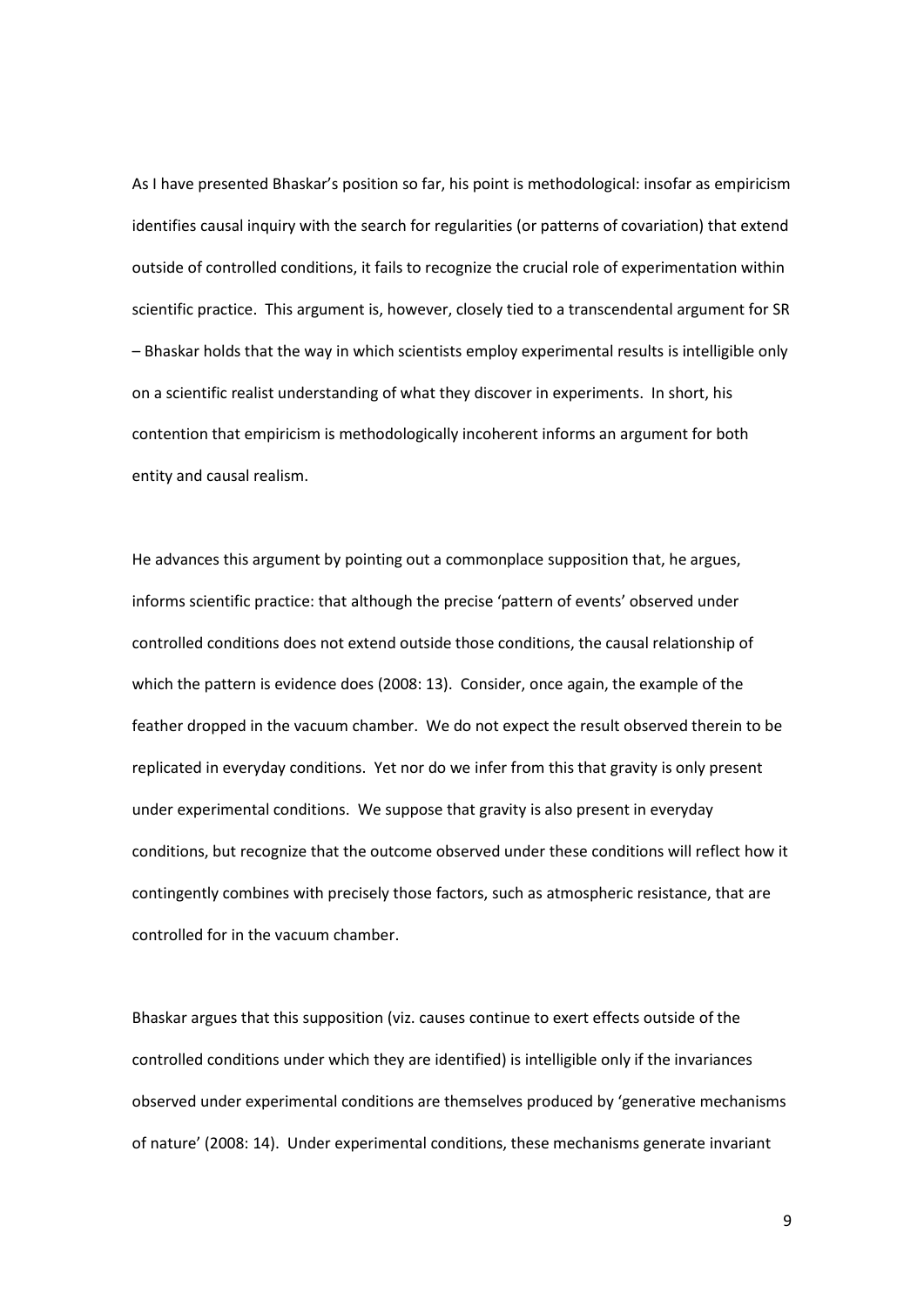results because they are allowed to unfold unhindered. Outside of such conditions, they continue to act, but the consequences which would be observed under experimental conditions 'are, owing to the operation of intervening mechanisms or countervailing causes, unrealized' (2008: 46). In other words, Bhaskar argues that the 'exportation of explanations' (Clarke 2010: 301) from experimental conditions to everyday conditions is intelligible only if experiments identify something which carries across to open systems. This cannot be regularities, because the invariant results observed under experimental conditions are not reproduced outside those conditions. What is discovered must, therefore, be 'the ways of acting of things', that is, real causal powers, possessed by real observable and unobservable entities, which both account for invariances observed under experimental conditions and also constitute the 'mechanisms' that 'combine to generate the actual flux of phenomena' observed in open systems (Bhaskar 2008: 17).

In subsequent work, Bhaskar (2015) built this argument for SR into CR, an approach to causal inquiry in the social sciences which takes seriously the emergent reality of social formations and the need to study the 'persistent relations between the various planes of activity that constitute, and causally impact upon, social life' (Wight 2006: 48).<sup>9</sup> For my purposes, however, it is the basic argument for SR, and how it is contrasted with empiricism which is of principal interest. And my point, at this stage, is that the two parts of Bhaskar's argument are separable. We can coherently accept the substance of his methodological point, viz. the kinds of regularities prized by scientists are mostly discovered through experiment and do not hold outside experimental conditions, while rejecting his claim that *only SR* can render the role of

**.** 

<sup>9</sup> Those more recent advocates of SR, such as Bennett (2013) and Mearsheimer and Walt (2013), who regard SR as compatible with, and making sense of, mainstream research practices in IR do not follow Bhaskar and the self-identified critical realists down this path.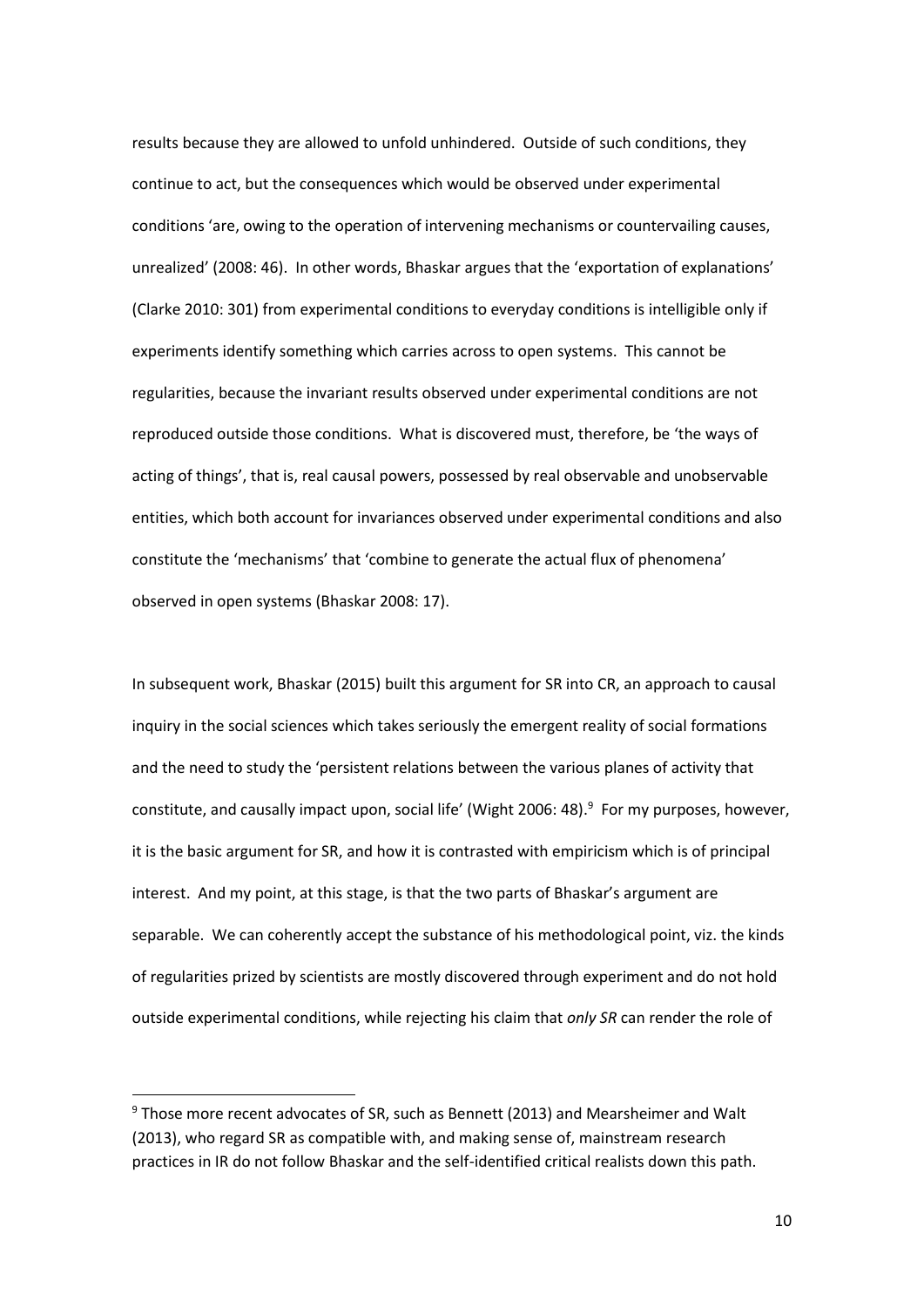experimentation in science intelligible. This is significant because it raises the question of what is really at stake in the scientific realist critique of empiricism in IR – is it a methodological critique of mainstream IR, or a philosophical argument for SR?

# Scientific realist criticisms of empiricism in IR

Critical realists in IR follow Bhaskar in conceiving of empiricism as being unable adequately to make sense of scientific practice. They therefore consider causal inquiry informed by empiricist principles to be methodologically suspect – developing Bhaskar's claim that 'empiricism is not neutral in its consequences for scientific practice' (2008: 42), they associate it with what Jackson terms a 'neopositivist' search for patterns of cross-case covariation (2011).

I examine three areas in which they contend that empiricists give an inadequate account of scientific practice: in relation to (i) the objects of scientific inquiry, (ii) the interpretation of scientific theories, and (iii) how science explains. In the following section, I show that while these arguments may hold force against the neopositivist assumptions which shape causal inquiry in mainstream IR, they are powerless against Van Fraassen's reformulated empiricism, which does not endorse those assumptions. This suggests that what is at stake in philosophical debates around causality in IR is not a philosophical question about the merits of SR as compared to empiricism, but rather a methodological question about the merits of dominant practices of causal inquiry in IR.

Chernoff has previously criticized arguments against empiricism and other anti-realist positions by scientific realists in IR, contending that they often mischaracterize debates in contemporary philosophy of science (2002: 196-9; see also 2007; 2009b; 2014: 34-8). However, he defends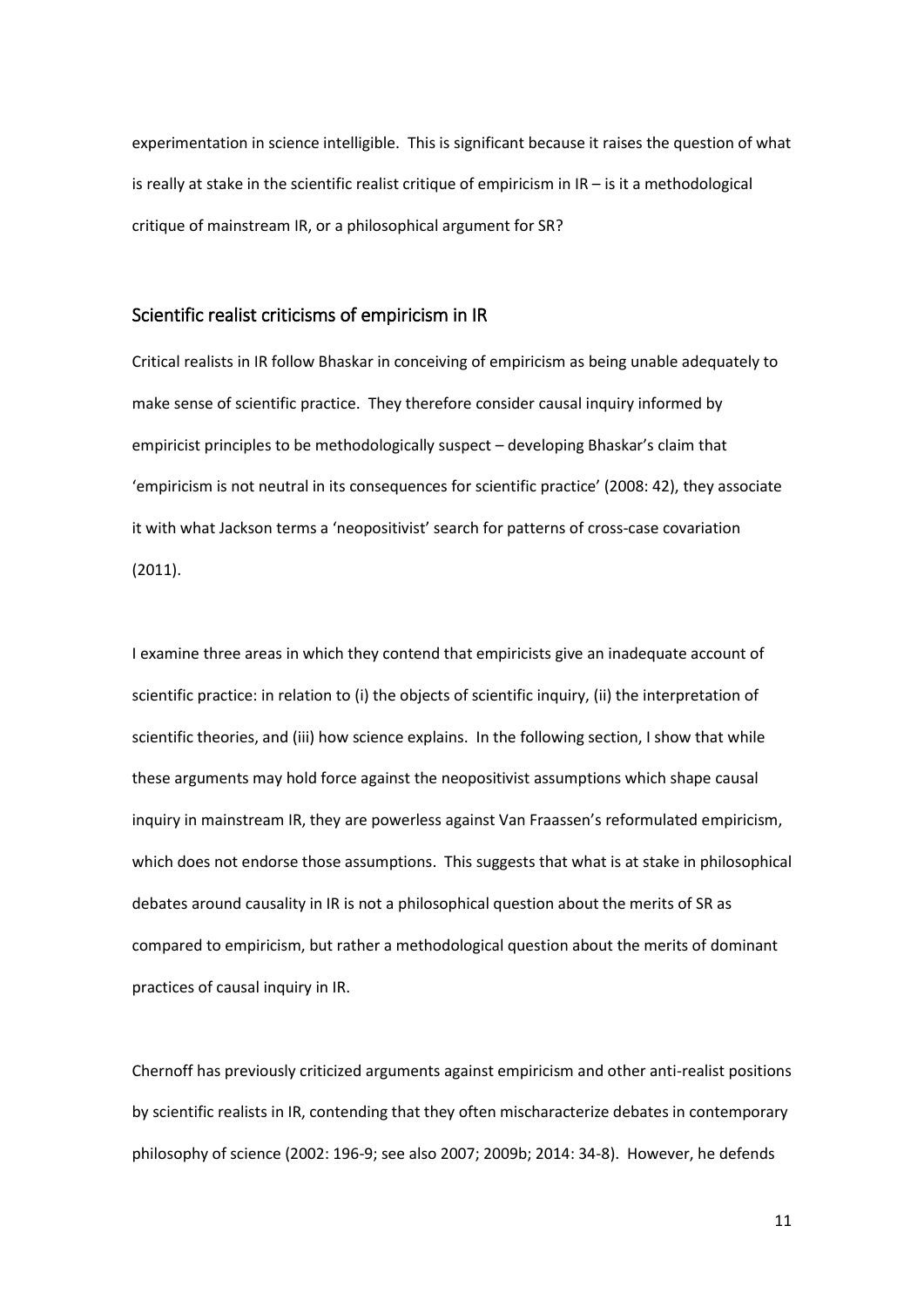'causal conventionalism' (2009a; 2009b), which combines Van Fraassen's treatment of theoretical terms (2002: 202; 2009b: 374) with positions that Van Fraassen would not endorse, notably instrumentalism (2002; 2009b) and causal realism (2002: 203; 2009a: 177; 2009b: 383). By contrast, I focus more narrowly on Van Fraassen's defence of an empiricism which resists both entity and causal realism, but without embracing instrumentalism.

#### *The objects of scientific inquiry*

Like Bhaskar, Milja Kurki identifies empiricism with a 'Humean conception of causation' (2008: 6) which implies that 'causal relations are regularity relations of patterns of *observables*', such that 'when A type of events take place, B type of events can be assumed to follow (at least probabilistically)'. Consequently, causal analysis is tied 'to the study of patterns of *regularities* in the world around us' (2008: 6). Like Bhaskar, moreover, she regards this conception of causation as ontologically impoverished. She insists that 'observed regularities do not constitute causality: causality consists in the *underlying* causal powers' which regularities observed under experimental conditions allow us to identify (2008: 198). In other words, the objects of scientific inquiry are not, as empiricists think, regularities, but rather real causal powers.

According to Kurki, this matters because it has methodological consequences. The impact of the empiricist conception of causation on the social sciences has been the development of an understanding of science as being 'about finding falsifiable, predictive, observation-based regularities' – 'most social scientists are … adamant that only careful observation of regularities (even if of "localised" regularities) can give us an adequate understanding of human action and society' (2006: 193-4). Kenneth Waltz, for example, claimed that in order to construct a 'theory of international politics' one must first 'conceive of international politics as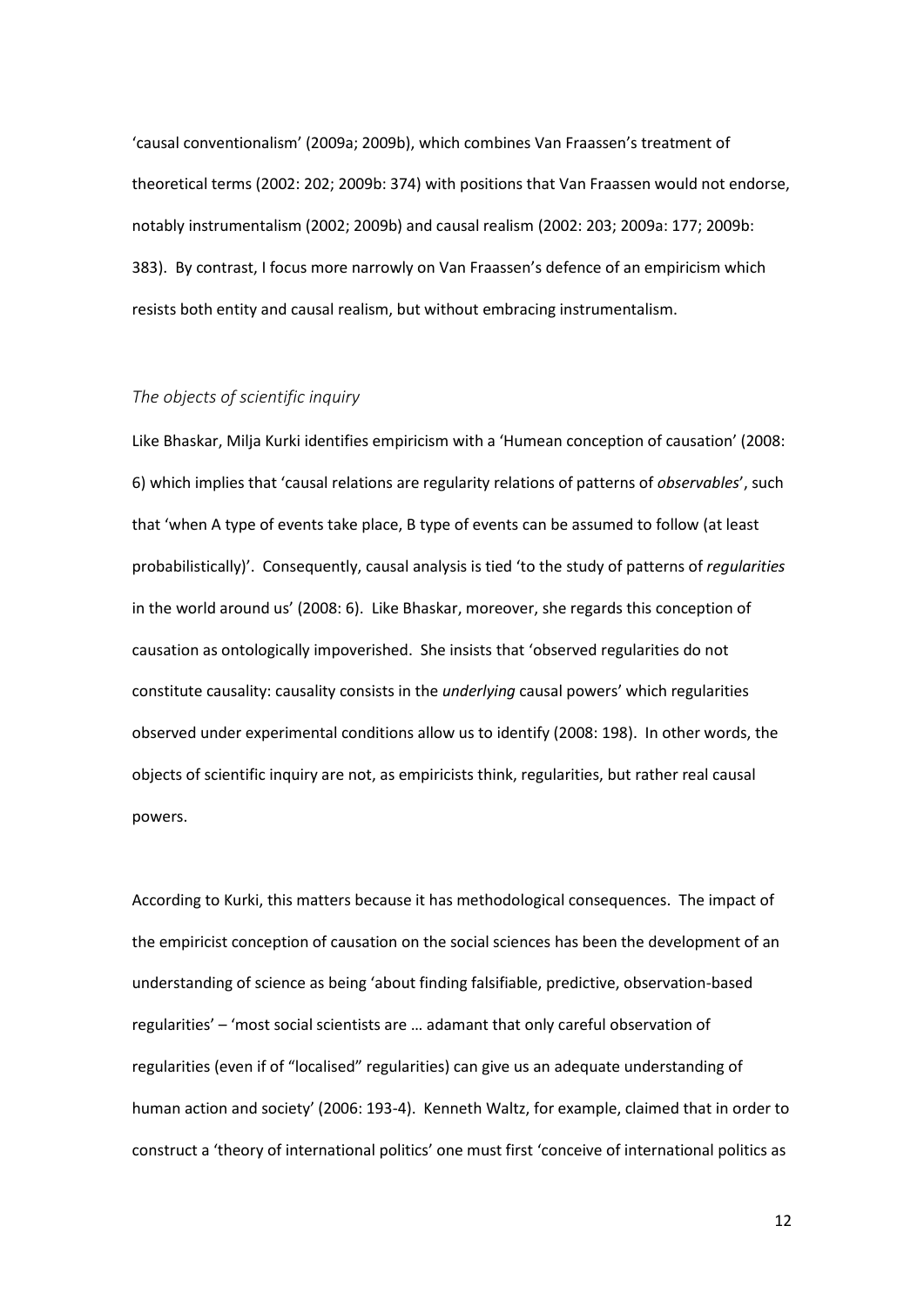a bounded realm or domain; second … discover some law-like regularities within it; and third … develop a way of explaining the observed regularities' (1979: 116). Consequently, Kurki argues, empiricists are unable to do justice to causes which are unobservable or which do not show up in stable regularities, such as 'ideas, meanings and reasons' (2006: 203; see also Shapiro and Wendt 1992; Wight 2006). This has led to a methodological divide in IR in which, rather than submitting to the 'straightjacket' which a focus on regularities imposes upon causal inquiry, many interpretive and critical scholars have 'rejected the validity of causal analysis altogether' (2006: 200). Kurki argues, however, that because SR accepts '[r]easons and motivations as well as rules, norms and discourses' as 'legitimate objects' of social scientific inquiry it can 'help forge constructive links between theoretical camps in the "divided discipline" of IR' (2006: 211, 190; see also Patomäki and Wight 2000).

One putative problem with treating regularities as the principal objects of scientific inquiry is hence that it renders empiricism unable to support inquiry into kinds of unobservable factors that are widely encountered in the social world. However, Kurki's characterization of empiricism as searching for regularities *in the world around us* also raises a further question, viz. what is the warrant for believing that such regularities are causally significant? We know that regularities observed in artificially closed experimental conditions are causally significant because when the interference of other factors is ruled out, the factor that is manipulated is the only thing that could have produced the observed outcome (see Bhaskar 2008: 53; Cartwright 1983: 6). This logic can also be applied to randomized controlled trials and to natural experiments.<sup>10</sup> Outside of such conditions, however, we cannot be sure that any

**.** 

 $10$  In a randomized controlled trial, if treatment and control groups are identical, then only the treatment *could have* generated any difference in the observed outcome across the two groups (Holland 1986; see also Cartwright 2010). Similarly, if John Stuart Mill's method of difference is applied to two cases that are 'alike in every way except one', then we have a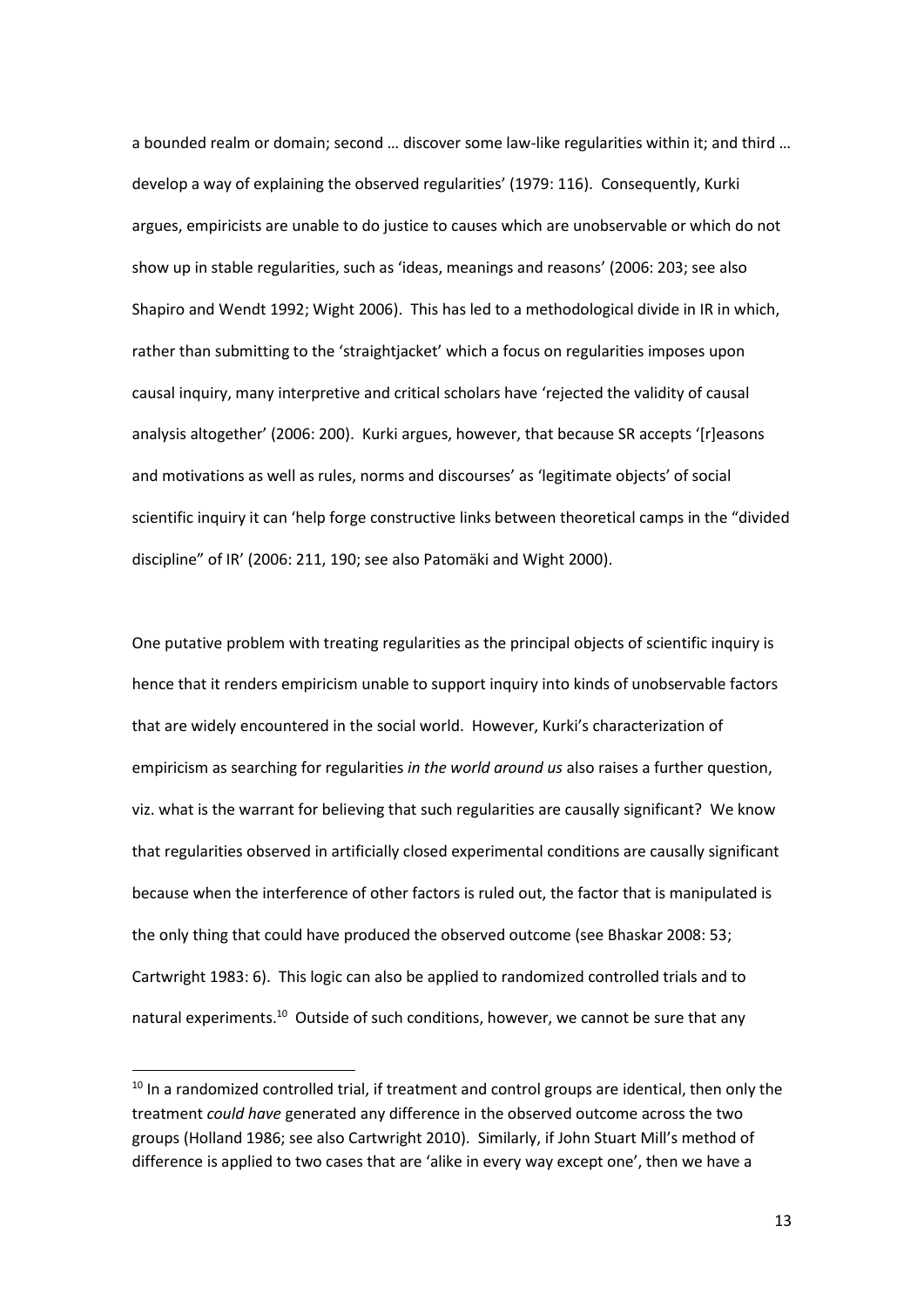regular pattern which may be observed is not a product of chance, or of equifinality (of there being multiple possible causal routes to the same outcome). Consequently, the covariation of two factors does not strictly imply the presence of a causal relationship between them – we can draw *compelling* inferences about causal relationships only from patterns of covariation observed under controlled conditions (whether artificial or naturally occurring). This applies even to probabilistic laws: a pattern of covariation definitively indicates the presence of a causal law which holds probabilistically only if it can be shown to hold probabilistically under controlled conditions. 11

#### *The interpretation of scientific theories*

**.** 

Critical realists also reject what they take to be an empiricist interpretation of scientific theories. For while Kurki argues that its focus on regularities renders empiricism unable to do justice to unobservable factors, many widely accepted scientific theories do in fact invoke unobservable entities, such as sub-atomic particles. According to Colin Wight (2007), the instrumental fashion in which empiricists make sense of this feature of science restricts the scope of causal inquiry.

Instrumentalism is the doctrine that theoretical claims about unobservable entities should be interpreted instrumentally – as purely theoretical assumptions which (i) do not have truth values (and hence do not make existential assertions) and (ii) are included in scientific theories purely based on their contribution to explanatory and predictive success (Chakravartty 2007:

natural experiment in which the factor which differs *must be* the cause of the outcome to be explained (Sekhon 2004: 283).

 $11$  There is therefore a significant difference between a pattern observed under everyday conditions, in which *B*s sometimes, but not always, follow *A*s, and a probabilistic law, in which *B*s follow *A*s with a specified probability, under controlled conditions.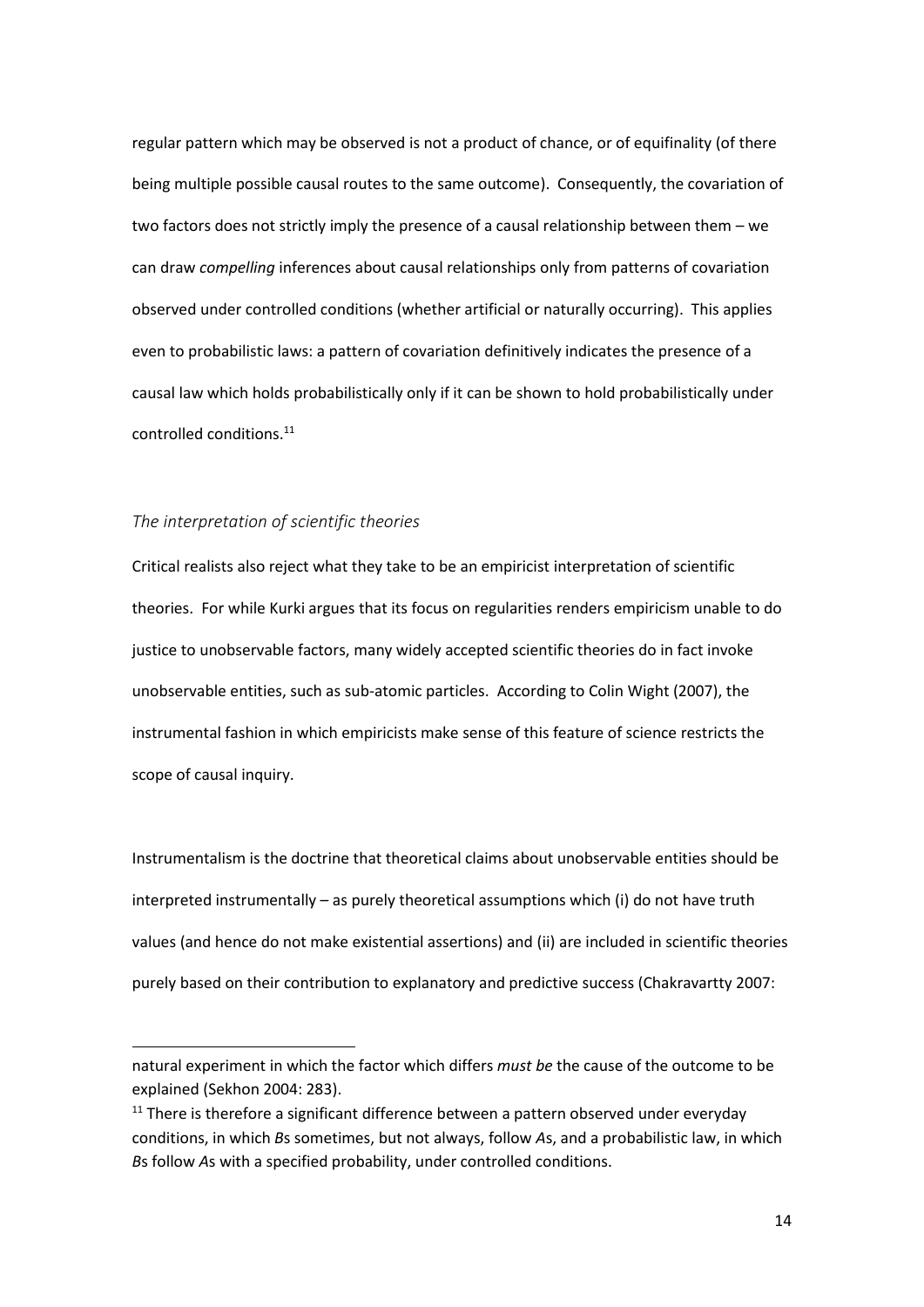10-11). Its potential appeal is that it appears to make sense of the explanatory power of scientific theories in which assumptions about unobservable entities appear without requiring a commitment to entity realism. Scientific realists argue, however, that instrumentalism has a significant methodological cost. Because instrumentalists deny that theoretical assumptions about unobservable entities refer to anything real, when they invoke theories containing those assumptions in explanations they must reason in an 'as-if' fashion (Wendt 1999: 61) – they can explain only that what happened was *as if* the theory's assumptions were true. Consequently, the unobservable entities which those assumptions postulate never themselves become objects of investigation. Whereas scientific realists will question whether such entities are indeed as described in scientific theories, instrumentalism forecloses this avenue of inquiry (Wight 2007: 381, 383, 393-4). In short, instrumentalism makes science 'conservative': by exempting knowledge claims about unobservables 'from criticism', it limits the scope of scientific inquiry (Bhaskar 2008: 42-3).

Waltz's conception of the structure of the international political system constitutes the most widely discussed example of this problem in IR. Waltz argued that theoretical 'assumptions are not assertions of fact. They are neither true nor false. Theoretical notions find their justification in the success of the theories that employ them' (1979: 6). Scientific realists contend that the deficiencies of this instrumentalism emerge in the substance of neorealist theory. Wendt (1987) argues that Waltz's definition of structure in terms of the distribution of capabilities among functionally equal units in an anarchic system (see Waltz 1979: 88-99) effectively reduces it to a property of states, viz. their capabilities. This is adequate for Waltz's purposes insofar as it enables him to distinguish between bipolar and multipolar systems and hence to articulate his central theoretical claim: that the former are more stable than the latter. Wendt argues, however, that Waltz's definition leaves neorealism unable to illuminate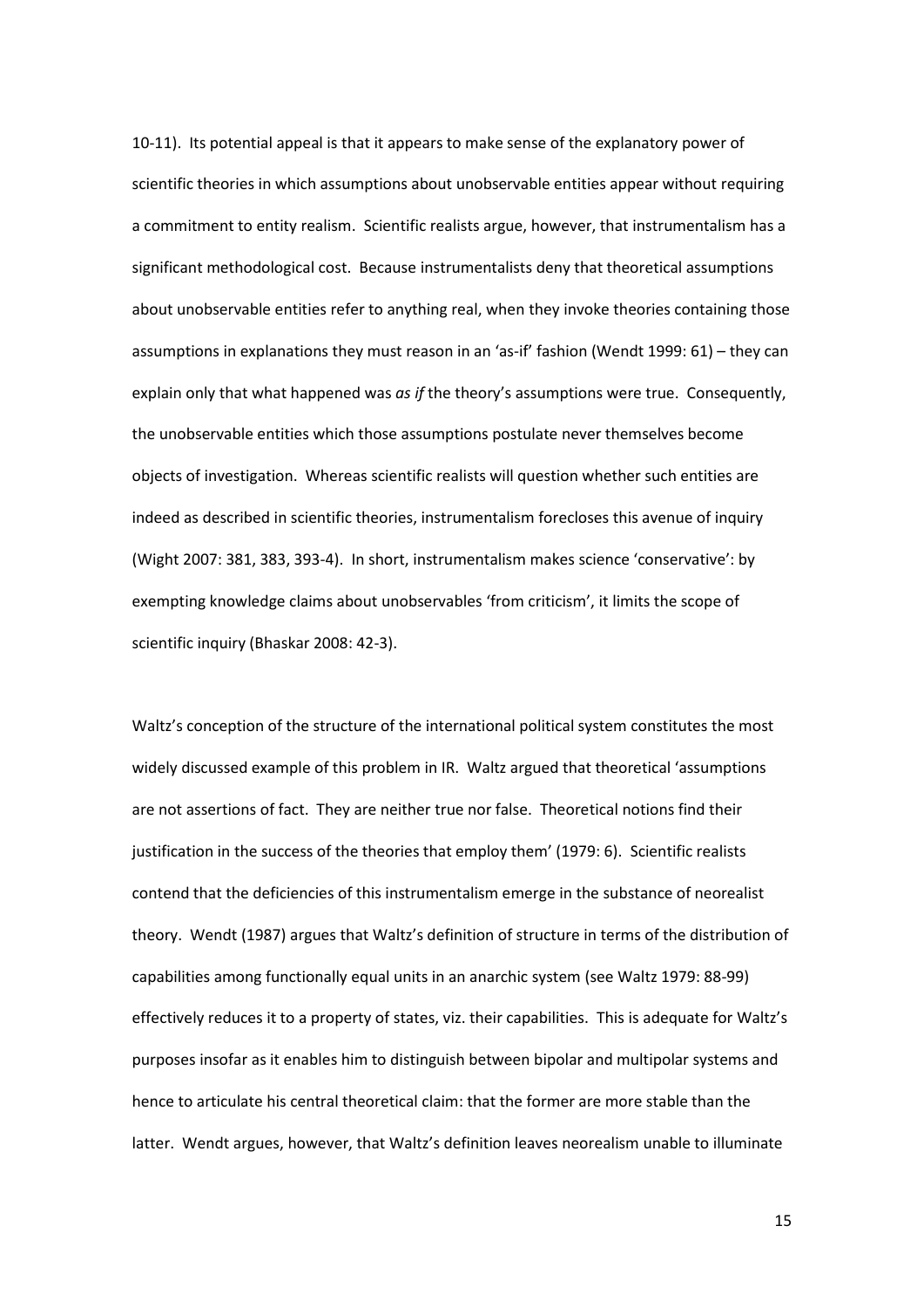how structure might help to *generate* states as actors (1987). In short, because Waltz treats structure as a theoretical instrument the incorporation of which into neorealist theory is justified purely by its contribution to the prediction of system-wide outcomes, he fails to explore its generative potential.

#### *How science explains*

A third aspect of empiricism which is widely criticized on methodological grounds is its approach to explanation. This is typically assumed to be some version of Carl Hempel's covering-law model, according to which we explain an event, B, by showing that its having occurred is logically deducible from the premises (i) that there is a well-established (covering) law of the form *if A, then B* and (ii) that A occurred, such that the occurrence of B was 'to be expected in the circumstances' (1966: 48; see also Wendt 1999: 79; Suganami 2008: 330). In IR, for example, James Lee Ray asserts that to explain a particular event it is necessary to show it to be 'an example of an established general pattern' (1995: 138).

Wendt identifies two ways in which this model of explanation 'can negatively affect the practice of social science'. First, social scientists may prioritize the search for 'the behavioural laws ostensibly needed for causal explanations' over other forms of inquiry (1999: 80). This corresponds to Kurki's concern that prioritizing the search for regularities places causal inquiry in a methodological straitjacket. Second, social scientists may 'turn to false, "as if" assumptions as substitutes for the laws which we have not yet discovered' (1999: 80). This corresponds to Wight's concerns about the dangers of instrumentalism. Yet Wendt also objects to the covering-law model itself. He observes that 'subsumption under a law is not really explanation at all, in the sense of answering *why* something occurred, but is simply a way of saying *that* it is an instance of a regularity' (1999: 81; see also Suganami 2008: 331). In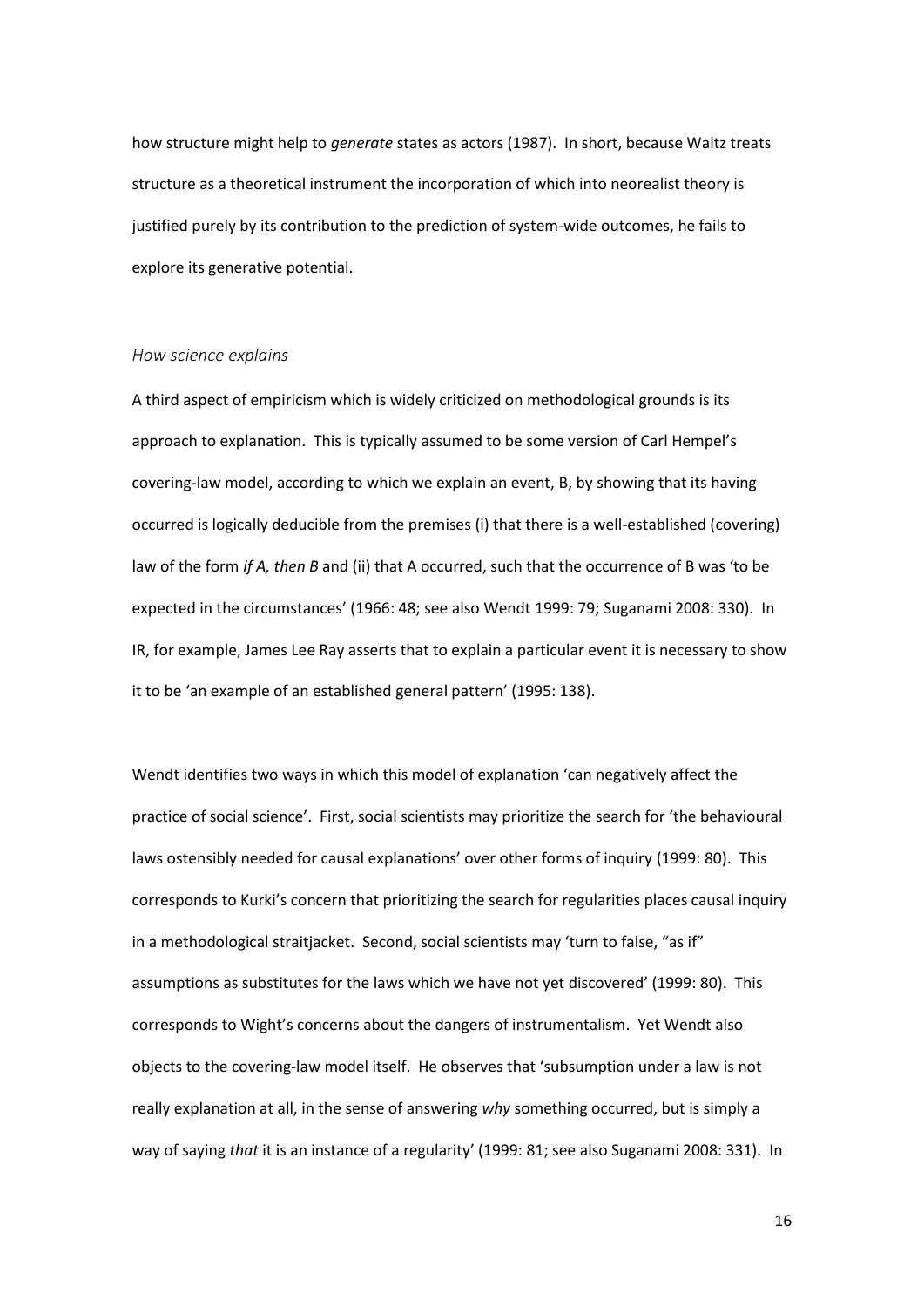short, the covering-law model of explanation does not tell us what we want to know – it tells us only why something might have been expected to occur, not what caused it to occur. In order to explain why something occurred, Wendt argues, 'we need to show how a causal process works, which depends on knowing mechanisms' (1999: 81).

## Van Fraassen's 'constructive empiricism'

**.** 

If construed as being directed against particular methodological practices and assumptions in mainstream IR, these arguments are, I contend, very important. Focusing on identifying regularities in the world around us and treating unobservable entities instrumentally are indeed liable to restrict the scope of causal inquiry, while the covering-law model of explanation cannot be sustained.<sup>12</sup> It is, however, a further question whether this tells us anything about the intrinsic limitations of empiricism as a philosophical position. Critical realists' contention that it does underpins their advocacy of a philosophical revolution in which empiricism is replaced by SR – if empiricism has these methodological corollaries (and if SR is the only plausible alternative), then broadening the scope of causal inquiry in IR will require empiricism to be abandoned in favour of SR. Yet this contention is dubious. Indeed, such support as critical realists provide for their claim that empiricism entails the methodological practices and assumptions they criticize involves identifying empiricism with now largely defunct positions such as 'logical empiricism' (see Shapiro and Wendt 1992; Wendt 1999).<sup>13</sup>

<sup>12</sup> My point is not that there is *no* merit in searching for regularities in the world around us, but rather that limiting causal inquiry to the search for such regularities closes down other potentially productive avenues of inquiry. Even if we accept that patterns of cross-case covariation may constitute powerful evidence of causal relationships, it does not follow from this that all causal relationships show up in such patterns, nor that such patterns constitute the only possible evidence for causal relationships.

<sup>&</sup>lt;sup>13</sup> Bhaskar acknowledged that his arguments depicted an idealized form of empiricism to which, even if the 1970s, 'few, if any, modern philosophers' would unambiguously subscribe (2008: 26).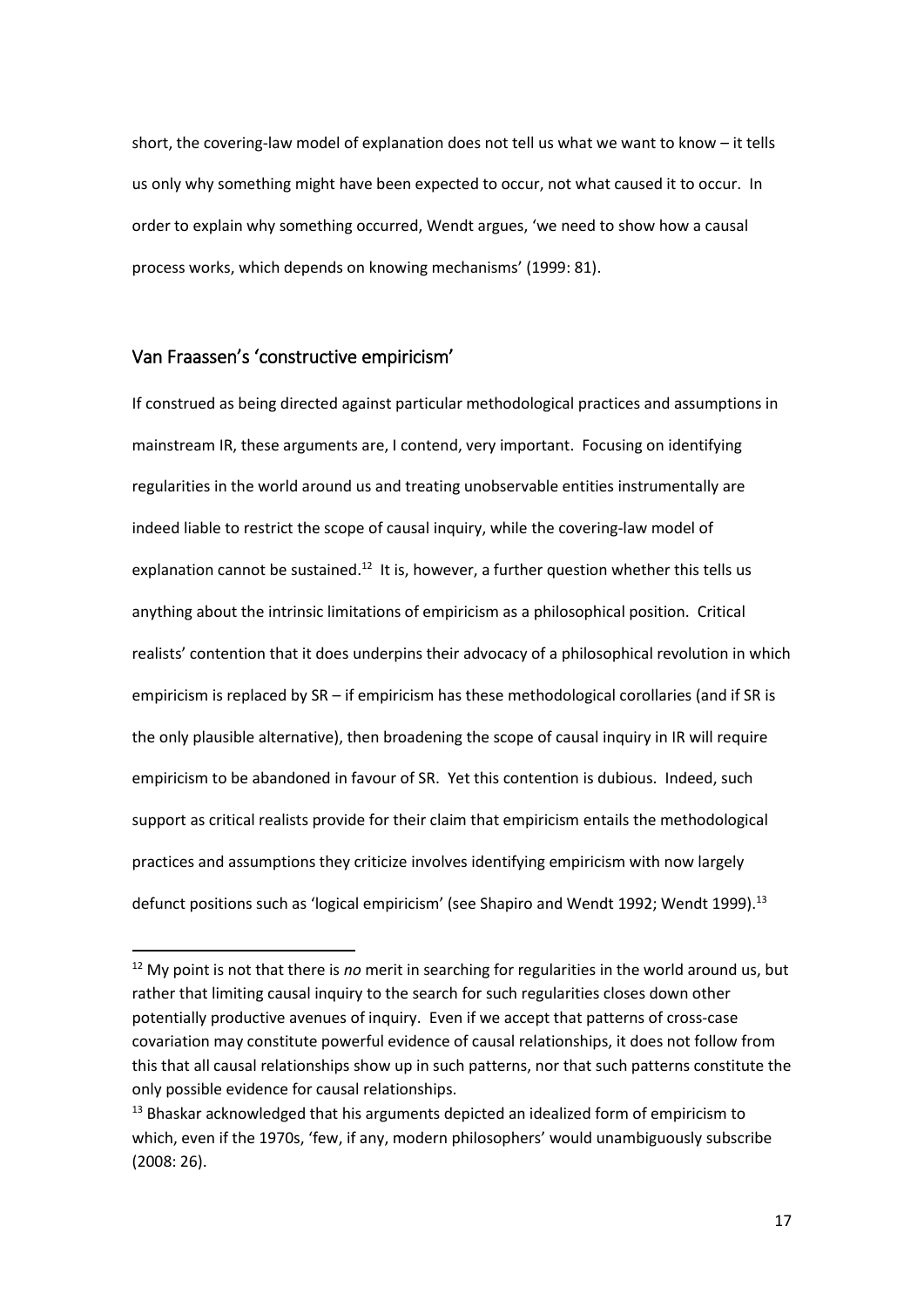Such characterizations of empiricism are not widely challenged in IR – as in the so-called 'third debate', empiricism (like positivism) continues to be a term employed principally by critics of mainstream IR to denote positions they reject. Both mainstream scholars and their scientific realist critics have ignored the transformation in empiricist philosophy of science wrought since the 1970s, principally by Van Fraassen (cf Chernoff 2002). His key work remains *The Scientific Image* (1980), which seeks to identify what form a coherent empiricist account of science must take and how it differs from the forms of SR then being defended in the philosophy of science. More recently, Van Fraassen has explored the nature of philosophical stances (2002) and the nature of scientific representation (2008). However, the arguments which are most relevant to the critical realist characterization of the empiricist approach to causal inquiry in IR are to be found in *The Scientific Image* and his subsequent defence and development of that position (see 1985, 1989, 2001).

When mentioned in IR, Van Fraassen is typically identified as a positivist (Wight 2007: 388) or an instrumentalist (Wendt 1999: 61; Jackson 2011: 80). This characterization is, however, inaccurate. Van Fraassen explicitly acknowledges the deficiencies of previous forms of antirealism, including phenomenalism, conventionalism, fictionalism, logical empiricism, logical positivism, and instrumentalism. He also accepts that many of the 'realist arguments' against those positions were 'correct and successful: the positivist picture of science no longer seems tenable' (1980: 2, 10, 41). The form of empiricism which he presents in its place does depart in important respects from SR. Yet these differences do not have the methodological consequences which scientific realists in IR expect (see also Chernoff 2007: 404-7; 2009b: 380; 2014: 256). The reader may therefore wonder what significance they have for IR. If so, then I beg patience – it is precisely the *similarities* between SR and constructive empiricism which I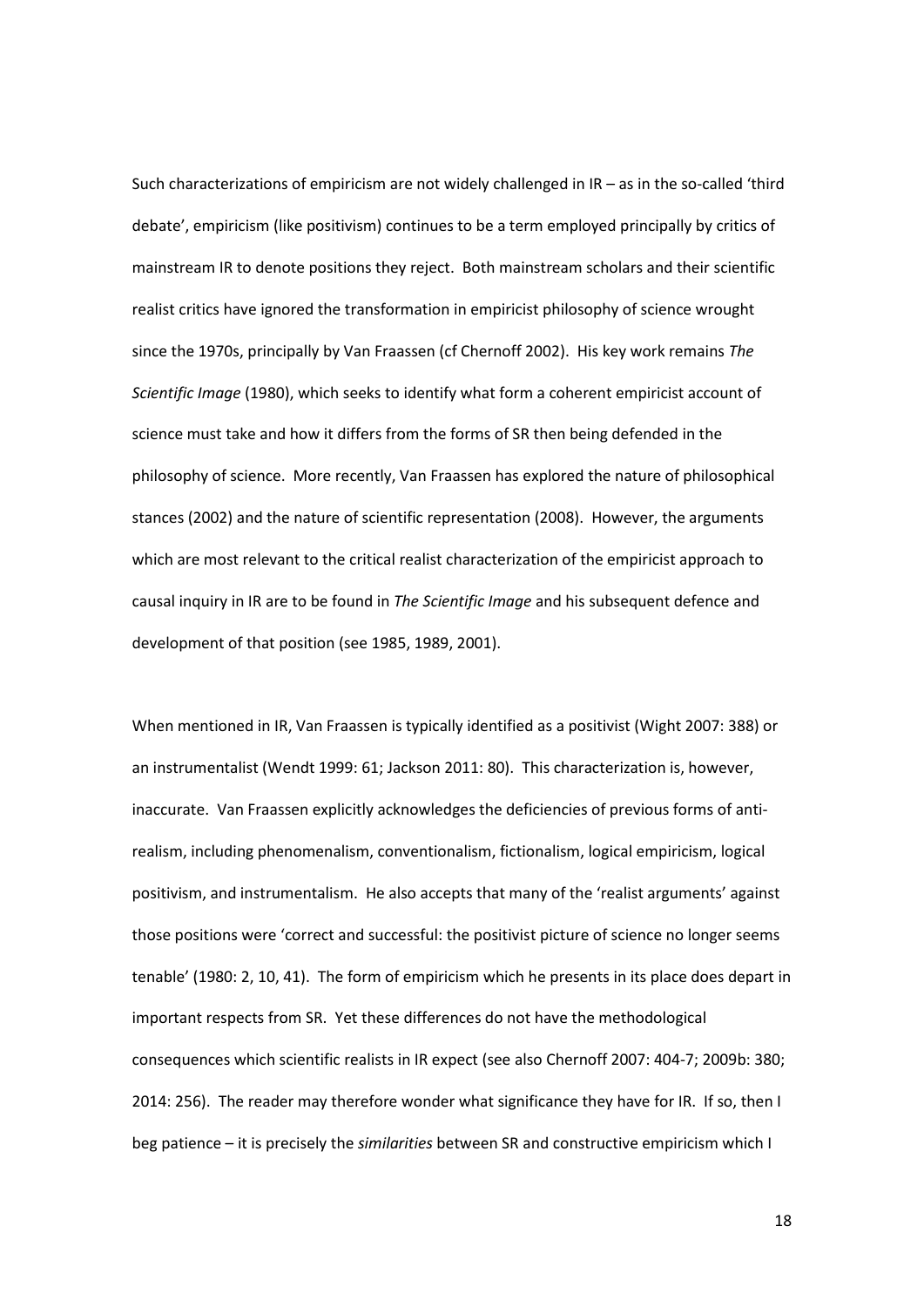consider significant, for they bring into the question the critical realist claim that it matters for causal inquiry in IR whether those conducting the inquiry are scientific realists or empiricists.

#### *Constructive empiricism and the objects of scientific inquiry:*

Van Fraassen asserts that science aims to 'save the phenomena' and that 'regularities in the observable phenomena' are 'the scientist's basic topic of concern' (1980: 4, 70). This makes him sound as if he holds the kind of view critical realists in IR reject. However, he joins with scientific realists in philosophy of science by rejecting what he, following Wilfrid Sellars, terms the 'levels picture' – a picture of science which 'pervades positivist writings' and in which 'singular observable facts ("this crow is black") are scientifically explained by general observable regularities ("all crows are black") which in turn are explained by highly theoretical hypotheses'. 'We do not really expect [scientific] theories to "save" our everyday generalizations', Van Fraassen observes, 'for we ourselves have no confidence in their strict universality'. In everyday life, 'we are liable to find only putative laws heavily subject to unwritten *ceteris paribus* qualifications': 'all crows are black – except albinos; water boils at 100°C – provided atmospheric pressure is normal; a falling body accelerates – provided it is not intercepted … and so forth' (1980: 32; see also Cartwright 1983: 89).

In short, science does not principally consist in a search for regularities in the world round us. In order to discover the *kinds* of regularities scientists are interested in, Van Fraassen argues, 'one needs experimentation' (1980: 73ff). He notes, moreover, that these kinds of regularities 'are exceedingly subtle and complex, so experimental design is exceedingly difficult'. Consequently, 'the very search for new and deeper empirical regularities becomes couched in theoretical language' (1980: 73). His point is that even if we conceive of science as searching for regularities, this often requires developing and testing theories which make assumptions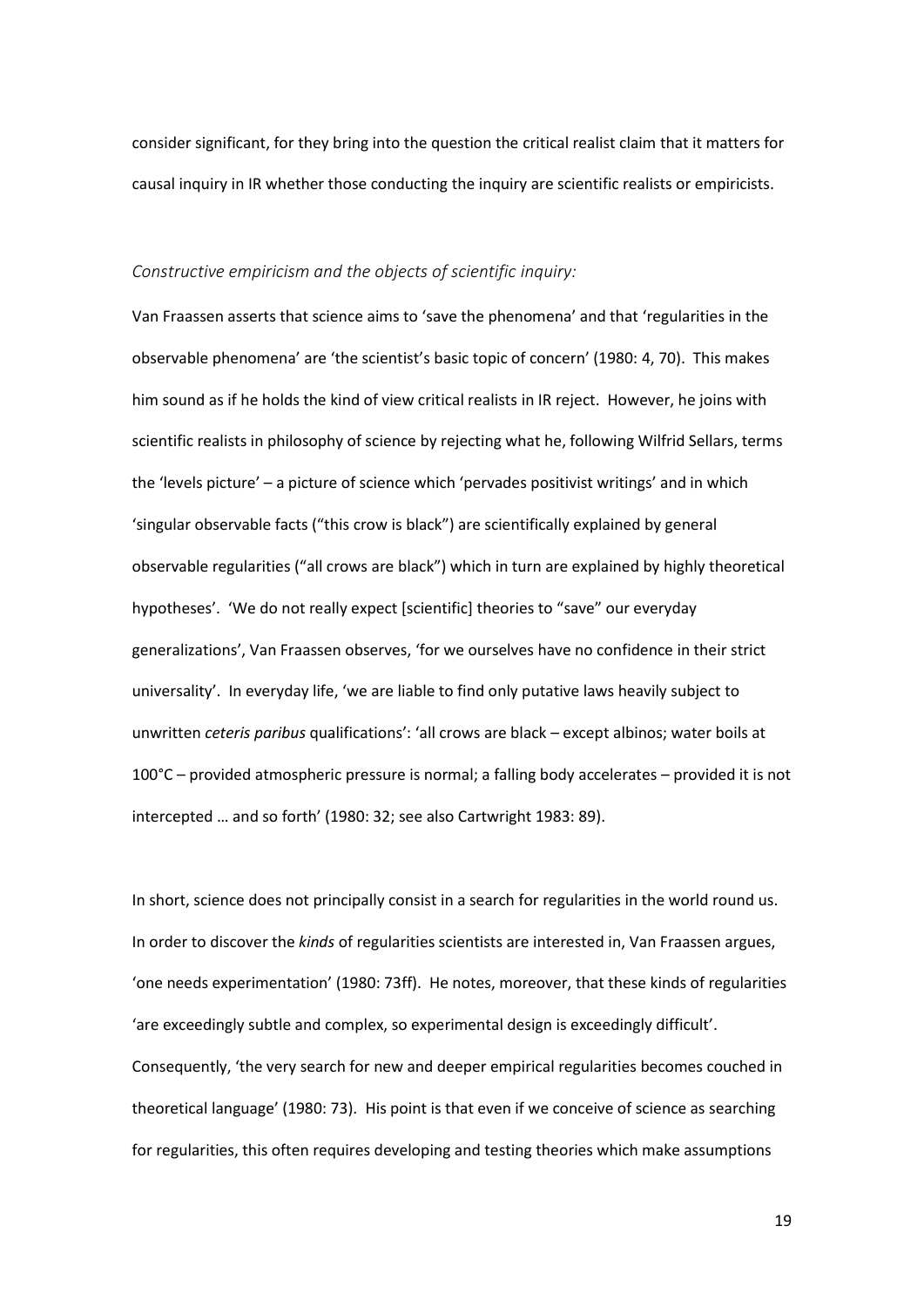about unobservable entities and forces – '[s]cience presents a picture of the world which is much richer in content than what the unaided eye discerns' (1980: 59).

Consequently, although Van Fraassen characterizes science as aiming to discover 'regularities in the observable part of the world' (1980: 73), this does not have the implications that critical realists might imagine. Because Van Fraassen does not endorse the search for regularities in everyday life, questions about their significance for causal inquiry do not arise. And while he is not directly concerned with the social sciences, there is no prima facie reason to suppose that unobservable factors in the social sciences are further beyond the scope of scientific inquiry than are those in the natural sciences. That said, Van Fraassen's acknowledgement that scientific theories often refer to unobservables raises the question of how he interprets such theories, a question which gets to the heart of constructive empiricism and how it differs from SR. Yet his position is not what might be supposed given the frequent claim, in IR, that instrumentalism is the principal alternative to SR (see Wendt 1987: 350; Wight 2007; Mearsheimer and Walt 2013: 432-4).

*Constructive empiricism and the interpretation of scientific theories*

Van Fraassen characterizes the core of SR as follows:

**.** 

*Science aims to give us, in its theories, a literally true story of what the world is like; and acceptance of a scientific theory involves the belief that it is [approximately] true.*  $(1980: 8)^{14}$ 

<sup>&</sup>lt;sup>14</sup> I follow Chakravartty (2007: 4-8) in qualifying 'true' as 'approximately true' because, as Van Fraassen acknowledges (1980: 7), SR does not imply that our current theories are in fact correct or even that 'science will arrive in due time at theories true in all respects' – the key realist claim is that science is an 'enterprise of discovery' *aimed at* revealing 'what there really is' in the world.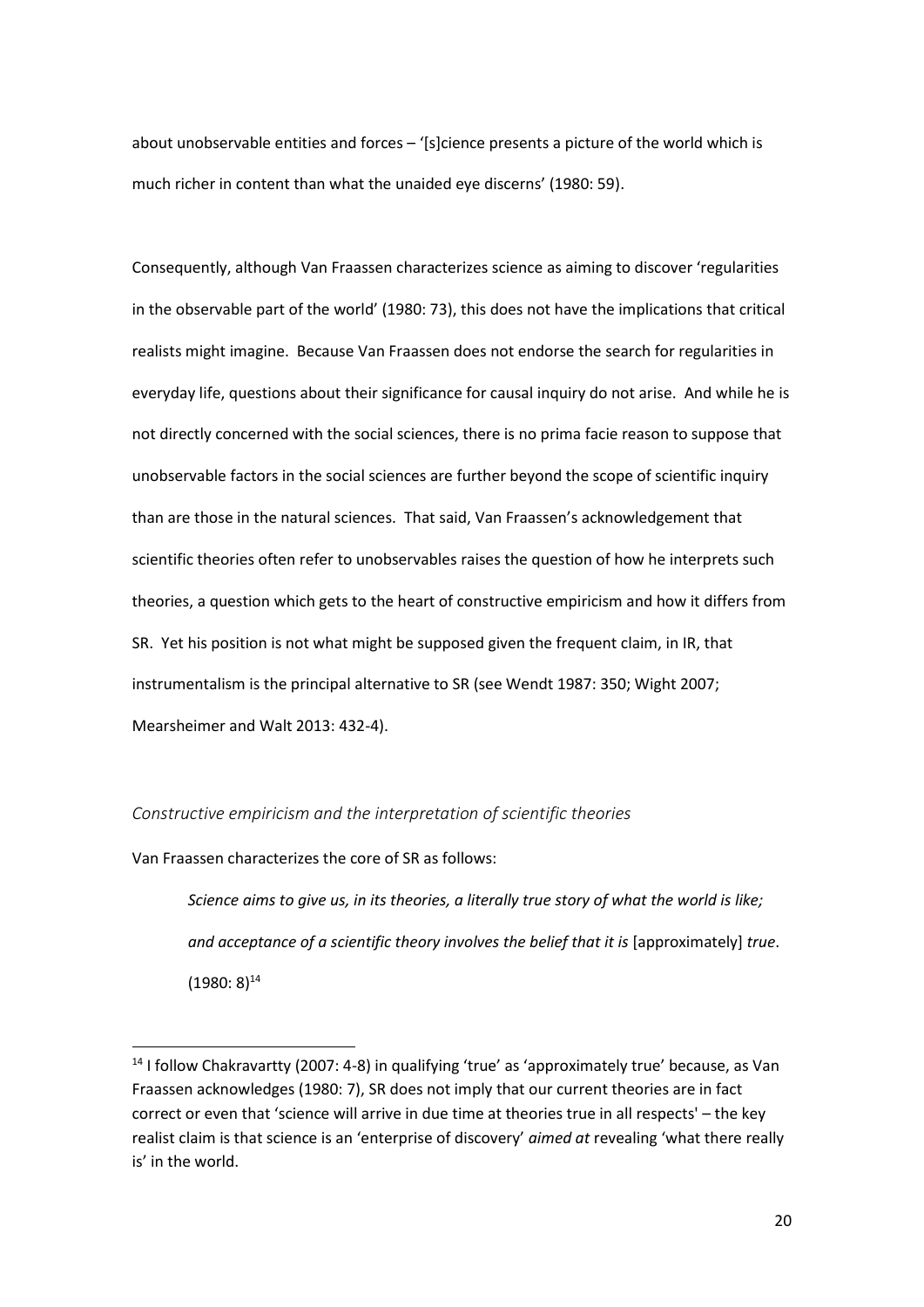He points out, however, that while all anti-realists must reject some part of this position, they have two options: they can either reject the idea that scientific theories should be literally construed or reject the idea that accepting a literally construed theory requires belief that it is true (1980: 10). Whereas the first option is instrumentalist, on Van Fraassen's view 'the apparent statements of science really are statements, *capable* of being true or false' – if a theory's statements include 'There are electrons', then the theory implies the existence of electrons (1980: 10-11). He therefore pursues the second option.<sup>15</sup> He agrees with scientific realists (against instrumentalists) that scientific theories should be construed literally, that is, as making existential assertions about unobservable entities, but insists that construing a theory literally

relates not at all to our epistemic attitudes towards theories, nor to the aim we pursue in constructing theories, but only to the correct understanding of *what a theory says* … After deciding that the language of science must be literally understood, we can still say that there is no need to believe good theories to be true, nor to believe *ipso facto* that the entities they postulate are real. (1980: 11-12)

In other words, scientists can accept a theory and construe it literally while at the same time '"bracketing" its ontological implications' (1980: 81).

On first inspection, this may sound unpersuasive. Most scientists, we may suppose, are entity realists – they believe (some of) the theories they accept to be true and hence believe that (some of) the unobservable entities to which they refer exist. Yet Van Fraassen would accept this! He is not concerned with what scientists in fact believe, but rather with whether it is

**.** 

<sup>&</sup>lt;sup>15</sup> Whereas Chernoff defends instrumentalism, but denies that it has the methodological consequences scientific realists in IR expect (2002, 2007, 2009b), Van Fraassen rejects instrumentalism – his point is that empiricists need not (and should not) be instrumentalists.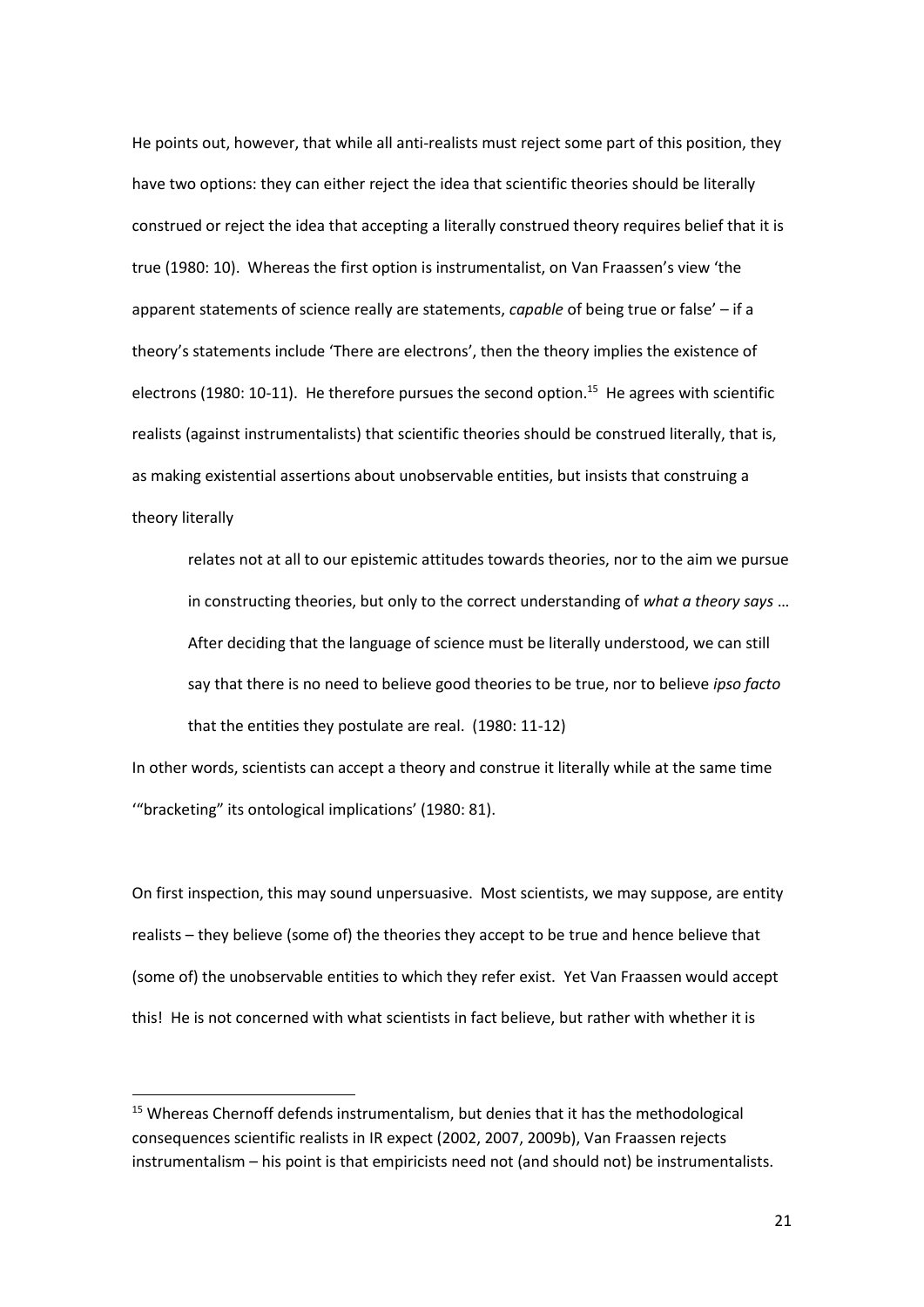*necessary*, for science, that scientists believe the theories they accept to be true in what they say about the unobservable parts of the world. His view is that the extent of belief *required* for theory acceptance is less than scientific realists suggest – scientists can coherently resist entity realism by remaining 'agnostic about the existence of the unobservable aspects of the world described by science' (1980: 72).<sup>16</sup>

Van Fraassen therefore presents an alternative account of theory acceptance. Accepting a theory must, he notes, involve belief that it is '*empirically adequate*' – that it is true in 'what it says about the observable things and events in the world' (1980: 12). No scientist can accept a theory that they do not believe at least to this extent. Accepting a theory also involves 'a commitment to confront any future phenomena' with the 'conceptual resources' which that theory provides (1980: 12). This commitment compels scientists to 'immerse' themselves in the 'world-picture' the theory constructs and also in its language, including language which indexes unobservable entities (1980: 81) – scientists will therefore respond to questions about the world in the language of and by reference to the picture given by the theories they accept. Van Fraassen insists however, that scientists can believe that a theory is the best available (out of those which are empirically adequate), and hence commit to it and employ its language in talking about the world, yet still maintain an open mind about whether it is true in what it says

**.** 

<sup>&</sup>lt;sup>16</sup> Some parts of the world which cannot be perceived by our senses may nonetheless be detected with the aid of scientific instruments (and theories for interpreting what they show). Consequently, scientific realists argue that we *can* be certain about the existence of *some* unobservable entities, viz. those which are 'detectable' (Chakravartty 2007: 14; see also Jackson 2011: 85-7). Van Fraassen insists, however, that detection is not observation (1980: 16-17; 2001: 154), implying that scientists can coherently remain agnostic about the existence even of 'detectable unobservables'.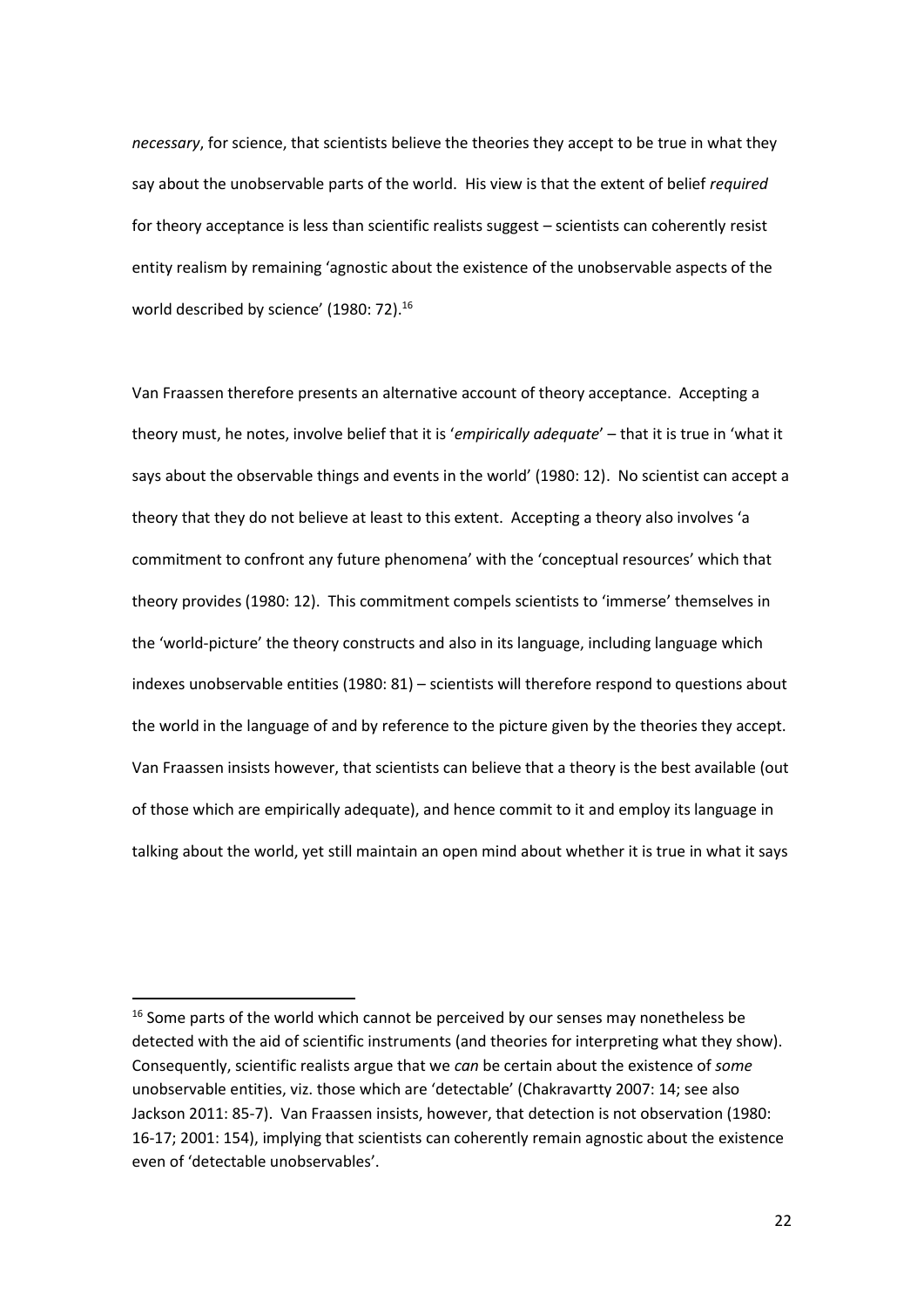about the unobservable parts of the world. $^{17}$  He therefore offers the following summary statement of constructive empiricism, which is intended to bring out the contrast with SR:

*Science aims to give us theories which are empirically adequate; and acceptance of a theory involves as belief only that it is empirically adequate*. (1980: 12)

The difference between SR and constructive empiricism is therefore subtle – it concerns the extent of belief required for theory acceptance in science. Van Fraassen argues that acceptance *requires* belief only that a theory is empirically adequate and not, as scientific realists argue, belief that the theory is true *simpliciter*. In other words, acceptance of a theory which makes truth claims about unobservable entities does not require a commitment to entity realism – agnosticism about the reality of the unobservable entities to which many scientific theories refer is permitted. He also notes one important reason for thinking that agnosticism is sufficient for science, viz. if a theory *is* true in what it says about unobservable entities, that makes no difference to its *empirical* content, as compared to it being empirically adequate – 'we can have evidence for the truth of a theory only via evidential support for its empirical adequacy'. Consequently, he argues, belief that a theory is not only empirically adequate, but also true in what it says about unobservables is 'supererogatory' – scientists *may* believe what theories say about unobservables, but it makes no difference for, and hence

 $\overline{a}$ 

 $17$  An anonymous reviewer suggested that while Van Fraassen may not be an instrumentalist about the assumptions within scientific theories (because he regards them as having truth values) he is, nonetheless, an instrumentalist about theories themselves (insofar as he holds that they should be evaluated on grounds other than their truth), which makes him a kind of pragmatist. Van Fraassen acknowledges that there is a 'pragmatic aspect' to theory acceptance, because it comes with a commitment 'to seeing nature' through a 'theory's eyes' – an accepted theory is a 'guide both to theoretical and practical life' (2001: 164; see also 1980: 87-8). His key claim, though, is that while scientific theories *do* make truth claims about the unobservable entities to which they refer (which rules out instrumentalism), we cannot directly evaluate them – consequently, we can accept theories which make such claims as guides while withholding belief that those claims are true.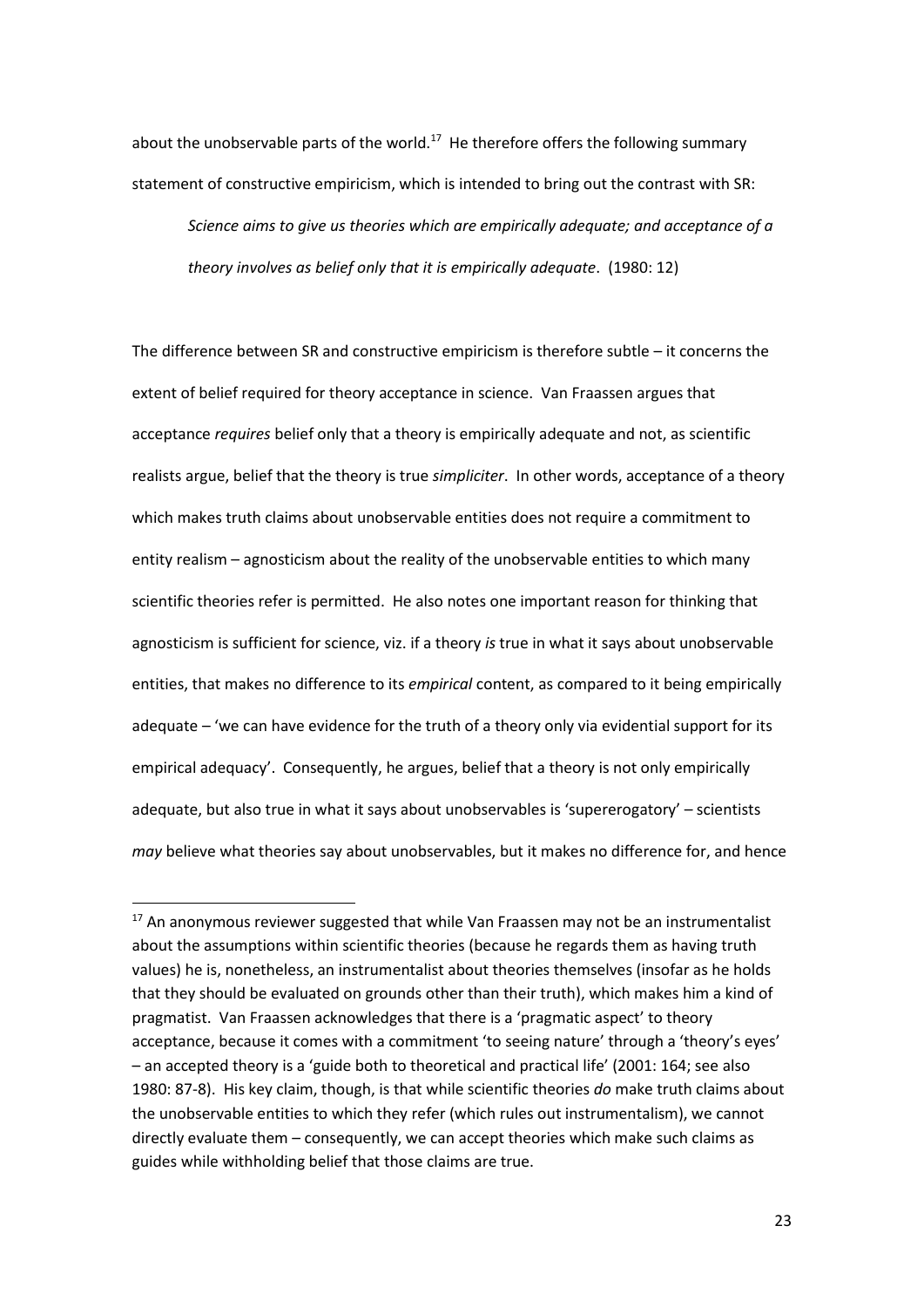is not necessary for, science (1985: 255).<sup>18</sup> Significantly, it follows from this that there is no theory which a realist-inclined scientist can accept which an agnostic cannot accept. This is because a theory which is (believed to be) true and is hence acceptable to the former is also, therefore, (believed to be) empirically adequate and is hence equally acceptable to the latter.

This view does not have the negative methodological consequences which scientific realists attribute to instrumentalism. Recall that both Bhaskar and Wight regard empiricism as conservative. As Wight puts it: the 'realism principle ("is it really the case?") provides the motor which keeps science running' – science progresses in part by developing new theories and exposing the entities they postulate to critical scrutiny (2007: 383; see also Bhaskar 2008: 15-16; Patomäki and Wight 2000: 218). Van Fraassen notes, however, that 'there have always been reasons to doubt the empirical adequacy of extant theories' (1980: 93; see also Chernoff 2007: 402). One reason for this is that a theory which is claimed to be empirically adequate is claimed to be true of *all* the observable parts of the world, including parts not yet observed  $(1980: 72).$ <sup>19</sup> A science which aims to develop theories which are empirically adequate will therefore not, as Wight suggests, prematurely 'come to an end' (2007: 383), but will rather be perpetually committed to devising new and ever more sophisticated tests of the empirical adequacy of its theories.

<sup>18</sup> An empiricist *may*, therefore, believe in the reality of (some) unobservables, so long as she acknowledges that this belief is supererogatory.

 $19$  As van Fraassen acknowledges, this means that accepting a theory requires an epistemological commitment that extends beyond the evidence. He denies, however, that this opens the door to SR, for 'it is not an epistemological principle that one might as well hang for a sheep as for a lamb' (1980: 72).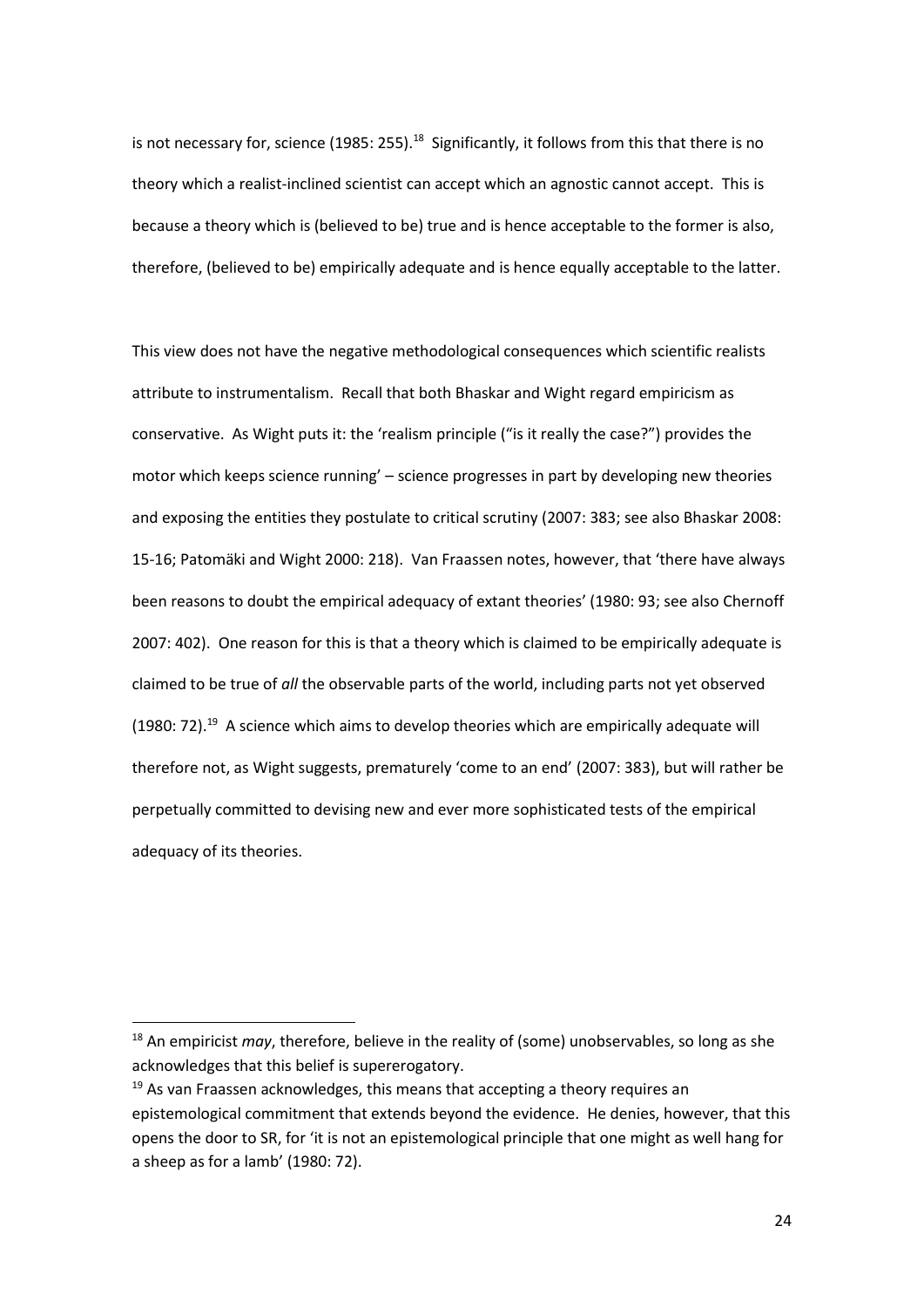These tests may, moreover, include tests of assumptions about unobservable entities. Making the case that causal inquiry in IR should focus on causal mechanisms, and hence should embrace SR, Bennett notes that theories involving unobservable entities

generate implications on what should be true in the observable world if the posited mechanisms and our instruments of observation operate in the manner that we theorize. We can test these observable implications … even though we cannot directly observe mechanisms. (2013: 466)

This could have been written by a constructive empiricist, rather than a proponent of SR, for to test the *observable* implications of a theory that postulates an unobservable entity is precisely to test its empirical adequacy. For reasons I examine below, Van Fraassen is reluctant to embrace the term 'causal mechanism' to characterize such entities. Constructive empiricism nonetheless endorses scientists making unobservable entities objects of inquiry in the only way that is possible – by constructing, and testing the empirical adequacy of, theories which invoke them.

#### *Constructive empiricism and how science explains*

Whereas scientific realists in IR associate empiricism with the covering-law model of explanation, Van Fraassen rejects it on grounds similar to Wendt's. He notes that, according to the covering-law model, an explanation must afford 'good grounds for believing that the phenomenon [to be explained] did, or does, occur', but objects that this 'does not always amount to explanation' (1980: 104). On his own account, by contrast, 'science gives us a picture of the world as a net of interconnected events, related to each other in a complex but orderly way', such that we can conceive of an event we are seeking to explain as being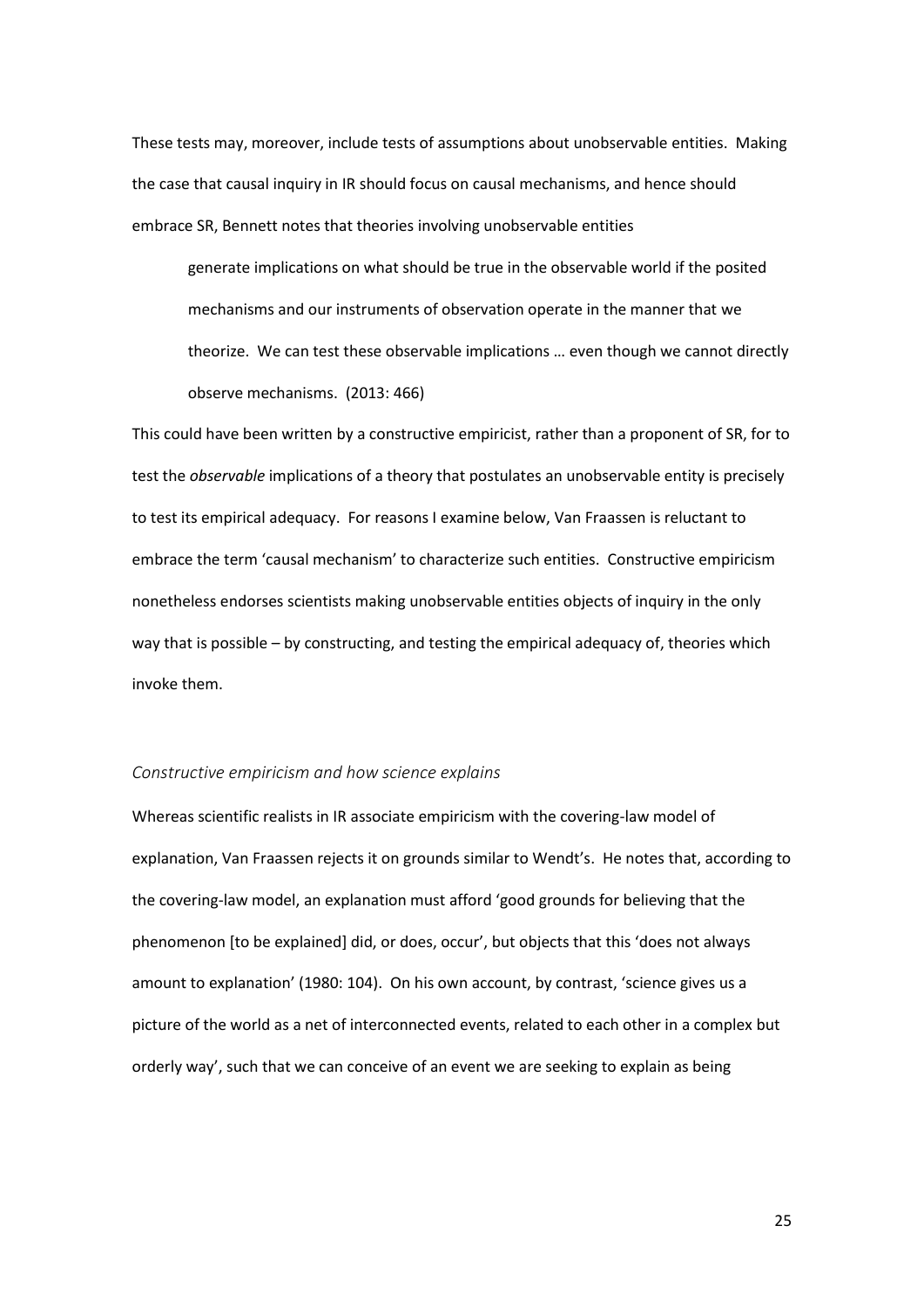'enmeshed in a net of causal relations'.<sup>20</sup> In order to explain that event, it is necessary to pick out the most 'salient factors' from within this 'causal net' – these constitute '(what are ordinarily called) the *cause*(s) of that event' (1980: 123-4).<sup>21</sup> Van Fraassen therefore conceives of (causal) explanations as drawing on the world-picture provided by our best scientific theories to provide an account of why something occurred – and if those theories invoke unobservable entities, then such entities may, on Van Fraassen's account, be identified as causes of the outcome to be explained.

There is, however, a difference in the inferences that scientific realists and constructive empiricists believe can be derived from explanations that refer to unobservable entities. Nancy Cartwright is a causal realist whose arguments speak directly to the case against empiricism advanced by critical realists in IR. She argues, against Van Fraassen, that 'causal explanations have truth built into them' – to the extent that we find a causal explanation acceptable, 'we must believe in the [reality of the] causes described' (1983: 91, 5).<sup>22</sup> In other words, if we accept an explanation which invokes an unobservable entity, then that implies a commitment to the reality of that entity. Van Fraassen disagrees. He points out that explanations are always relative to some theory and argues that the fact that a theory can explain some outcome is not a reason to believe it to be true (1980: 100). In other words, we

 $\overline{\phantom{a}}$ 

 $20$  Van Fraassen in fact questions the 'adequacy of the terminology of cause and causality' to describe the picture science gives us (1980: 123-4). He does, however, accept that use of this terminology constitutes a normal part of science. I discuss this further below.

 $21$  Van Fraassen's analysis of explanation focuses on how we determine which are the salient factors; he argues that an explanation is best understood as 'an answer to a why-question' (1980: 134) and hence that salience is pragmatically determined. On the significance of this insight for the evaluation of competing causal explanations in IR see Grynaviski (2013), Chernoff (2014), and Humphreys (2017b).

<sup>&</sup>lt;sup>22</sup> On the utility of Cartwright's distinction between identifying causes and putting them to work in causal explanations for thinking about the nature of causal explanation in IR see Jackson (2017).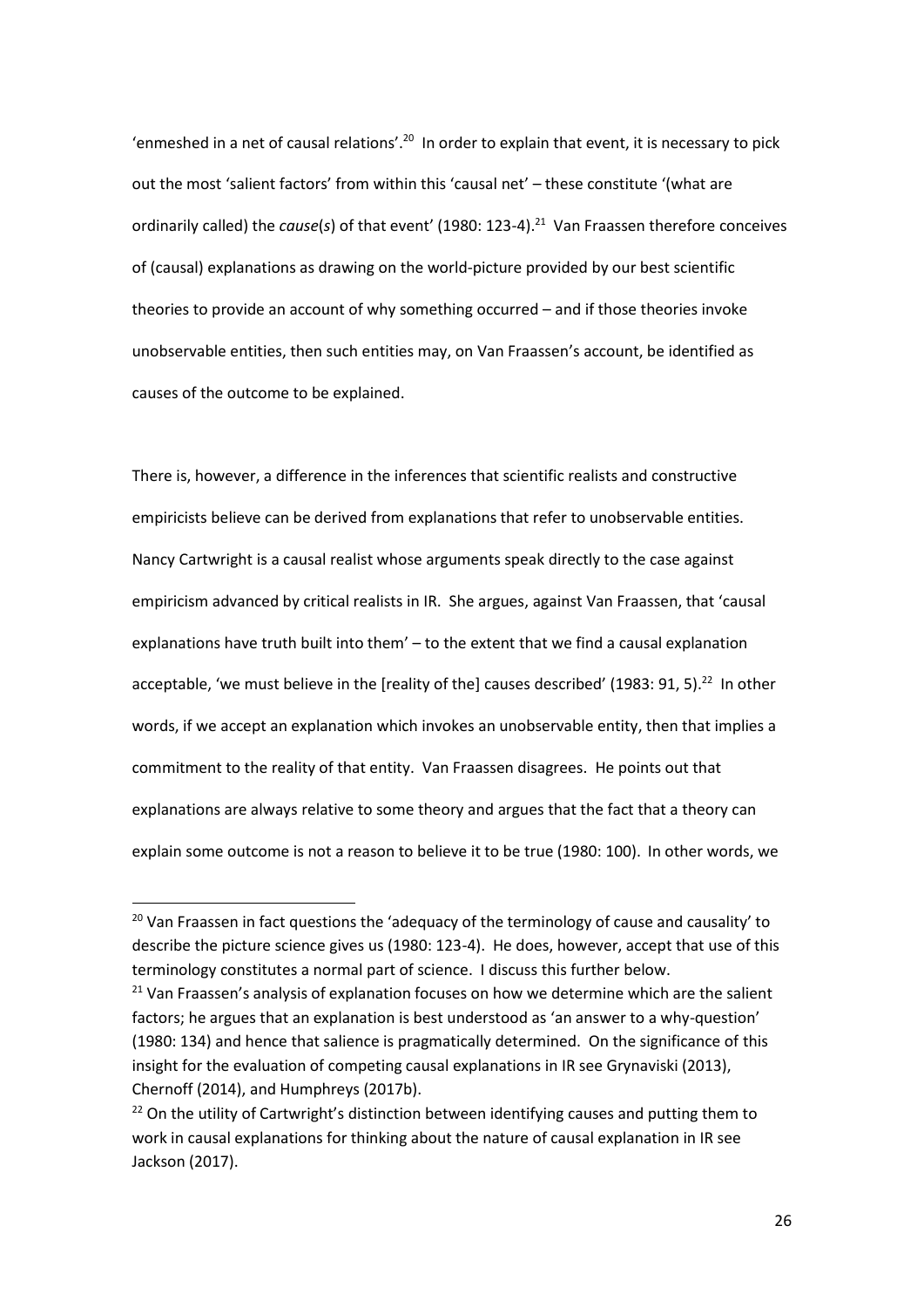can accept an explanation which invokes an unobservable entity while remaining agnostic about whether that entity exists. This difference does not, however, lead constructive empiricists to offer different explanations than scientific realists do (cf Chernoff 2014: 256) – they differ over the extent of belief science requires in the theories on which explanations draw, not over the world-picture those theories generate.

### Regularities and causal powers

The preceding analysis suggests that constructive empiricism differs from SR far less strongly than is suggested by scientific realist arguments against empiricism in IR. Van Fraassen describes scientists as (i) immersed in theories which (ii) typically go beyond what is observable and (iii) are developed largely through experimentation. He also notes (iv) that these theories provide the scientific world-picture that is put to work in explanations. He agrees with scientific realists (v) that any claims such theories make about unobservable entities must be construed literally, but notes (vi) that belief that such theories are not only empirically adequate but also true in what they say about unobservable entities makes no difference to the evidence which counts in favour of them and hence argues (vii) that such belief is supererogatory. What makes this a distinctively empiricist position is neither the scientific method nor the theoretical world-picture it commends, but rather its epistemological modesty (see 1985; 2002) – Van Fraassen interprets science as requiring less belief for theory acceptance than scientific realists do, and hence denies that it requires a commitment to entity realism. Like SR, however, constructive empiricism is 'non-revisionary' with regard to scientific practice – it aims to render that practice philosophically intelligible, but does not seek to change it (Rosen 1994: 156). Consequently, constructive empiricism and SR offer competing interpretations of scientific practice, not competing prescriptions for it.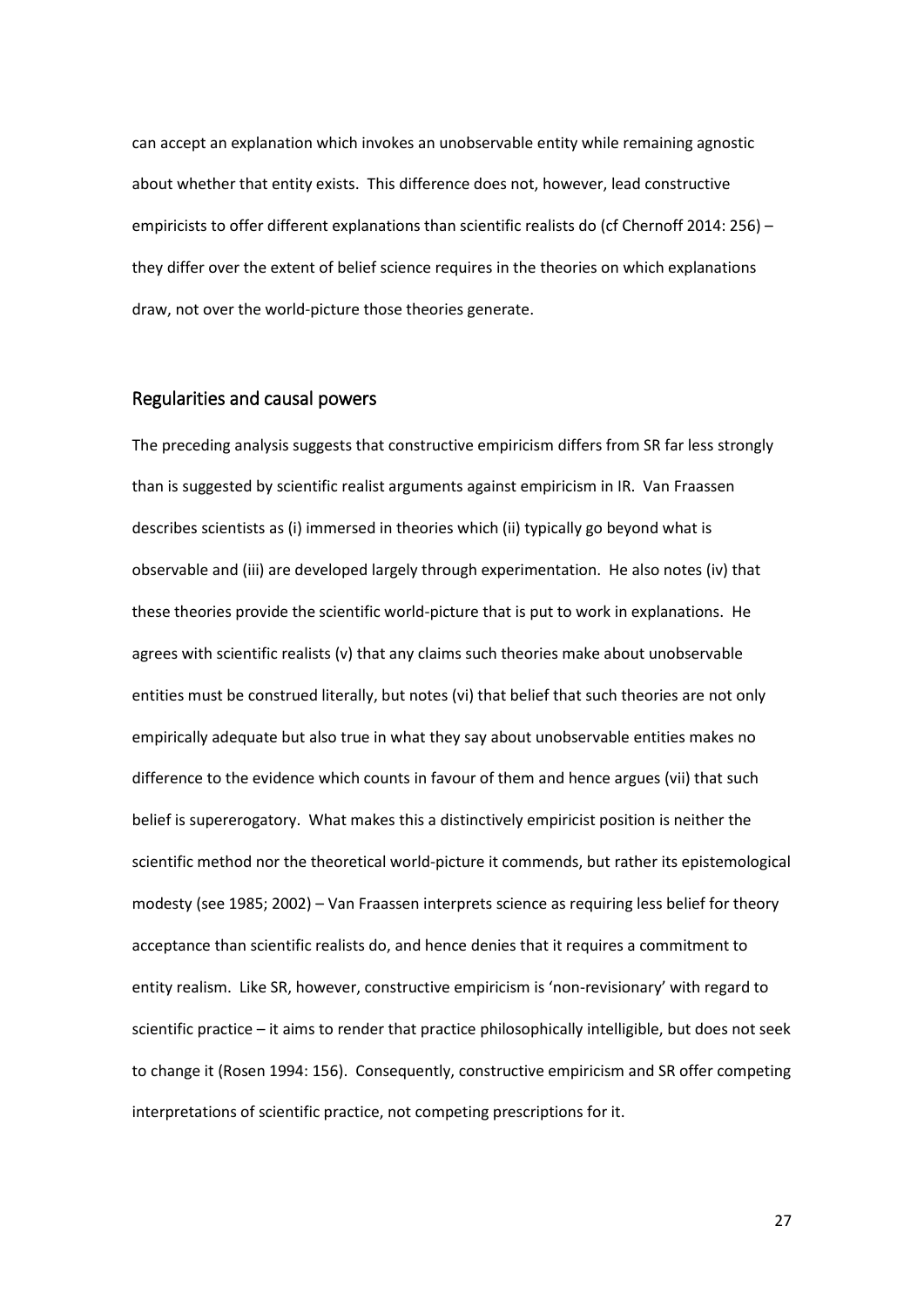Nonetheless, a puzzle remains. Van Fraassen's characterization of science as seeking to discover regularities may not have the methodological implications that critical realists suppose, but it contrasts sharply with Bhaskar's argument that science is intelligible only if the invariances discovered in experiments are construed as evidence of underlying causal powers. Van Fraassen argues, in effect, that science may be understood as *merely* identifying regularities – that we are *not* compelled to construe these regularities as the manifestation of underlying causal powers. In other words, he seeks to resist not only entity realism, but also causal realism (see 1980; 1989).

I do not seek to resolve this debate. Rather, the question I consider is how much of a difference for causal inquiry these competing metaphysical stances make, when considered in their own right. This question has received hardly any attention in IR, for the presumption, among critical realists, has been that the metaphysical disagreements between empiricists and scientific realists will be accompanied by methodological differences, differences which will handicap an empiricist approach to causal inquiry. Yet Van Fraassen argues that we can, without cost, sidestep metaphysical issues. In other words, whereas Bhaskar argues that we can only make sense of the practice of science on the supposition that causal powers are real, Van Fraassen argues that we can do without this supposition and still get on with the business of science. If so, then this further undermines the contention that embracing SR will open up new avenues of causal inquiry, as compared to empiricism.

Van Fraassen recognizes, of course, that 'when scientists describe the world they do so in causal discourse' (1993: 438). When explaining what their theories show, for example, scientists often use causal terminology, describing theoretical models as containing 'causal mechanisms' (1980: 80) and describing the picture of the world given by science and put to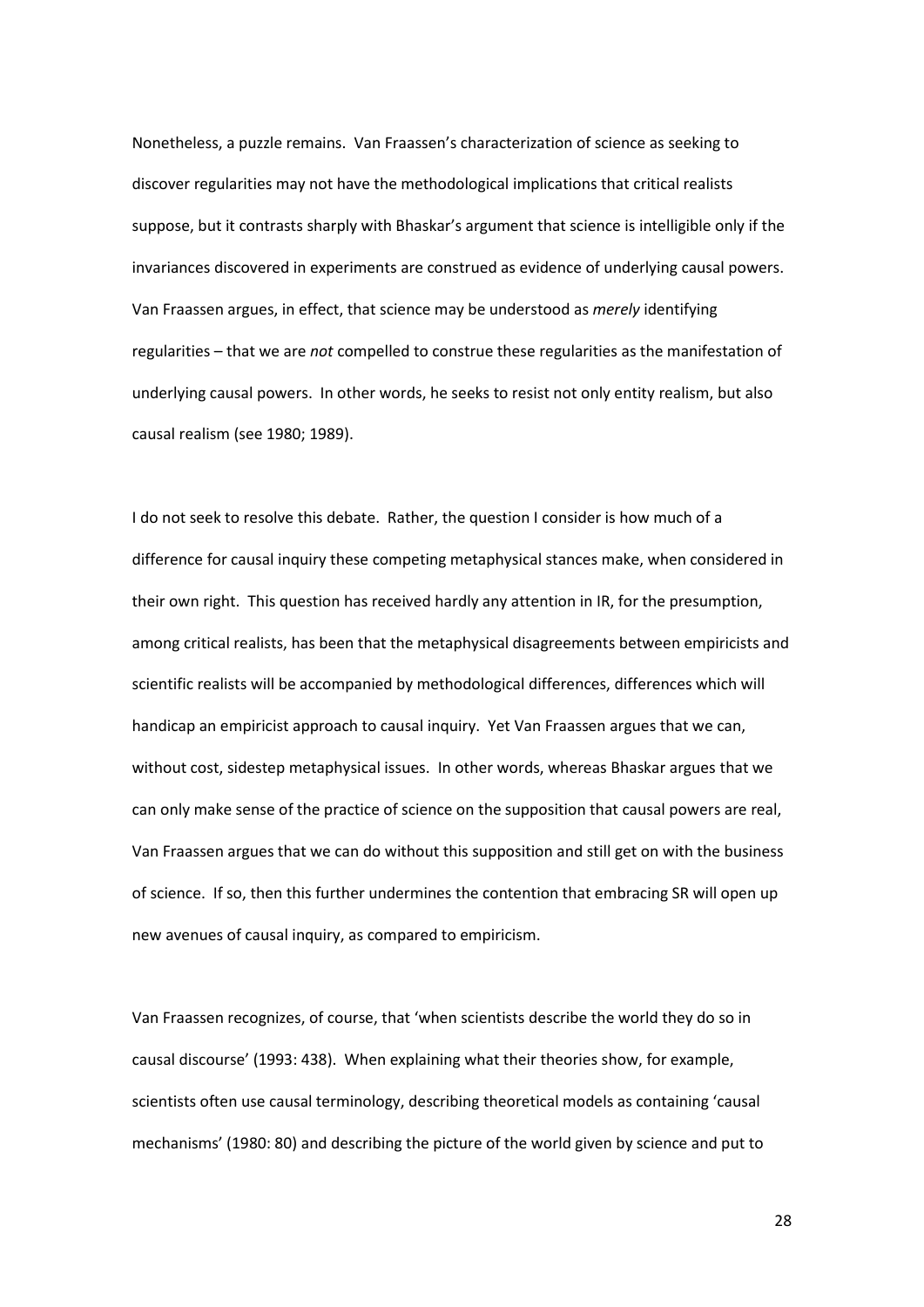work in explanations in causal terms (1980: 123-4). But Van Fraassen questions whether this reveals anything about the world as it is independent of science. He identifies an alternative possibility – scientists' causal discourse might describe 'features of our models, not features of the world' (1989: 214). In other words, scientists' causal discourse may be *just a way of talking* about what science shows, a way of talking that does not in fact latch on to any feature of the world as it is independent of science. However, this is not an argument for causal idealism – Van Fraassen does not *deny* that causal powers are real (1993: 435).<sup>23</sup> Rather, he defends an agnostic position, withholding judgement on whether scientists' causal discourse latches onto features of the world as it is independent of science. $24$ 

In defending this agnosticism Van Fraassen advances two arguments which speak to Bhaskar's position. First, whereas Bhaskar argues that invariances observed under experimental conditions are explained by the operation of underlying causal powers, Van Fraassen rejects 'the demand for an explanation' of such regularities, 'by means of truths concerning a reality beyond what is actual and observable, as a demand which plays no role in the scientific enterprise' (1980: 203). He is happy simply to say: 'that the observable phenomena exhibit these regularities … is merely a brute fact, and may or may not have an explanation in terms of unobservable facts "behind the phenomena"' (1980: 24). He points out that if we *do* ask what explains these regularities, then in order to avoid an infinite regress (viz. what explains what explains the regularities?, etc.) it will be necessary to postulate, behind the regularities, some natural properties which do not themselves require explanation. But in that case, he observes, there will *always* be *something* left unexplained (1980: 205-7, 213). In short, causal realists and agnostics stop in a different place – whereas causal realists seek to explain why there are

 $23$  For a defence of causal idealism in IR see Lebow (2014).

 $24$  He is therefore not guilty of what Bhaskar (2008: 36) terms an 'epistemic fallacy'.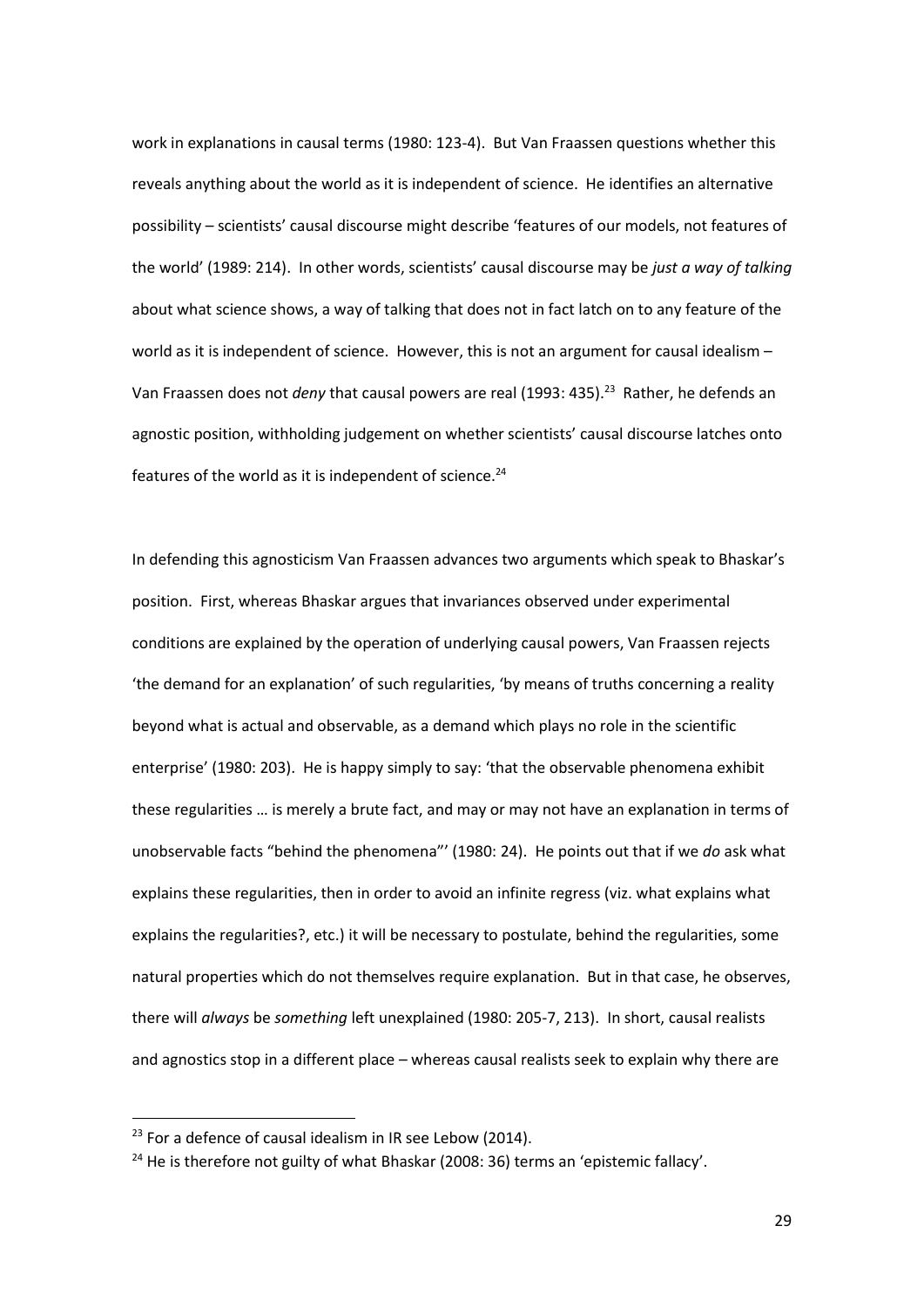regularities but consider it unnecessary to explain why there are causal powers, Van Fraassen considers it unnecessary to explain why there are regularities.

Second, whereas Bhaskar holds that the exportation of experimental results to everyday settings is intelligible only on the supposition that experiments identify real causal powers, Van Fraassen denies that science's success in manipulating the world requires explaining. He is happy to observe simply that '[o]nly the successful theories survive – the ones which *in fact* latched on to actual regularities in nature' (1980: 40). Consider, once again, the case of the feather when it falls under everyday conditions. In such cases, Clarke notes, most 'scientists don't hesitate to claim that the universal law of gravity continues to apply', even though they are 'unable to incorporate the force of gravity and the forces of wind in an accurate model' (2010: 302).<sup>25</sup> Yet this does not reveal anything about the world as it is independent of science (see Clarke 2010: 313-4). If scientists do suppose that regularities hold outside the conditions under which they are identified, this may amount to no more than a promissory note, indicating an expectation that science will one day be able to model how forces combine in open systems.<sup>26</sup> Even if the supposition is based on a belief that the world consists of real causal powers, Van Fraassen regards such beliefs as supererogatory. At the heart of his position is a contention that observable phenomena cannot adjudicate the truth or falsity of claims about causal powers (1980: 2) and hence that we can remain agnostic about such claims.

**.** 

 $25$  Clarke is actually discussing Neurath's example of a falling bank note, but the idea is the same.

<sup>&</sup>lt;sup>26</sup> Cartwright (1999) identifies yet another possibility – that scientific laws only hold locally (see also Cartwright 2010).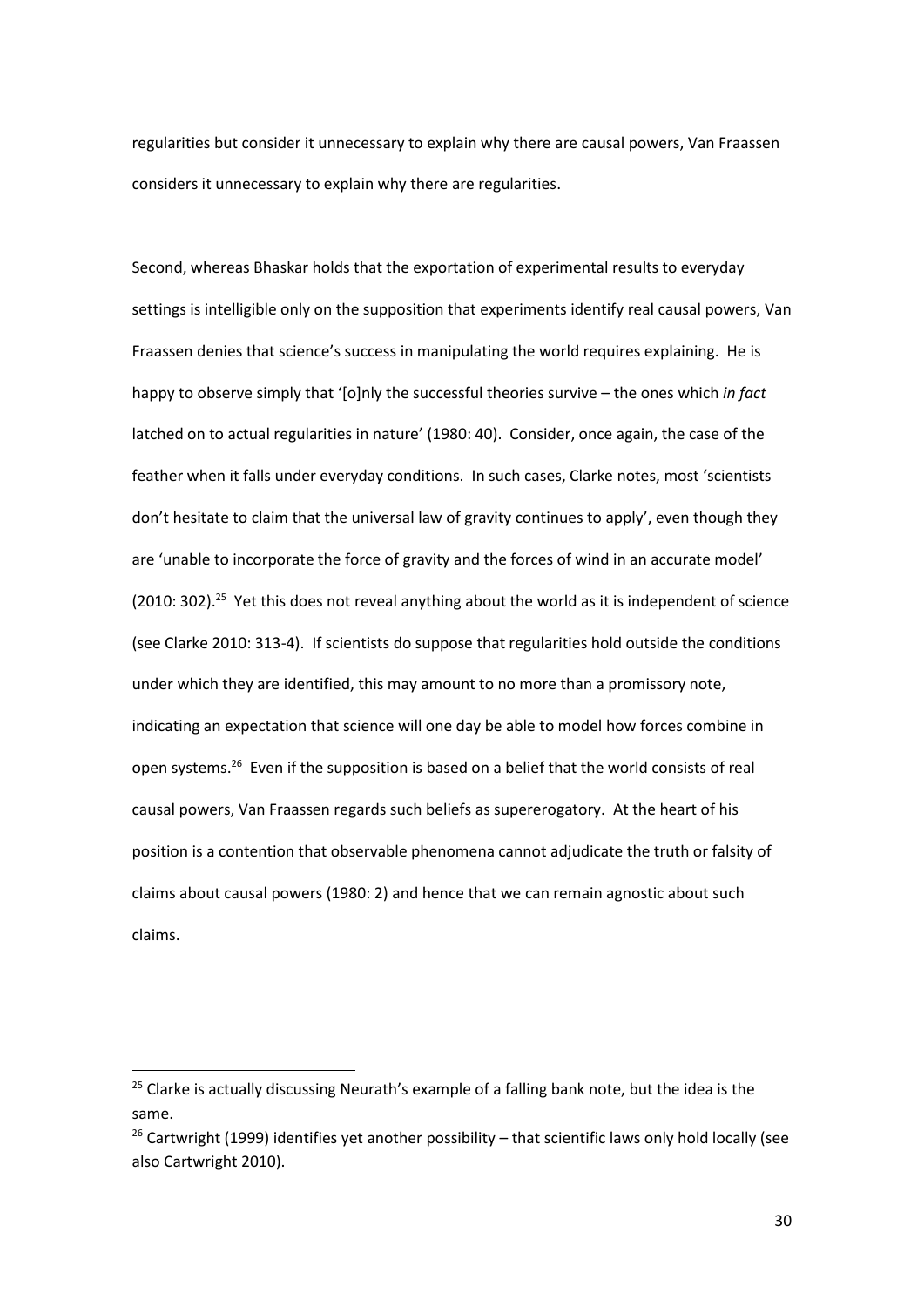Whether persuaded by Van Fraassen's arguments or not, readers may wonder how this somewhat abstruse metaphysical debate is relevant to causal inquiry in IR. If so, then, once again, that is my point – whereas critical realists argue that an embrace of SR will open up new possibilities for causal inquiry in IR, it is not clear that embracing causal realism rather than remaining agnostic will make this kind of difference. Consider an example of a scientific explanation provided by Van Fraassen: of why the conductor in a power station was warped following a short circuit. He shows how, given information about the momentary current produced by the short circuit, the size and orientation of the conductor, and the size of the earth's electro-magnetic field, the 'theory of electro-magnetism allows us to calculate the force exerted on the conductor at the time' of the short circuit (1980: 102). In his example, doing this calculation reveals that the surge in current generated a significant increase in the downward force exerted on the (horizontal) conductor by the earth's electro-magnetic field. This leads him to argue that the warping is explained by the short circuit.<sup>27</sup> Expressed in everyday terms, he argues that the short circuit *caused* the warping. The question I am posing is: what difference does it make if we construe this language of causes and forces as latching on to real causal powers, as compared to remaining agnostic on this matter?

This question may be illuminated by contrasting Van Fraassen's position to that of Nancy Cartwright, a scientific realist who has been particularly prominent in pushing the case for causal realism, especially against Van Fraassen. She argues that causal claims about forces such as electro-magnetism 'are best rendered as ascriptions of capacity' (1989: 141). She would therefore treat the claim that the short circuit *caused* the conductor to warp as invoking a causal capacity (or power) in nature which was responsible for the outcome – a capacity of

 $27$  This is conditional on certain pragmatic assumptions about what kind of explanation is being sought (1980: 141-2; see also above).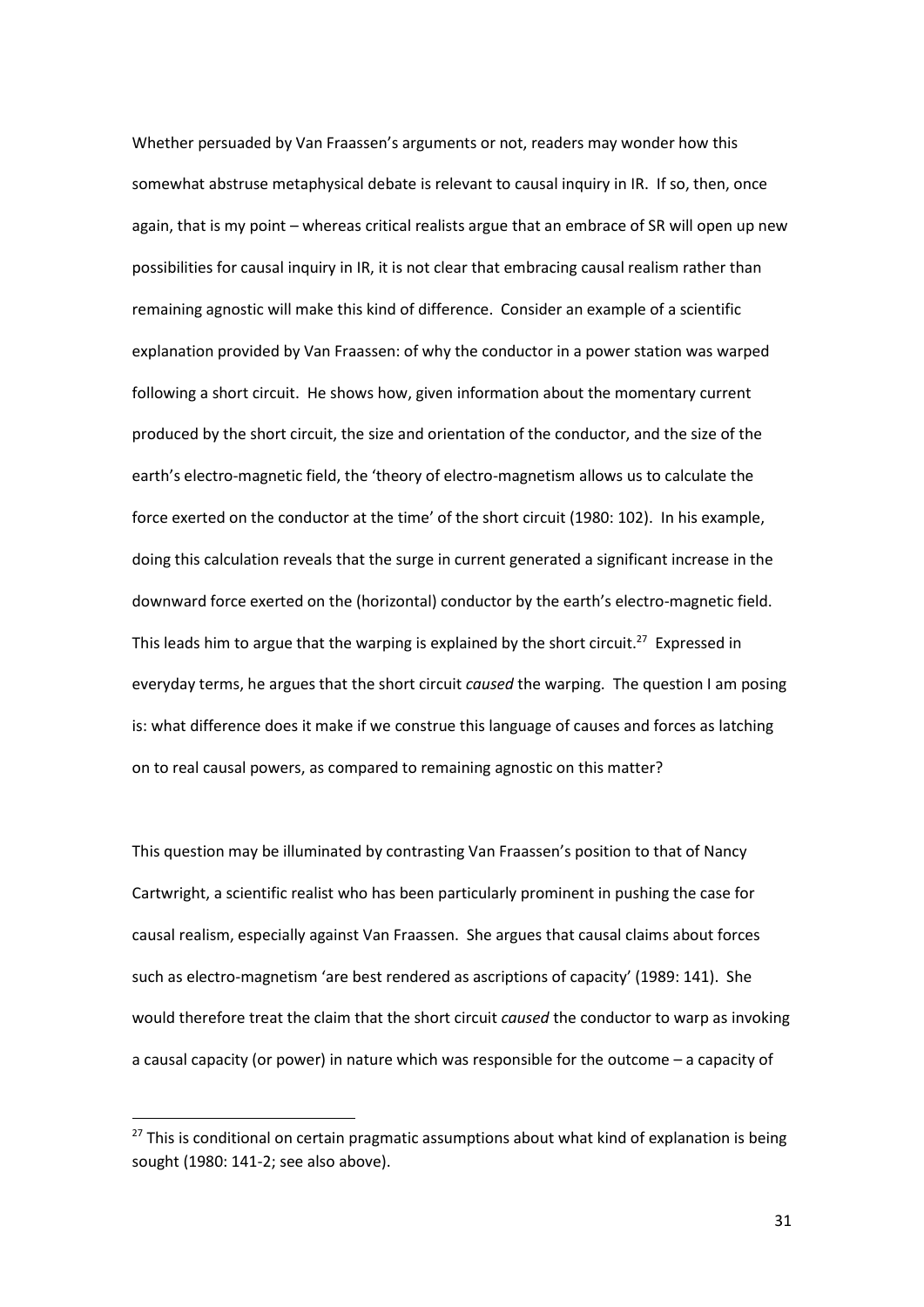electro-magnetic fields, under the right conditions, to produce the kind of warping observed in the conductor. This is consistent with Wight's stipulation that an explanation should provide 'an account of how the underlying mechanisms work' (2006: 32). Van Fraassen, by contrast, would be more modest. He would interpret the proffered explanation as accounting for the observed outcome by reference to, and in the language of, a widely accepted scientific theory which makes particular claims about the properties of electro-magnetic fields. He would, however, remain agnostic as to whether those properties reflect underlying causal capacities in nature.

This suggests that in thinking about the difference that causal realism makes it is helpful to distinguish two kinds of question. The first concerns what explains (or caused) a specific outcome – in this case, the warping. On this question, Van Fraassen and Cartwright will give the same answer: it was the short circuit, given the earth's electro-magnetic field. The second concerns why the regularities identified by the theories put to work in such explanations hold. On this question, Van Fraassen and Cartwright will give different answers. Whereas Cartwright will say that regularities in electrical phenomena hold in virtue of the causal capacities that produce them, Van Fraassen will acknowledge that *some* scientists certainly *describe* things in these terms, but will prefer to remain agnostic about whether such capacities are features of the world as it is independent of science.

As with their epistemological difference over the extent of belief required to accept a scientific theory, this metaphysical difference between constructive empiricism and SR is *philosophically*  significant. However, insofar as Van Fraassen and Cartwright accept the same theories and put them to work in relation to the same problems, they are likely to offer the same explanations. It is, in other words, far from obvious that embracing causal realism will make a substantive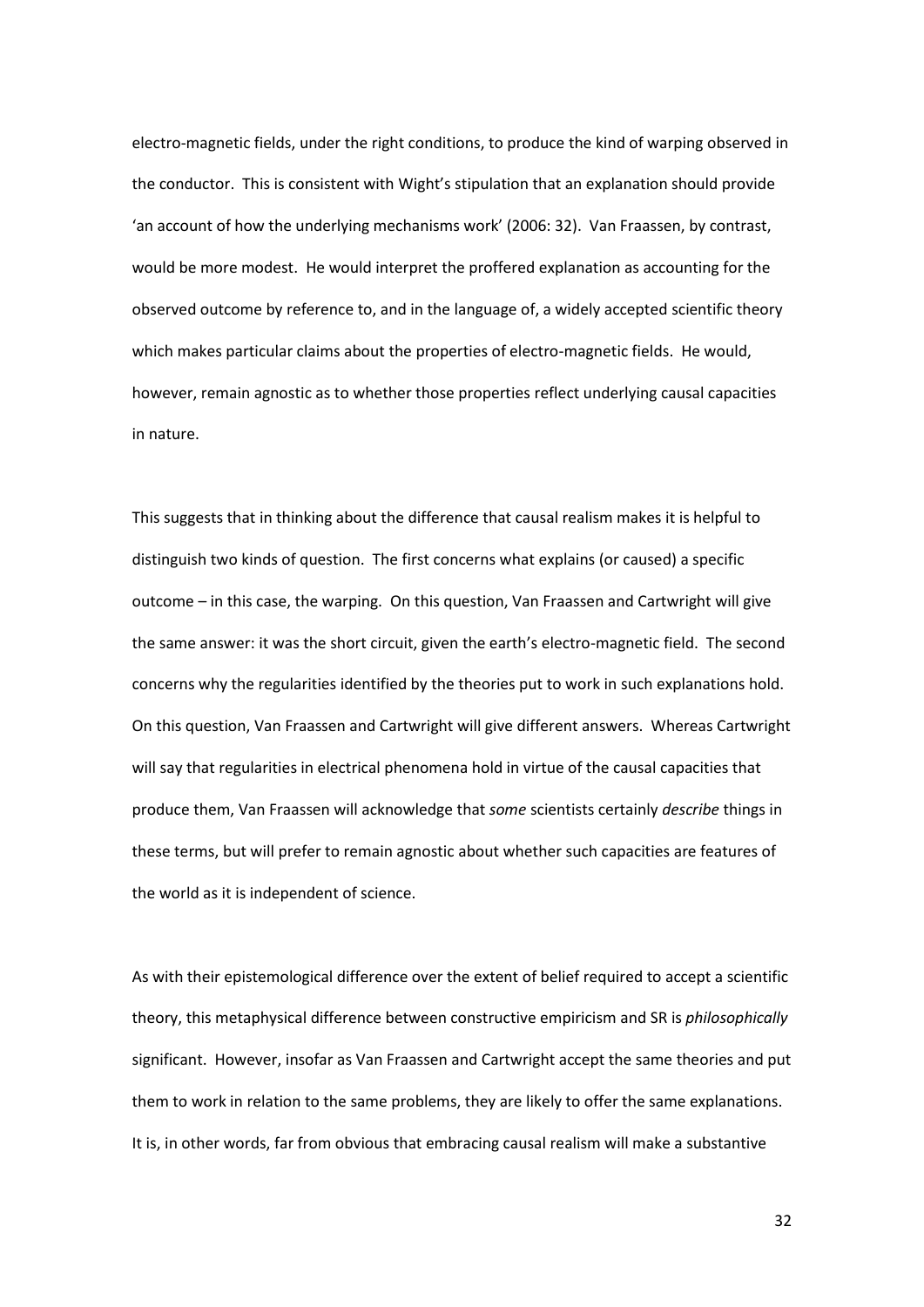difference for causal inquiry. Certainly, scientific realists in IR have not demonstrated that it does make such a difference, for their presumption has been that empiricists are unable to accept the same theories and offer the same explanations as scientific realists. This is not true of the kind of empiricism defended in contemporary philosophy of science.

# What's at stake for causal inquiry in IR?

Critical realists in IR construe empiricism as being differentiated from SR both by the kinds of theories it can accept and also, consequently, by the scientific method it endorses, viz. the search for regularities in the world around us. This makes it appear that the difference between the two positions has substantive implications for causal inquiry in IR. However, in contemporary philosophy of science empiricists and scientific realists do not systematically disagree either about which theories should be accepted or about the practice of scientific inquiry. Their epistemological and metaphysical differences lead them to offer competing *interpretations* of scientific practice (specifically: of the aims of science, of the extent of belief required to accept scientific theories, and of what science reveals about underlying causal powers), but they do not offer competing *prescriptions* for it. Viewing the realist-empiricist debate in philosophy of science as a binary confrontation between philosophical systems, each with a distinctive methodology corollary, is therefore misleading.

Wendt appears to recognize this when he observes that 'realist and anti-realist physicists disagree about the ontological status of quarks, but this does not affect their research'. He argues, however, that this kind of disagreement *does* affect research in the social sciences. This is because 'social scientists are less confident than physicists about what their practice should look like, and have often turned to philosophers for methodological guidance' (1999: 48). However, he describes social scientists as turning to outdated forms of anti-realism,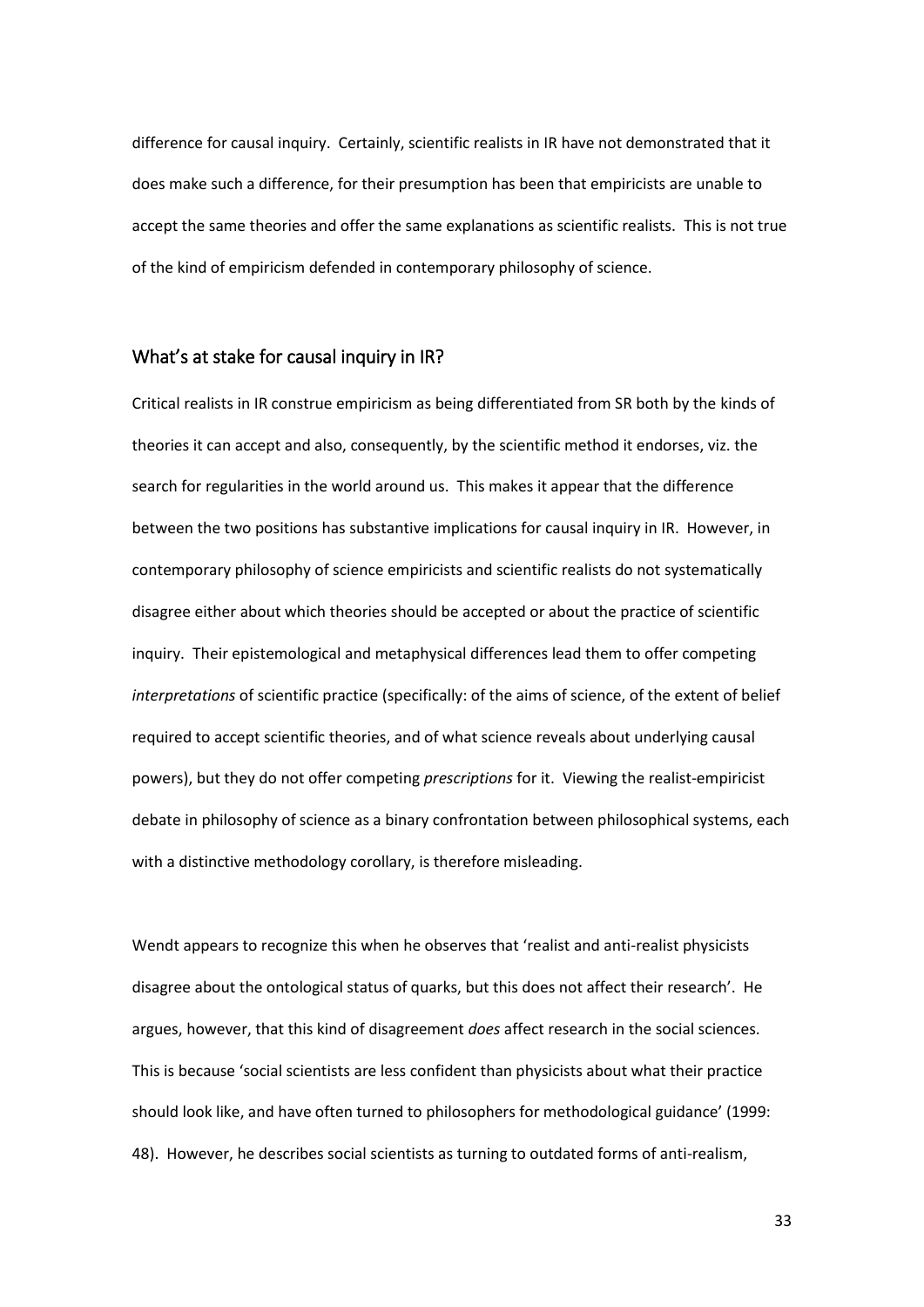notably logical empiricism (see also Shapiro and Wendt 1992; Chernoff 2002: 199). Whatever problems this generates do not argue *for SR, as compared to empiricism*, but only against outdated forms of anti-realism which Van Fraassen also repudiates.

This undermines the case for a philosophical revolution in IR in which empiricism is replaced by SR. On the one hand, because critical realists base their rejection of empiricism on positions that empiricists also repudiate, they have failed to make a compelling case that whatever problems they identify in mainstream approaches to causal inquiry are problems of empiricism *per se*. As my discussion of Van Fraassen's constructive empiricism has shown, the kind of 'neopositivist' methodology to which critical realists object is not a necessary counterpart to an empiricist philosophy of science. On the other hand, because critical realists in IR tend to suppose that the epistemological and metaphysical differences between SR and empiricism have a clear methodological corollary, they have failed to show that such differences matter in their own right, when this methodological corollary is absent. In short, they have failed to show that SR would make a difference as compared to the kind of empiricism defended in contemporary philosophy of science.<sup>28</sup>

My objections to scientific realists' calls for a philosophical revolution in IR do not, however, call into question the substance of their critique of mainstream practices of causal inquiry. Quite the contrary! Indeed, a key insight that emerges from engaging with contemporary empiricist philosophy of science is the following: to the extent that the critical realist argument against mainstream practices of causal inquiry in IR is based on the ways in which such practices deviate from the model of scientific inquiry employed in natural science, it is a

 $28$  Critical realists might argue that their critical orientation enables them to ask questions that empiricists cannot, but they have not established this case against constructive empiricism.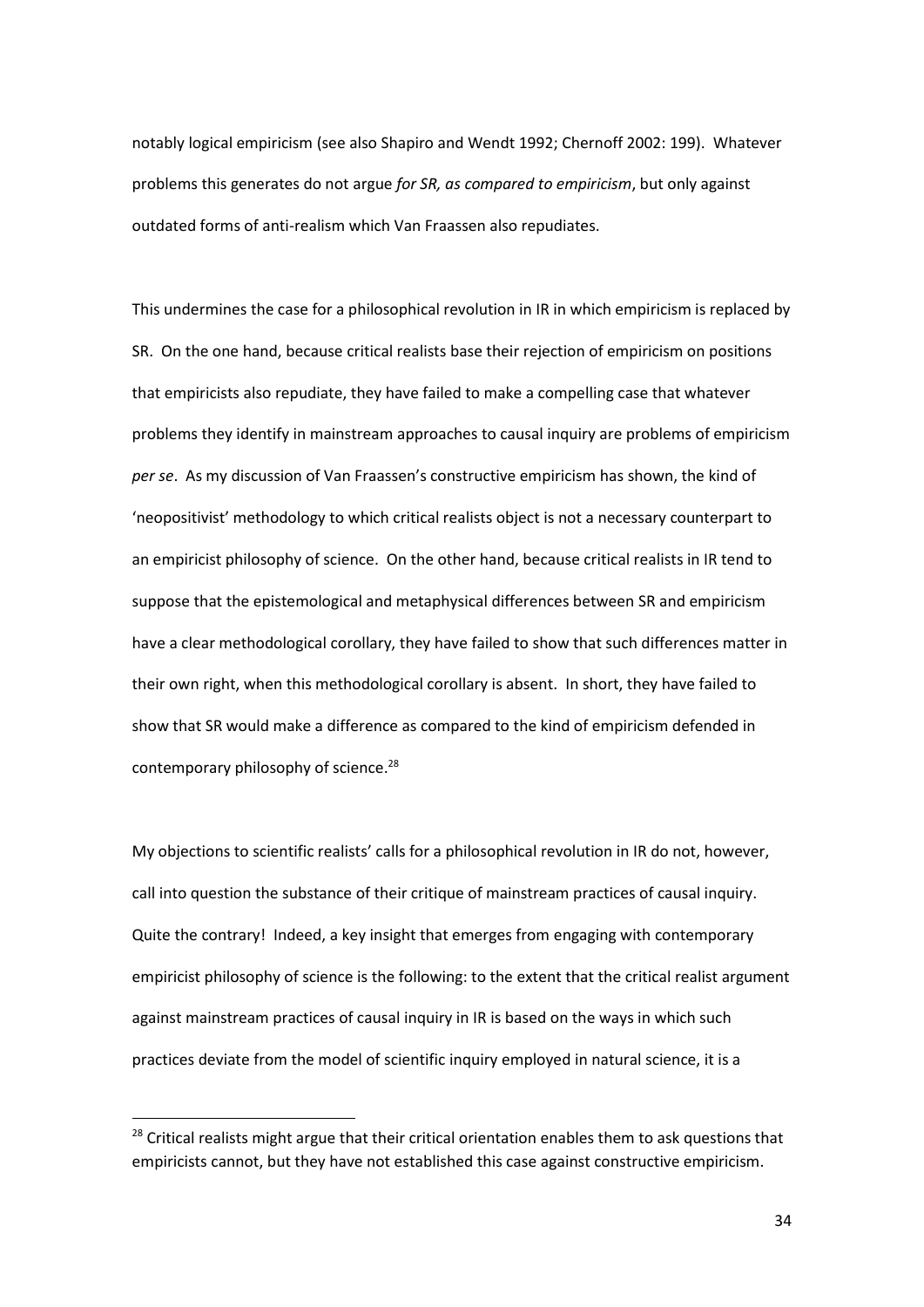critique that empiricists can and should join them in advancing. For if SR and constructive empiricism share a common understanding of scientific practice, then any departure from that practice in IR constitutes a challenge to empiricism as much as to SR. What is at stake in critical realist arguments against empiricism in IR is therefore not whether those conducting causal inquiry are scientific realists.<sup>29</sup> What is at stake is a methodological question  $-$  to what extent do the presuppositions which underpin mainstream approaches to causal inquiry depart from the practice of natural science as understood by both scientific realists and empiricists, why, and with what consequences?

Although I can, in the space available, only begin to sketch the issues this raises, a key concern arises in relation to Kurki's observation that mainstream approaches to causal inquiry in IR are organized around the search for regularities in the world around us, that is, in everyday world politics. As noted above, Van Fraassen agrees with scientific realists (i) that experimentation is crucial for identifying scientifically significant regularities (which may not be observable in everyday life), (ii) that scientific theories (may) make existential assertions about unobservable entities, and (iii) that in order to explain something it is insufficient simply to subsume it under a regularity. By contrast, although mainstream approaches to causal inquiry in IR are often thought of as empiricist, they diverge from this philosophical consensus on all three counts.

I have already provided examples of mainstream theorists treating regularities observed in everyday world politics as causally significant. Demands that the search for such regularities should constitute a central component of causal inquiry are also prominent in the research methods literature. For example, Gerring contends that 'a mechanismic argument without an

 $29$  This is confirmed by the fact that scholars such as Bennett (2013) and Mearsheimer and Walt (2013) endorse both SR and the kind of neopositivist methodology that critical realists reject.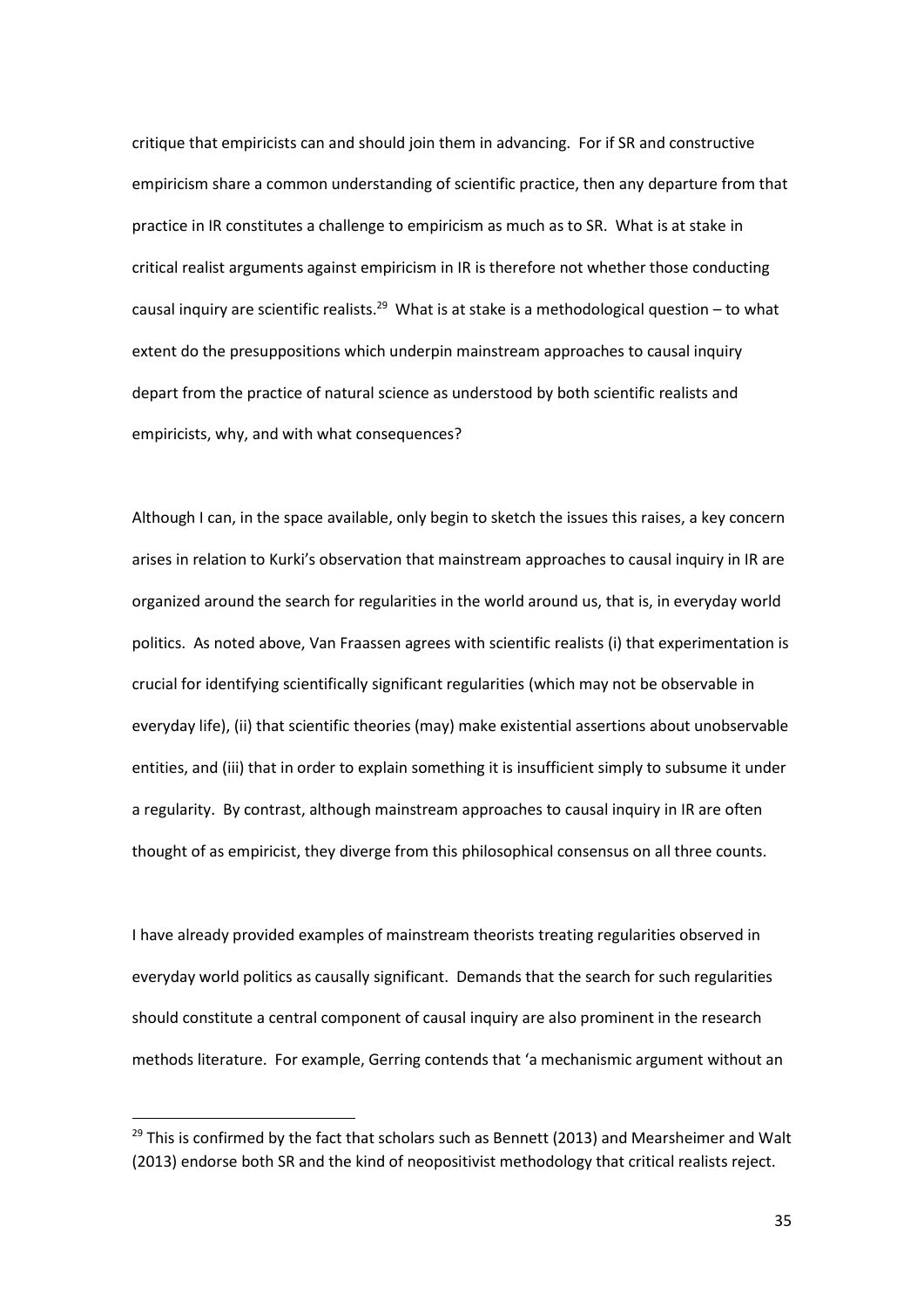appeal to covariational patterns between *X* and *Y* does not make any sense … to talk about mechanisms is also, necessarily, to talk about covariational patterns ("correlations")' (2005: 166).<sup>30</sup> Meanwhile, although King, Keohane, and Verba describe the view that 'unobservable concepts' have 'no place in scientific research' as 'untenable', they nevertheless argue that we 'should choose observable, rather than unobservable, concepts wherever possible'. They hold, moreover, that '[e]xplanations involving concepts such as culture or national interest or utility or motivation are suspect unless we can measure the concept independently' (1994: 41, 109- 10; see also Johnson 2006: 228). Although they do not defend an explicit model of explanation, this suggests, in turn, that causal explanations must be rooted in observable patterns of cross-case covariation.

These methodological demands are, moreover, made in the name of 'scientific research' (King, Keohane, and Verba 1994: 7). Jackson exposes the potential problem with such claims – appeals to 'science' in IR tend to serve 'a *disciplining* function', privileging particular modes of inquiry in the name of 'science' (2011: 9-10). He argues, therefore, that the problem with King, Keohane, and Verba's invocation of 'science' is that they prescribe a logic of inquiry which they claim is applicable to 'all good research' (1994: 4), whereas really what they are prescribing is a logic of inquiry for 'all good *neopositivist* research' (Jackson 2011: 67). Yet the reality is starker than Jackson suggests, for a comparison of their prescriptions with Van Fraassen's understanding of scientific inquiry reveals the extent to which their prescriptions depart even from contemporary *empiricist* philosophy of science. We are, in short, confronted with a hegemonic practice which departs considerably from the closest supporting arguments

 $\overline{\phantom{a}}$ 

<sup>&</sup>lt;sup>30</sup> At best, this holds only in relation to closed systems.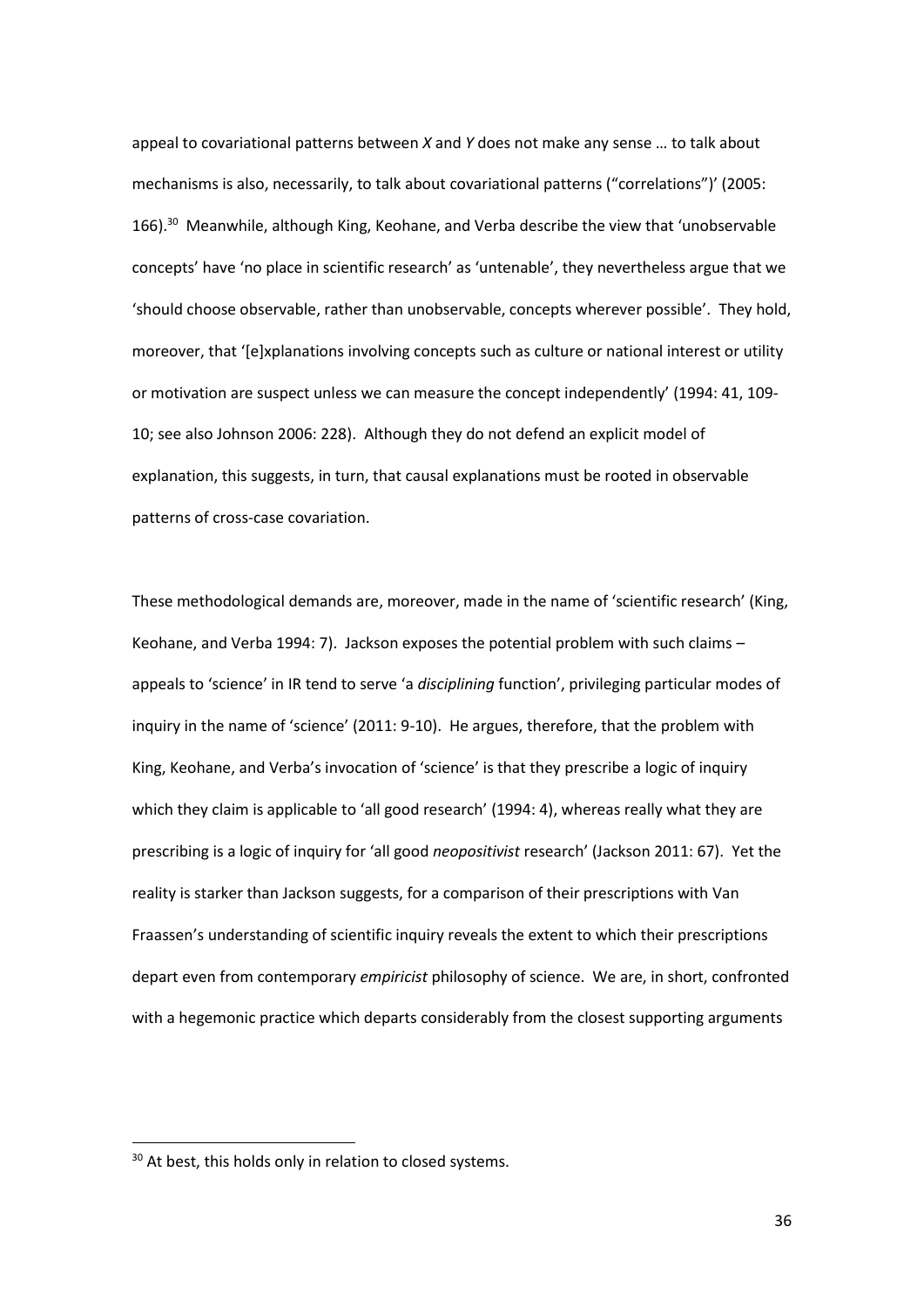in philosophy of science, but with very little explicit defence of that departure – indeed, very little acknowledgment of it. $31$ 

It seems reasonable, therefore, to ask those who employ and defend mainstream approaches to causal inquiry in IR to consider how Van Fraassen's reformulation of empiricism might speak to their own practices. In light of the preceding discussion, three areas stand out as deserving closer consideration:

- 1. How do the regularities sought in mainstream approaches to causal inquiry in IR (viz., those observable in everyday world politics) differ from the kinds of regularities sought in natural science and with what consequences for causal inquiry?
- 2. Given Van Fraassen's acceptance that unobservable entities are routinely incorporated into scientific theories and that references to them should be construed literally, what is the rationale for seeking to avoid incorporating into social scientific theories factors which cannot be directly measured, such as 'intentions, meanings and understandings' (Wight 2006: 60)?
- 3. Given the established deficiencies of the covering-law model of explanation, what account of casual explanation is endorsed, and how do patterns of cross-case covariation feed into it?

In posing these question, I do not mean to imply that powerful answers cannot be provided. It is, though, pertinent to note that these are all areas in which there has been innovative work by philosophically-oriented scholars in IR, both from a critical realist perspective and from alternative perspectives (see, for example, Patomäki 2002; Wight 2006; Kurki 2008; Jackson

 $31$  King, Keohane, and Verba explicitly sidestep philosophical issues (1994: 3, 6; cf Johnson 2006).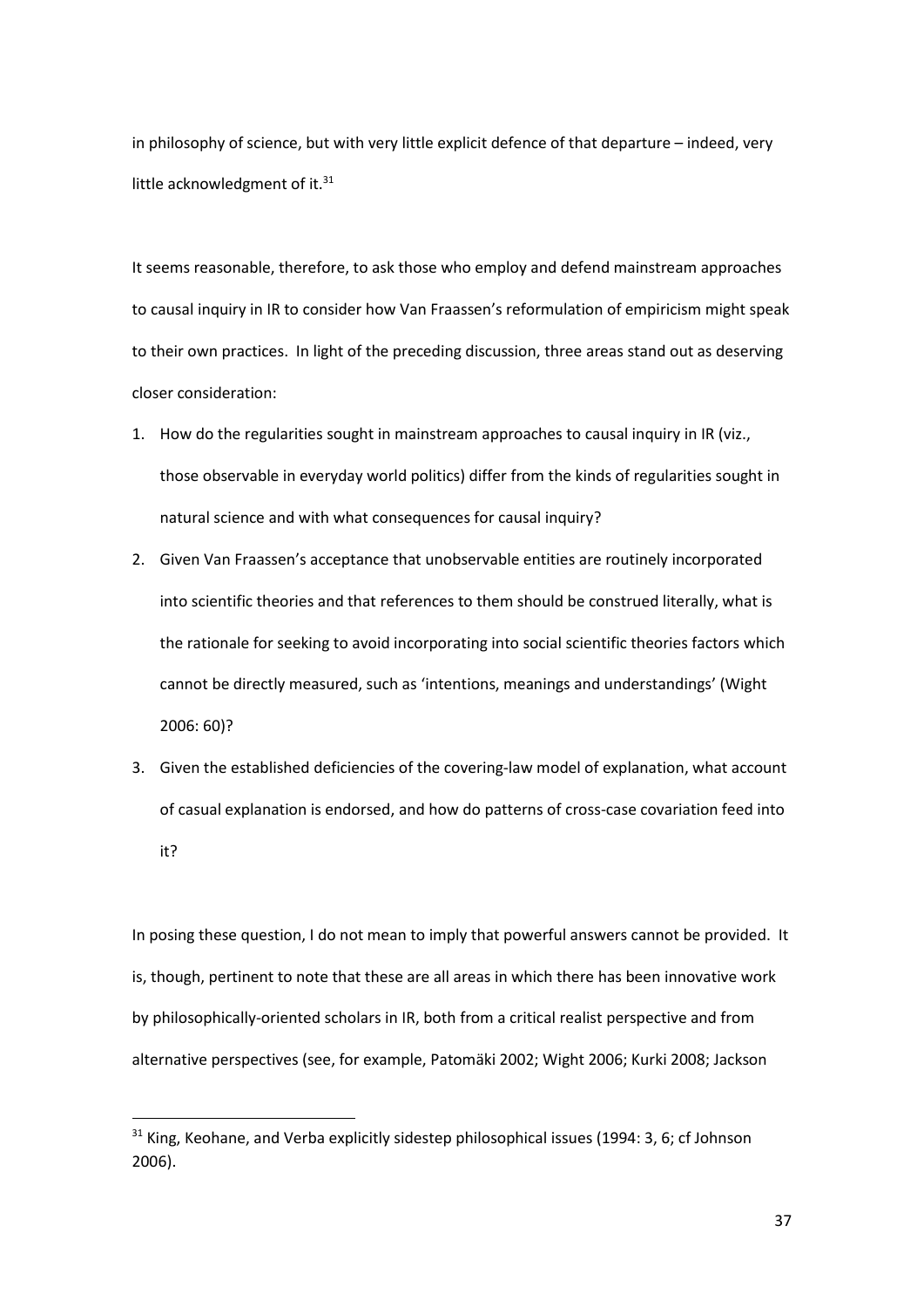2011; Grynaviski 2013; Lebow 2014; Humphreys 2017b; Jackson 2017; Patomäki 2017). I have shown that recognizing the extent of the challenge this work provides to mainstream approaches to causal inquiry in IR does not require the adoption of SR and repudiation of empiricism. It is not open to those who defend mainstream approaches to say that such considerations do not apply to them because mainstream approaches are empiricist. In all three areas, contemporary empiricist philosophy of science has more in common with SR than with the presuppositions which appear to underpin mainstream practices of causal inquiry in IR.

## **Conclusion**

To many, SR may be intuitively attractive. Many scientists will believe that (some of) the unobservable entities postulated in their theories are real and that scientific theories identify real causal powers in the world as it is independent of science. From the point of view of the debate between SR and constructive empiricism, however, this is beside the point. What is directly at stake in that debate is not what scientists in fact believe, but rather (i) the extent of belief *required* to accept a scientific theory, that is, whether scientists are rationally compelled to be entity realists and (ii) whether scientists must be causal realists, that is, conceive of science as identifying real causal powers. The question for IR is what difference, if any, the divergent stances taken on these issues by scientific realists and empiricists make for the conduct of causal inquiry.

I have argued that the critical realist call for a philosophical revolution in which SR replaces empiricism as the basis for causal inquiry in IR is misleading as to the methodological significance of the philosophical differences between SR and empiricism. One reason this has not been recognized in IR is that the extent to which empiricist philosophy of science has been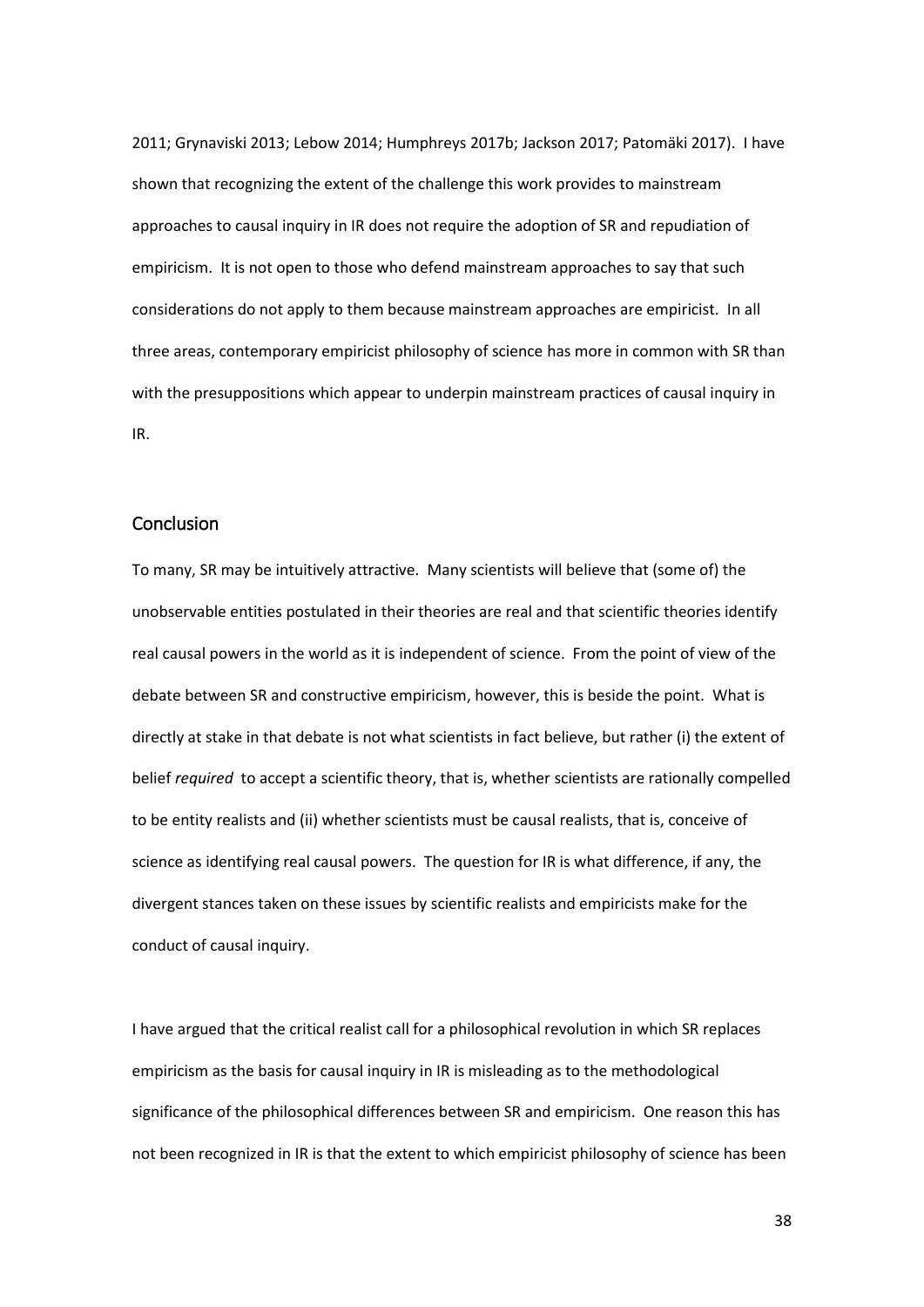renewed to meet the scientific realist challenge has been neglected, not only by critical realists but also, more importantly, by those who advocate most strongly that causal inquiry should seek to identify patterns of cross-case covariation and develop covering law explanations. To the extent that scientific realists draw on philosophy of science to challenge such demands, it is a challenge that empiricists can and should join them in advancing.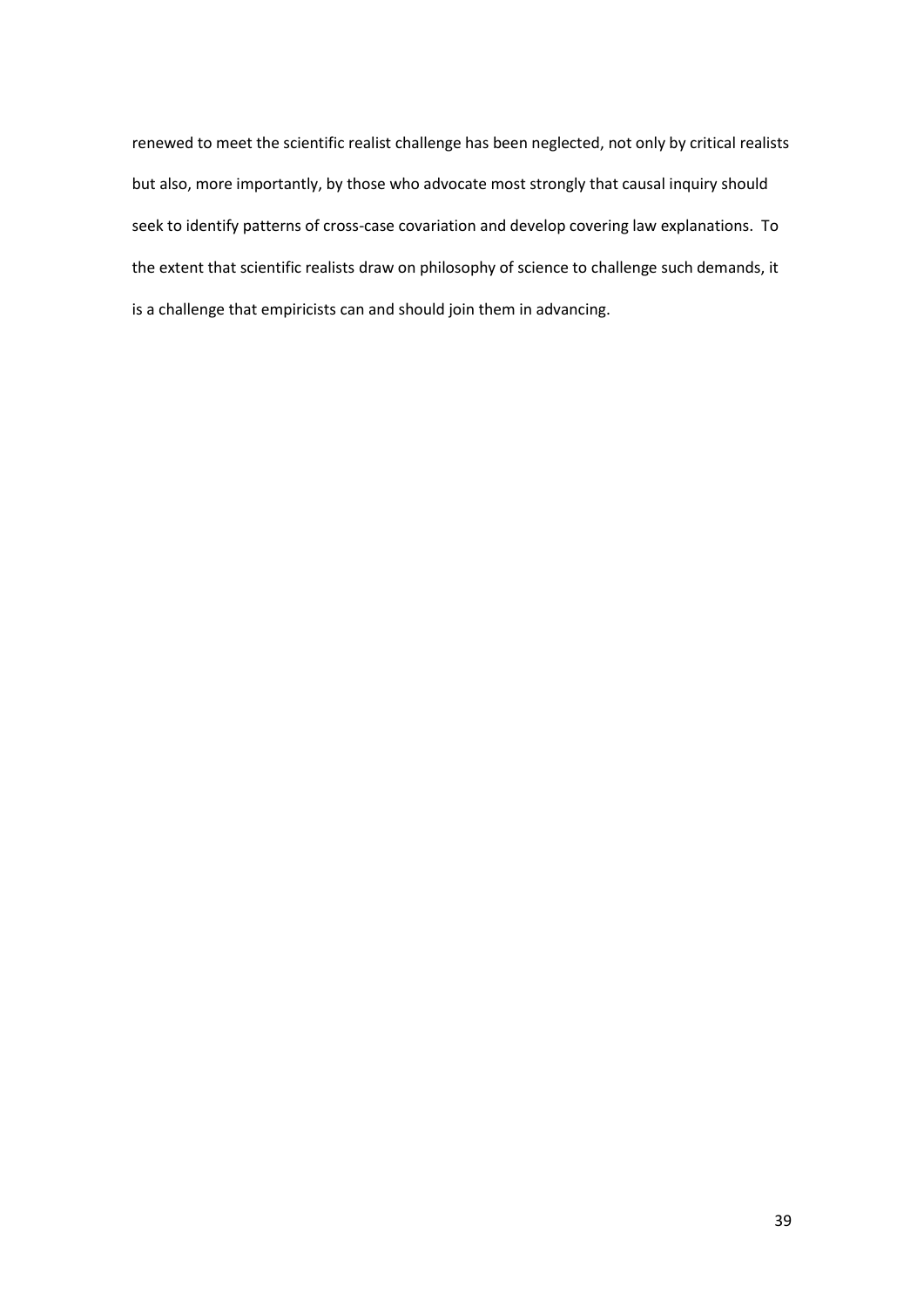#### Bibliography

- Bennett A (2013) The mother of all isms: Causal mechanisms and structured pluralism in International Relations theory. *European Journal of International Relations* 19(3): 459- 81.
- Betts A and Pilath A (2017) The politics of causal claims: The case of environmental migration. *Journal of International Relations and Development* 20(4): 782-804.

Bhaskar R (2008 [1975]) *A Realist Theory of Science*. London: Verso.

Bhaskar R (2015 [1979]) *The Possibility of Naturalism: A Philosophical Critique of the Contemporary Human Sciences*, 3rd ed. London: Routledge.

Cartwright N (1993) *How the Laws of Physics Lie*. Oxford: Clarendon Press.

Cartwright N (1989) *Nature's Capacities and their Measurement*. Oxford: Clarendon Press.

- Cartwright N (1999) *The Dappled World: A Study of the Boundaries of Science*. Cambridge: Cambridge University Press.
- Cartwright N (2010) What are randomised controlled trials good for? *Philosophical Studies* 147(1): 59-70.
- Chakravartty A (2007) *A Metaphysics for Scientific Realism: Knowing the Unobservable*. Cambridge: Cambridge University Press.
- Chakravartty A (2011) Scientific realism. *Stanford Encyclopedia of Philosophy*. Available at <http://plato.stanford.edu/entries/scientific-realism/> (accessed 7 April 2016).
- Chernoff F (2002) Scientific realism as a meta-theory of international politics. *International Studies Quarterly* 46(2): 189-207.
- Chernoff F (2007) Critical realism, scientific realism, and International Relations theory. *Millennium: Journal of International Studies* 35(2): 399-407.
- Chernoff F (2009a) Conventionalism as an adequate basis for policy-relevant IR theory. *European Journal of International Relations* 15(1):157-94.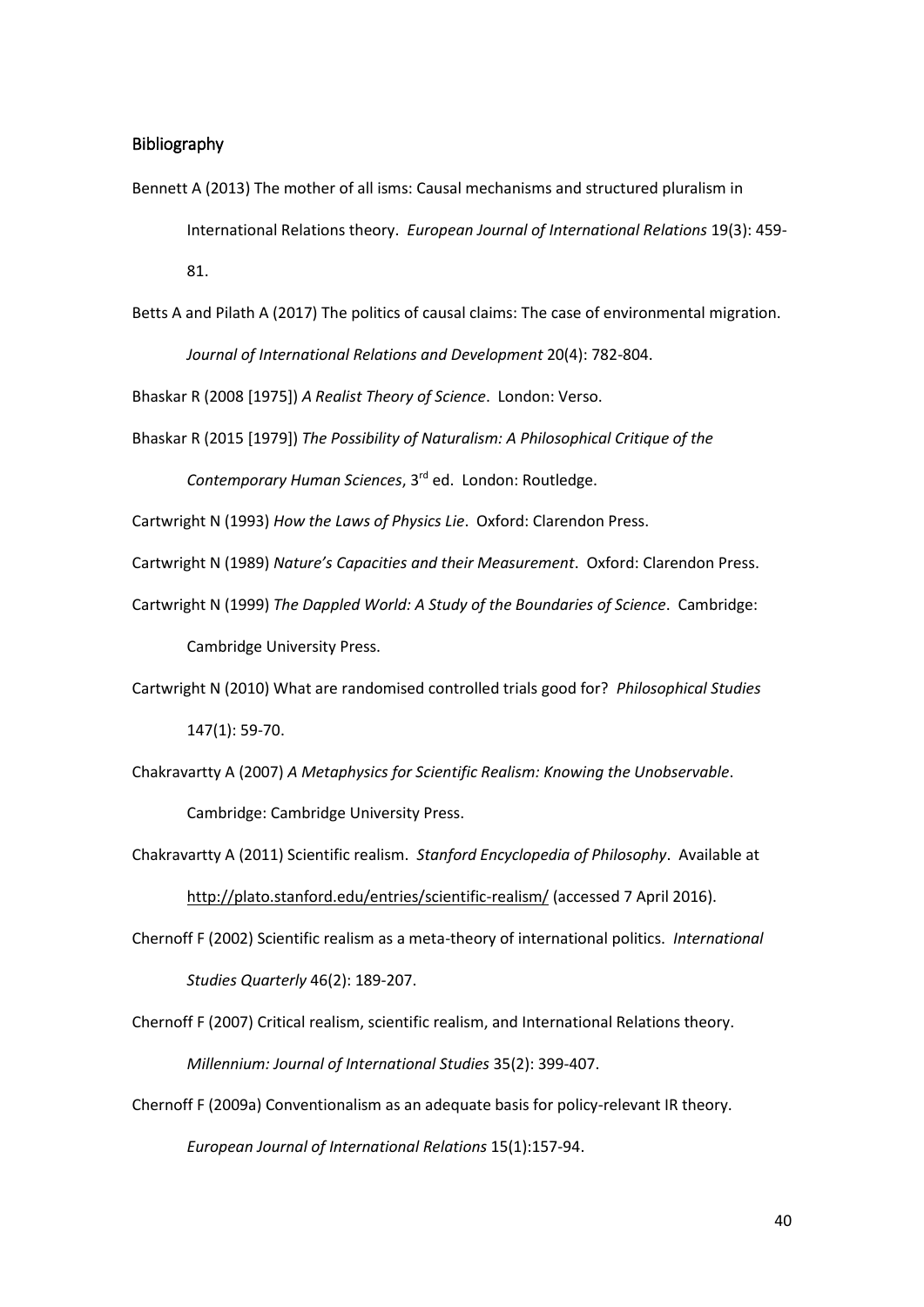- Chernoff F (2009b) The ontological fallacy: A rejoinder on the status of scientific realism in International Relations. *Review of International Studies* 35(2): 371-95.
- Chernoff F (2014) *Explanation and Progress in Security Studies: Bridging Theoretical Divides in International Relations*. Stanford: Stanford University Press.
- Clarke S (2010) Transcendental realisms in the philosophy of science: On Bhaskar and Cartwright. *Synthese* 173(3): 299-315.
- Gerring J (2005) Causation: A unified framework for the social sciences. *Journal of Theoretical Politics* 17(2): 163-98.
- Grynaviski (2013) Contrasts, counterfactuals, and causes. *European Journal of International Relations* 19(4): 823-46.
- Guzzini S (2017) Power and cause. *Journal of International Relations and Development* 20(4): 737-59.

Hempel CG (1966) *Philosophy of Natural Science*. Englewood Cliffs: Prentice-Hall.

- Holland PW (1986) Statistics and causal inference. *Journal of the American Statistical Association* 81(396): 945-60.
- Humphreys ARC (2017a) Introduction: Problems of causation in world politics. *Journal of International Relations and Development* 20(4): 659-66.
- Humphreys ARC (2017b) Causation, complexity and the Concert: The pragmatics of causal explanation in International Relations. *Journal of International Relations and Development* 20(4): 717-36.
- Jackson PT (2011) *The Conduct of Inquiry in International Relations: Philosophy of Science and its Implications for the Study of World Politics*. London: Routledge.
- Jackson PT (2017) Causal claims and causal explanation in international studies. *Journal of International Relations and Development* 20(4): 689-716.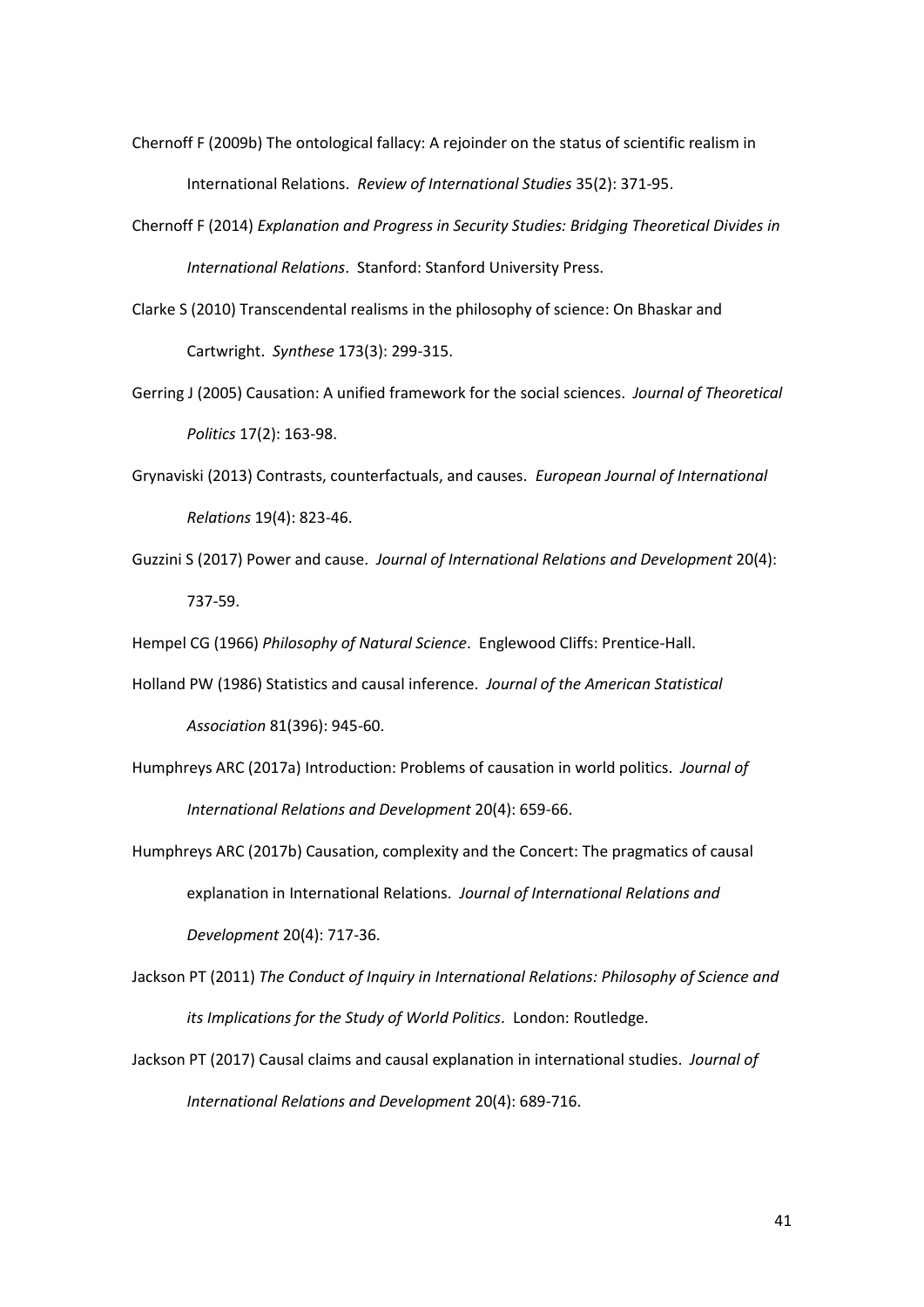- Johnson J (2006) Consequences of positivism: A pragmatist assessment. *Comparative Political Studies* 39(2): 224-52.
- Joseph J (2007) Philosophy in International Relations: A scientific realist approach. *Millennium: Journal of International Studies* 35(2): 345-59.
- Joseph J and Wight C (2010) *Scientific Realism and International Relations*. Basingstoke: Palgrave.
- King G, Keohane RO and Verba S (1994) *Designing Social Inquiry: Scientific Inference in Qualitative Research*. Princeton: Princeton University Press.
- Kurki M (2006) Causes of a divided discipline: Rethinking the concept of cause in International Relations theory. *Review of International Studies* 32(2): 189-216.
- Kurki M (2008) *Causation in International Relations: Reclaiming Causal Analysis*. Cambridge: Cambridge University Press.
- Kurki M (2017) Causality, Democracy Support and the Cult of the Factish Gods. *Journal of International Relations and Development* 20(4): 760-81.
- Ladyman J, Douven I, Horsten L and Van Fraassen B (1997) A defence of Van Fraassen's critique of abductive inference: Reply to Psillos. *Philosophical Quarterly* 47(188): 305-21.
- Lebow RN (2014) *Constructing Cause in International Relations*. Cambridge: Cambridge University Press.
- Marsh D and Furlong P (2002) A skin, not a sweater: Ontology and epistemology in political science. In: Marsh D and Stoker G (eds) *Theory and Methods in Political Science*. 2nd ed. Basingstoke: Palgrave Macmillan, pp.17-41.
- Mearsheimer JJ and Walt SM (2013) Leaving theory behind: Why simplistic hypothesis testing is bad for International Relations. *European Journal of International Relations* 19(3): 427-57.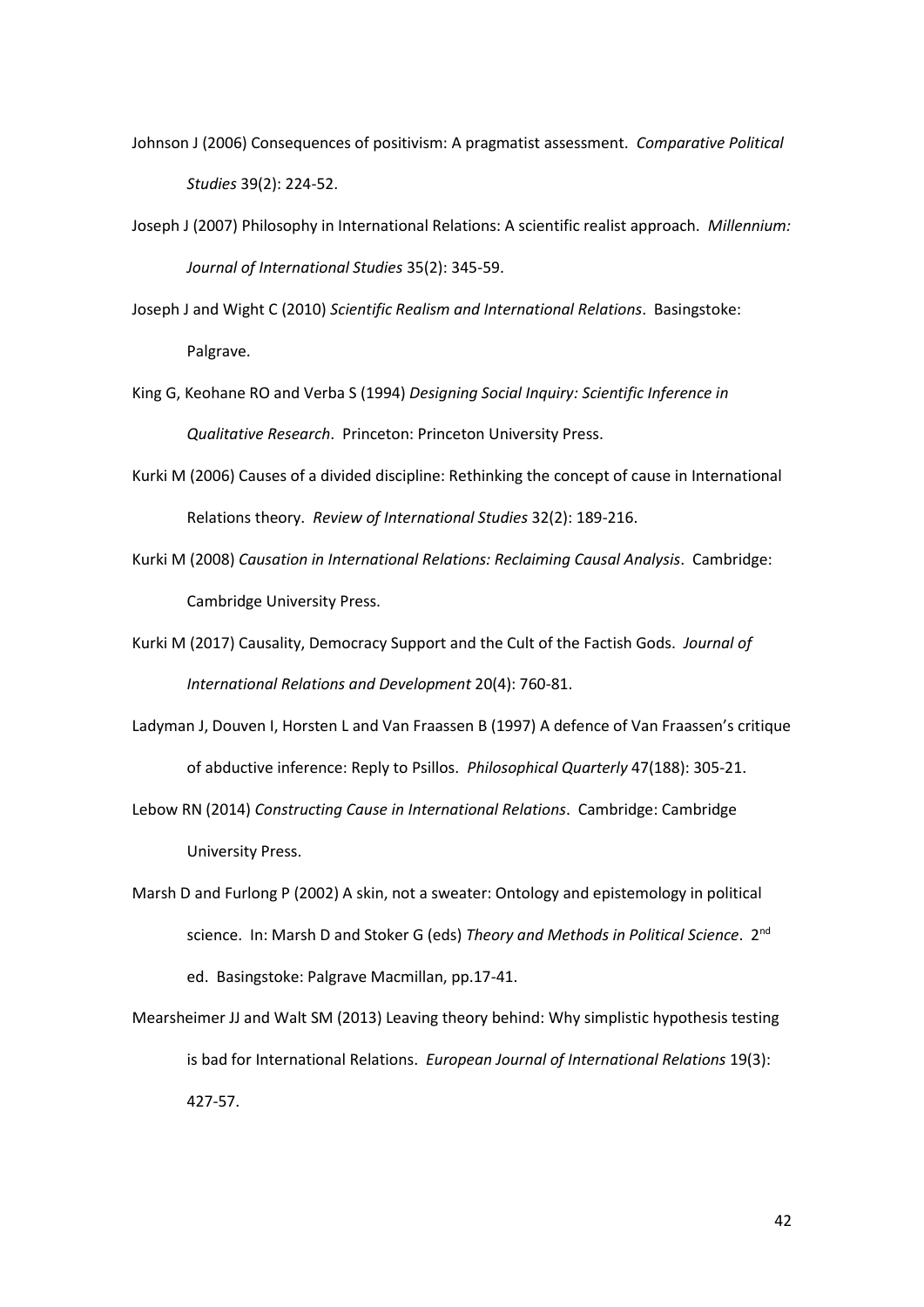- Patomäki H (2002) *After International Relations: Critical Realism and the (Re)Construction of World Politics*. London: Routledge.
- Patomäki H (2017) Praxis, politics and the future: A dialectical critical realist account of worldhistorical causation. *Journal of International Relations and Development* 20(4): 805-25.
- Patomäki H and Wight C (2000) After postpositivism? The promises of critical realism. *International Studies Quarterly* 44(2): 213-37.
- Ray, JL (1995) *Democracy and International Conflict: An Evaluation of the Democratic Peace Proposition*. Columbia: University of South Carolina Press.

Rosen G (1994) What is constructive empiricism? *Philosophical Studies* 74(2): 143-78.

- Sekhon JJ (2004) Quality meets quantity: Case studies, conditional probability, and counterfactuals. *Perspectives on Politics* 2(2): 281-93.
- Shapiro I and Wendt A (1992) The difference that realism makes: Social science and the politics of consent. *Politics and Society* 20(2): 197-223.
- Sil R and Katzenstein PJ (2010) Analytic eclecticism in the study of world politics: Reconfiguring problems and mechanisms across research traditions. *Perspectives on Politics* 8(2): 411-31.
- Smith S (1996) Positivism and beyond. In: Smith S, Booth K and Zalewski M (eds) *International Theory: Positivism and Beyond*. Cambridge: Cambridge University Press, pp.11-44.
- Suganami H (2008) Narrative explanation and International Relations: Back to basics.

*Millennium: Journal of International Studies* 37(2): 327-56.

Van Evera S (1997) *Guide to Methods for Students of Political Science*. Ithaca: Cornell University Press.

Van Fraassen BC (1980) *The Scientific Image*. Oxford: Clarendon Press.